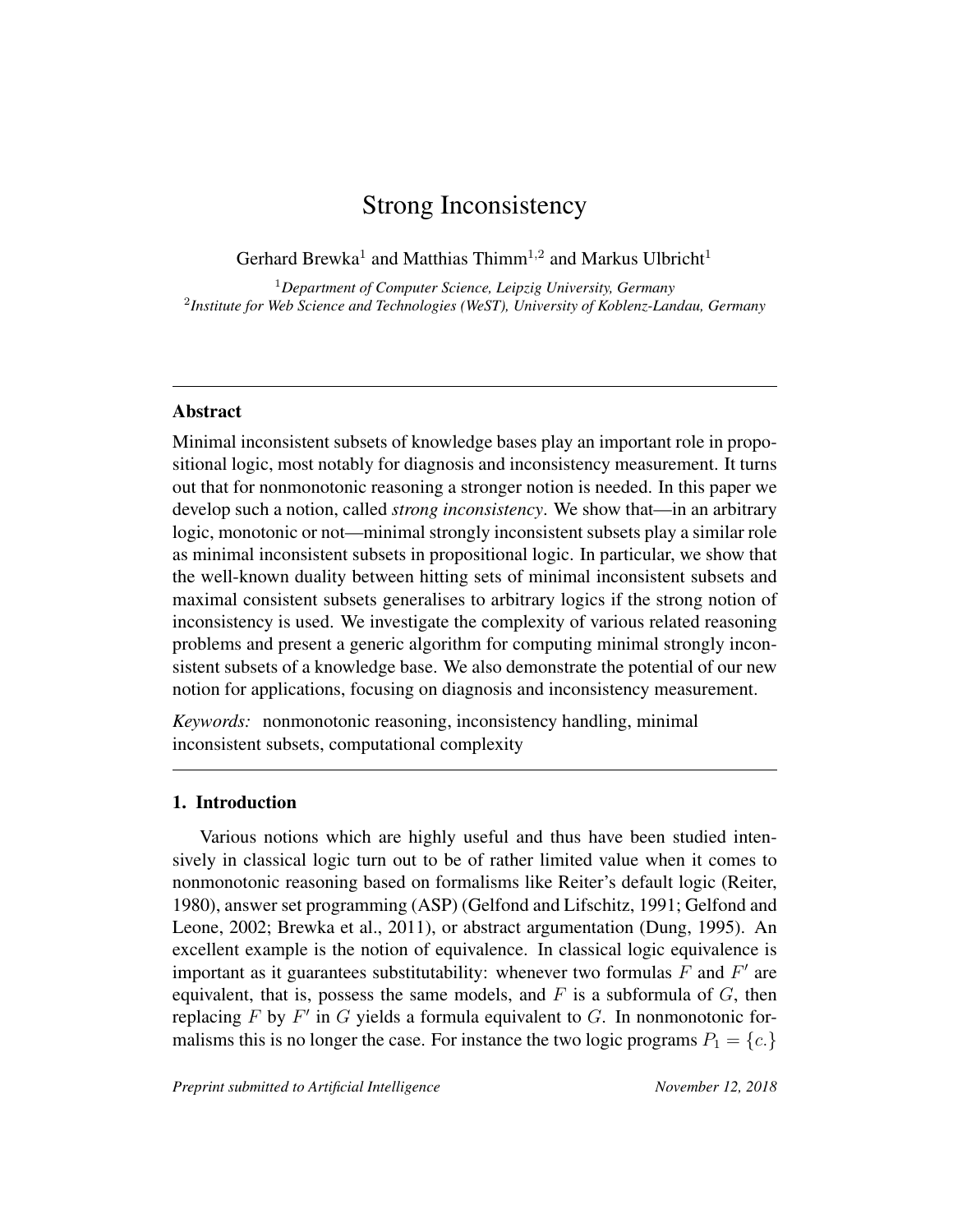and  $P_2 = \{c \leftarrow \text{not } b.\}$  have the same (single) stable model, but substitutability is not given.<sup>1</sup> For example, replacing the first rule in  $P_3 = \{c \leftarrow \text{not } b., b.\}$  with the fact "c." changes the semantics of  $P_3$ . This observation has led to a body of literature on so-called strong equivalence, a more adequate notion of equivalence for nonmonotonic reasoning (see for instance (Lifschitz et al., 2001; Eiter et al., 2005; Oikarinen and Woltran, 2011)).

In this paper we study another notion, namely the notion of minimal inconsistent subsets. Again, this notion is highly interesting for classical, or more generally monotonic logics, at least for the following reasons:

- Diagnosis and repair of knowledge bases: consistency of an inconsistent knowledge base  $K$  can be restored by computing a minimal hitting set of the minimal inconsistent subsets of  $K$  and eliminating the elements of the hitting set. The result will be a maximal consistent subset of  $K$  (Reiter, 1987).
- Inconsistency measures: various prominent numerical measures of the degree of inconsistency of a knowledge base exist in the literature which depend on (the number of) minimal inconsistent subsets, see for instance (Hunter and Konieczny, 2008).

Minimal inconsistent subsets cannot play the same role for nonmonotonic formalisms. Consider the logic program  $P_4 = \{a \leftarrow \text{not } a, \text{not } b., \, b.\}$ . The program is consistent and has the stable model  $\{b\}$ . However, it has an inconsistent subset, namely  ${a \leftarrow not a, not b.}$  which is also a minimal inconsistent subset. Yet, since  $P_4$  is consistent there is nothing to repair at all. Note also that one of the standard assumptions in the literature on inconsistency measurement is that the inconsistency value of a knowledge base  $K$  should be 0 iff  $K$  is consistent. The example thus also shows that the notion of the number of minimal inconsistent subsets is of no use in defining inconsistency measures for nonmonotonic formalisms.

The goal of this paper is to develop a stronger notion of inconsistency. We will introduce so-called *strongly inconsistent* subsets, which generalise the classical notion adequately to the nonmonotonic case, and study the minimal ones among these sets. In particular, we show that our objects of study can indeed play the same role for nonmonotonic reasoning as regular minimal inconsistent subsets for monotonic reasoning.

<sup>&</sup>lt;sup>1</sup>A formal introduction to logic programs is provided in Section 2.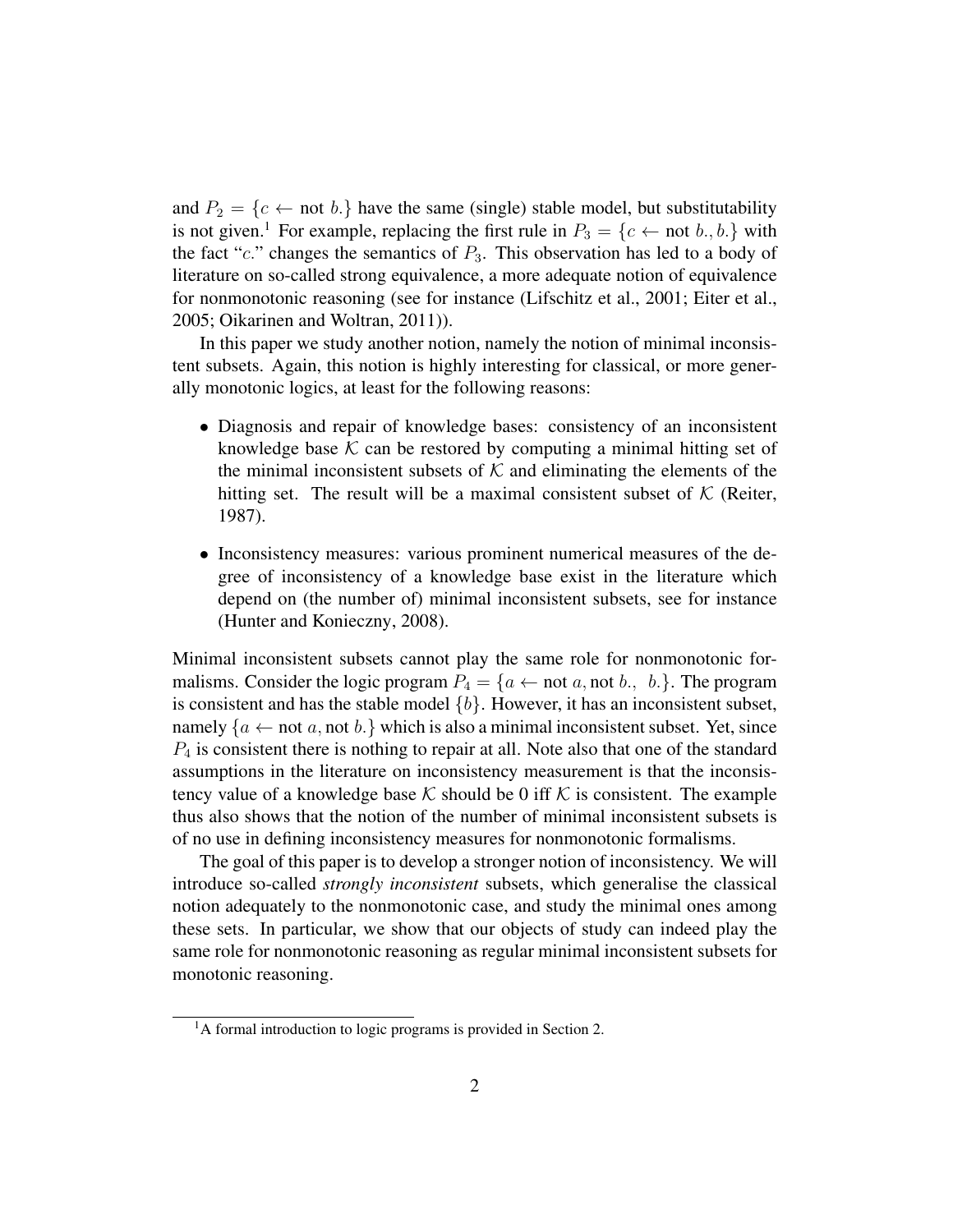The paper is organised as follows: since our main results are independent of the actual logic used, we first present in Section 2 an abstract notion of logics which is based on a similar account in the area of multi-context systems (Brewka and Eiter, 2007). Section 3 then introduces strong inconsistency, proves a generalised duality result between strongly inconsistent and maximal consistent sets, and investigates further properties of our new notion. Computational aspects of strong inconsistency, including a complexity analysis and a generic algorithm for computing strongly inconsistent subsets, are studied in Section 4. Section 5 discusses applications of our new notion in diagnosis and inconsistency measurement. Section 6 concludes.

# 2. Preliminaries

We first describe what we mean by a—potentially nonmonotonic—logic in an abstract manner, following the characterisation of logics in (Brewka and Eiter, 2007). Here a logic is specified by a set KB of knowledge bases, a set BS of belief sets, and an acceptability function ACC :  $KB \rightarrow 2^{BS}$ . The analysis in this paper assumes that knowledge bases are sets of formulas. Moreover, the distinction between consistent and inconsistent belief sets is crucial. For this reason we extend Brewka and Eiter's characterisation as follows:

**Definition 2.1.** A logic L is a tuple  $L = (WF, BS, INC, ACC)$  where WF is a set of well-formed formulas, BS is a set of belief sets,  $INC \subset BS$  is an upward closed<sup>2</sup> set of inconsistent belief sets, and  $ACC: 2^{WF} \rightarrow 2^{BS}$  assigns a collection of belief sets to each subset of WF. A *knowledge base* K of L is a finite subset of WF. A knowledge base K is called *inconsistent* iff  $ACC(\mathcal{K}) \subseteq \mathsf{INC}.$ 

Note that a knowledge base  $K$  can be inconsistent because it has no belief sets, and consistent even if some (but not all) of its belief sets are in INC.

We will illustrate the generality of the above definition by giving instantiations for several logics in Sections 2.1, 2.2, 2.3, and 2.4 below. However, first we make precise what we mean by a *nonmonotonic* logic.

**Definition 2.2.** A logic  $L = (WF, BS, INC, ACC)$  is *weakly monotonic* whenever  $\mathcal{K} \subseteq \mathcal{K}' \subseteq \mathsf{WF}$  implies

1. if  $B' \in ACC(K')$  then  $B \subseteq B'$  for some  $B \in ACC(K)$ .

<sup>&</sup>lt;sup>2</sup>S upward closed means  $B \in S$  and  $B \subseteq B'$  implies  $B' \in S$ .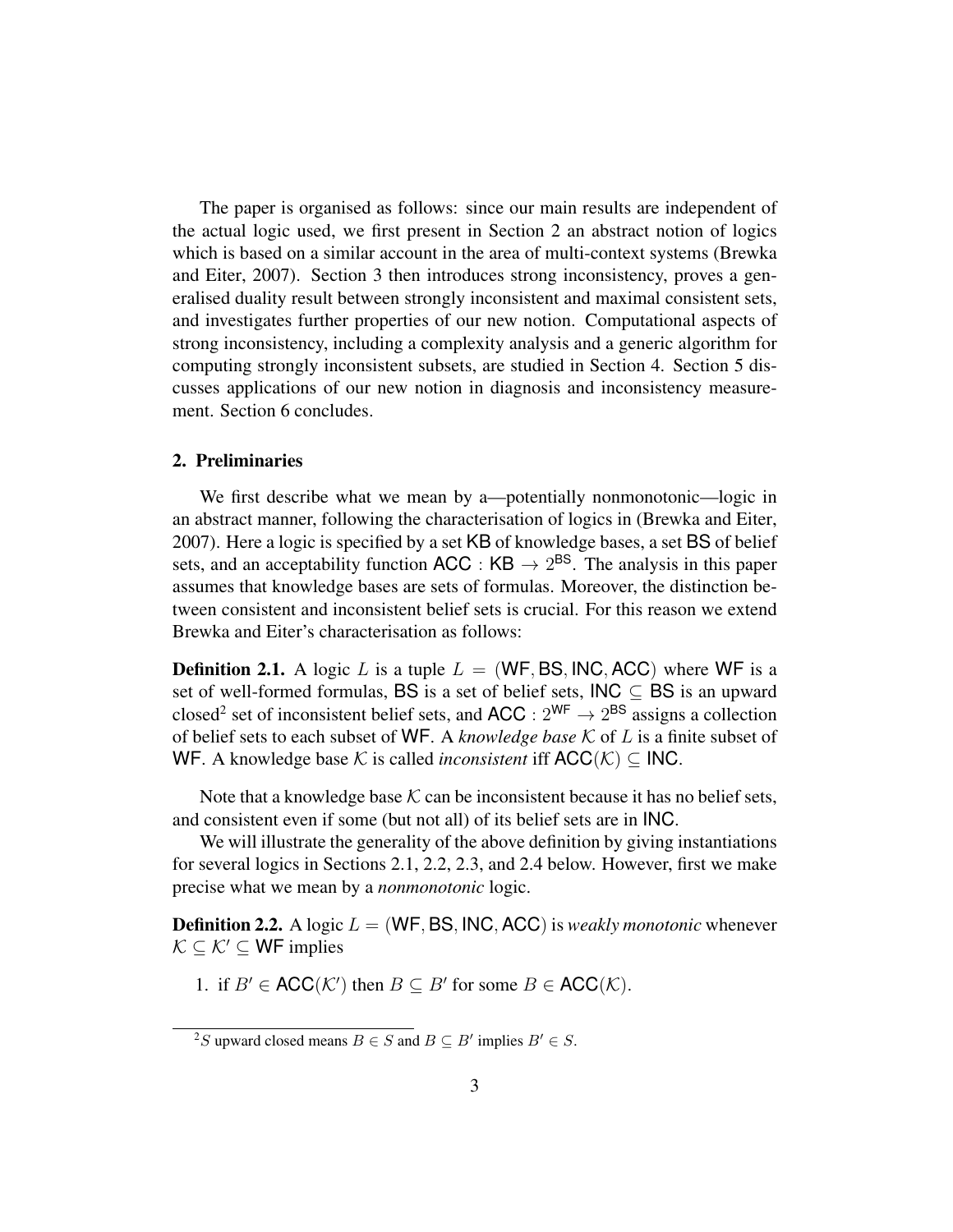*L* is *monotonic* if  $K \subseteq K' \subseteq WF$  in addition implies

2. if  $B \in \text{ACC}(\mathcal{K})$  then  $B \subseteq B'$  for some  $B' \in \text{ACC}(\mathcal{K}'),$ 

Note that this definition generalises (Brewka and Eiter, 2007) where in addition ACC is required to be unique for monotonic logics. The two conditions are needed to guarantee that both skeptical and credulous inference based on intersection, respectively union of belief sets are monotonic. One important aspect of (weakly) monotonic logics is that supersets of inconsistent knowledge bases are always inconsistent as well.

**Lemma 2.3.** Let  $L = (WF, BS, INC, ACC)$  be weakly monotonic and  $K \subseteq K'$ . If K is inconsistent then so is  $K'$ .

*Proof.* Let K be inconsistent, i.e.,  $\mathsf{ACC}(\mathcal{K}) \subseteq \mathsf{INC}.$  Let  $\mathcal{K} \subseteq \mathcal{K}'$ . If  $B' \in$  $\mathsf{ACC}(\mathcal{K}')$ , then  $B \subseteq B'$  for a  $B \in \mathsf{ACC}(\mathcal{K})$ . However,  $B \in \mathsf{ACC}(\mathcal{K})$  implies  $B \in$ INC and since INC is upward closed,  $B' \in \mathsf{INC}$ . Thus, ACC( $\mathcal{K}'$ ) ⊆ INC.  $\Box$ 

We will call a knowledge base (weakly) monotonic whenever its associated logic is. This is a slight abuse of terminology since monotonicity is a property of a logic, not of a knowledge base. However, leaving the actual logic implicit does no harm in many cases, and we prefer the simpler terminology whenever there is no risk of confusion.

In the following subsections, we provide instantiations of Definition 2.1 for classical propositional logic, Priest's logic of Paradox (Priest, 1979), answer set programming (Gelfond and Lifschitz, 1991; Gelfond and Leone, 2002; Brewka et al., 2011), and abstract argumentation frameworks (Dung, 1995). We present these instantiations to show the generality of Definition 2.1 to model a wide spectrum of logics. Furthermore, throughout the paper we will use answer set programming (Section 2.3) to illustrate our ideas.

## *2.1. Propositional Logic*

Let  $A$  be a set of propositional atoms (a propositional signature). Any atom  $a \in A$  is a well-formed formula wrt. A. If  $\phi$  and  $\psi$  are well-formed formulas wrt. A, then  $\neg \phi$ ,  $\phi \wedge \psi$ , and  $\phi \vee \psi$  are also well-formed formulas wrt. A (we also assume that the usual abbreviations  $\Rightarrow, \Leftrightarrow$  are defined accordingly). Let  $\mathsf{WF}_{A}^{\mathsf{P}}$ be the set of well-formed formulas wrt. A. Let  $\models$  be the classical entailment relation, i.e.  $\psi \models \phi$  if all models of  $\psi$  are also models of  $\phi$  in the classical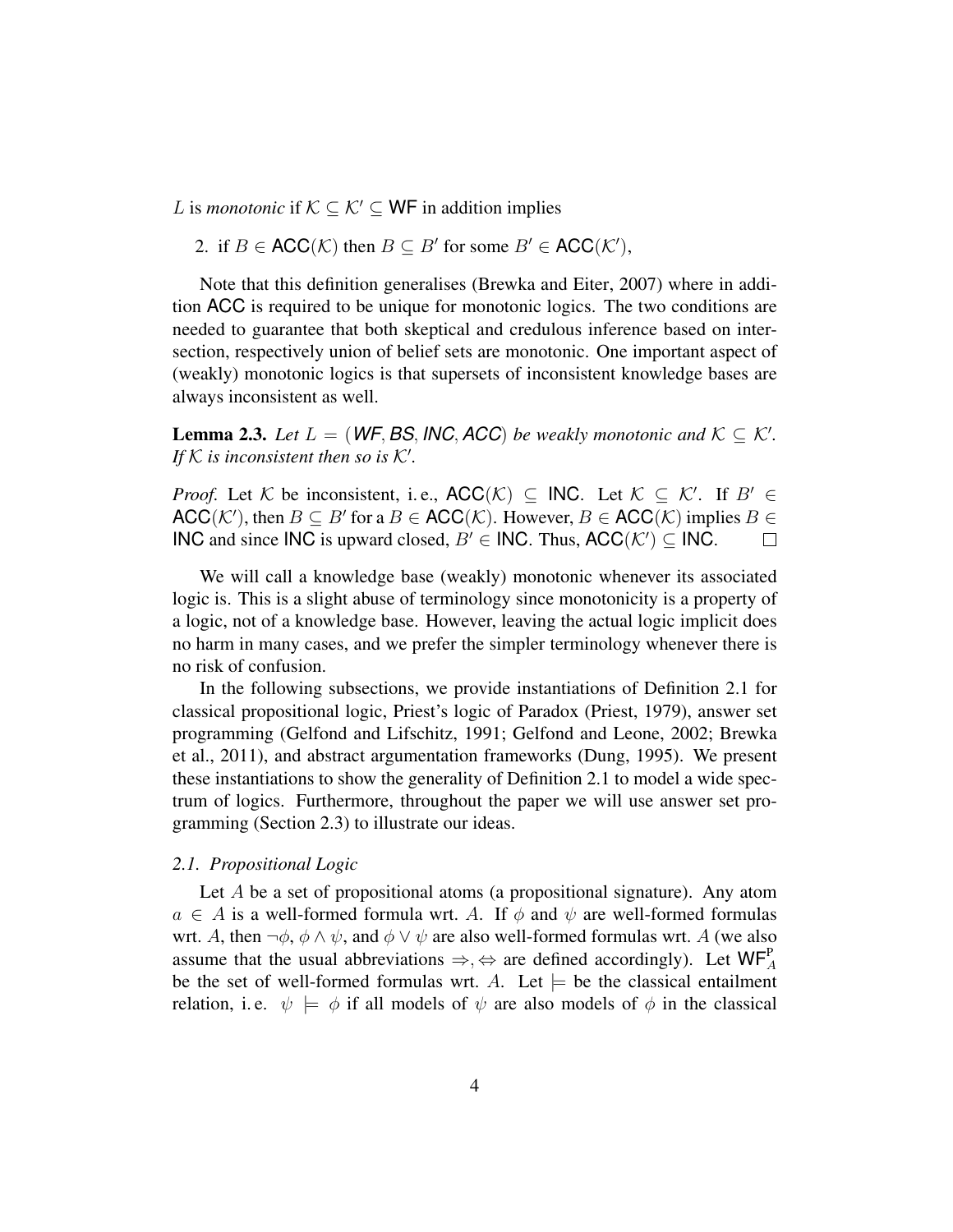propositional semantics. Then define  $\mathsf{ACC}^{\mathsf{P}}_A(\mathcal{K})$  for every  $\mathcal{K} \subseteq \mathsf{WF}^{\mathsf{P}}_A$  to be a singleton containing only the deductive closure of  $K$ , i.e.

$$
\mathsf{ACC}^{\mathsf{P}}_{A}(\mathcal{K}) = \{ \{ \phi \mid \mathcal{K} \models \phi \} \}
$$

for all  $K \subseteq WF_A^P$ . Furthermore,  $BS_A^P$  are exactly the deductively closed sets, i. e.

$$
\mathsf{BS}^{\mathsf{P}}_A = \{ \mathcal{K} \subseteq \mathsf{WF}^{\mathsf{P}}_A \mid \mathcal{K} = \mathsf{ACC}^{\mathsf{P}}_A(\mathcal{K}) \}
$$

and  $\mathsf{INC}_A^P = \{ \mathsf{WF}_A^P \}$ , i. e. the only inconsistent belief set is the set of all formulas. Then the propositional logic  $L_A^{\text{P}}$  over the signature A can be defined as

$$
L_A^{\mathbf{P}} = (\mathbf{W}\mathsf{F}_A^{\mathbf{P}}, \mathsf{BS}_A^{\mathbf{P}}, \mathsf{INC}_A^{\mathbf{P}}, \mathsf{ACC}_A^{\mathbf{P}})
$$

Observe that  $L_A^P$  is a monotonic logic. More precisely, if  $K, K$  are two propositional knowledge bases with  $\mathcal{K} \subseteq \mathcal{K}'$  then  $\mathcal{K} \models \phi$  implies  $\mathcal{K}' \models \phi$  and thus both conditions 1 and 2 of Definition 2.2 are satisfied (note that the two conditions are indeed equivalent as  $\mathsf{ACC}^{\mathsf{P}}_A(\mathcal{K})$  is always a singleton set).

**Example 2.4.** Consider the propositional signature  $A_1 = \{a, b\}$  and the knowledge bases  $\mathcal{K}_1, \mathcal{K}_2$  given via

$$
\mathcal{K}_1 = \{a, a \Rightarrow b\} \qquad \qquad \mathcal{K}_2 = \{a, \neg a\}
$$

Then

$$
ACC_{A_1}^{P}(\mathcal{K}_1) = \{ \{a, a \Rightarrow b, b, a \lor a, b \land b, ...\} \}
$$

$$
ACC_{A_1}^{P}(\mathcal{K}_2) = \{ WF_{A_1}^{P} \}
$$

Observe that  $\mathcal{K}_1$  is consistent while  $\mathcal{K}_2$  is inconsistent due to  $\mathsf{ACC}_{A_1}^{\mathsf{P}}(\mathcal{K}_2) \subseteq$  $\mathsf{INC}_{A_1}^{\mathsf{P}} = \{\mathsf{WF}_{A_1}^{\mathsf{P}}\}.$ 

#### *2.2. Priest's Logic of Paradox*

Priest's logic of paradox (Priest, 1979) is a paraconsistent logic that uses the syntax of propositional logic. So again, let  $A$  be a set of propositional atoms. The set of well-formed formulas for the logic of paradox is the same as in propositional logic, so we have  $\mathsf{WF}_{A}^{\mathbf{X}} = \mathsf{WF}_{A}^{\mathbf{P}}$ .

We briefly recall the semantics of (Priest, 1979) to define the function  $ACC_A^X$ . A three-valued interpretation v for a signature A is a function  $v : A \rightarrow \{T, F, B\}$ which assigns one of three truth values to each atom. Here,  $T$  stands for "true",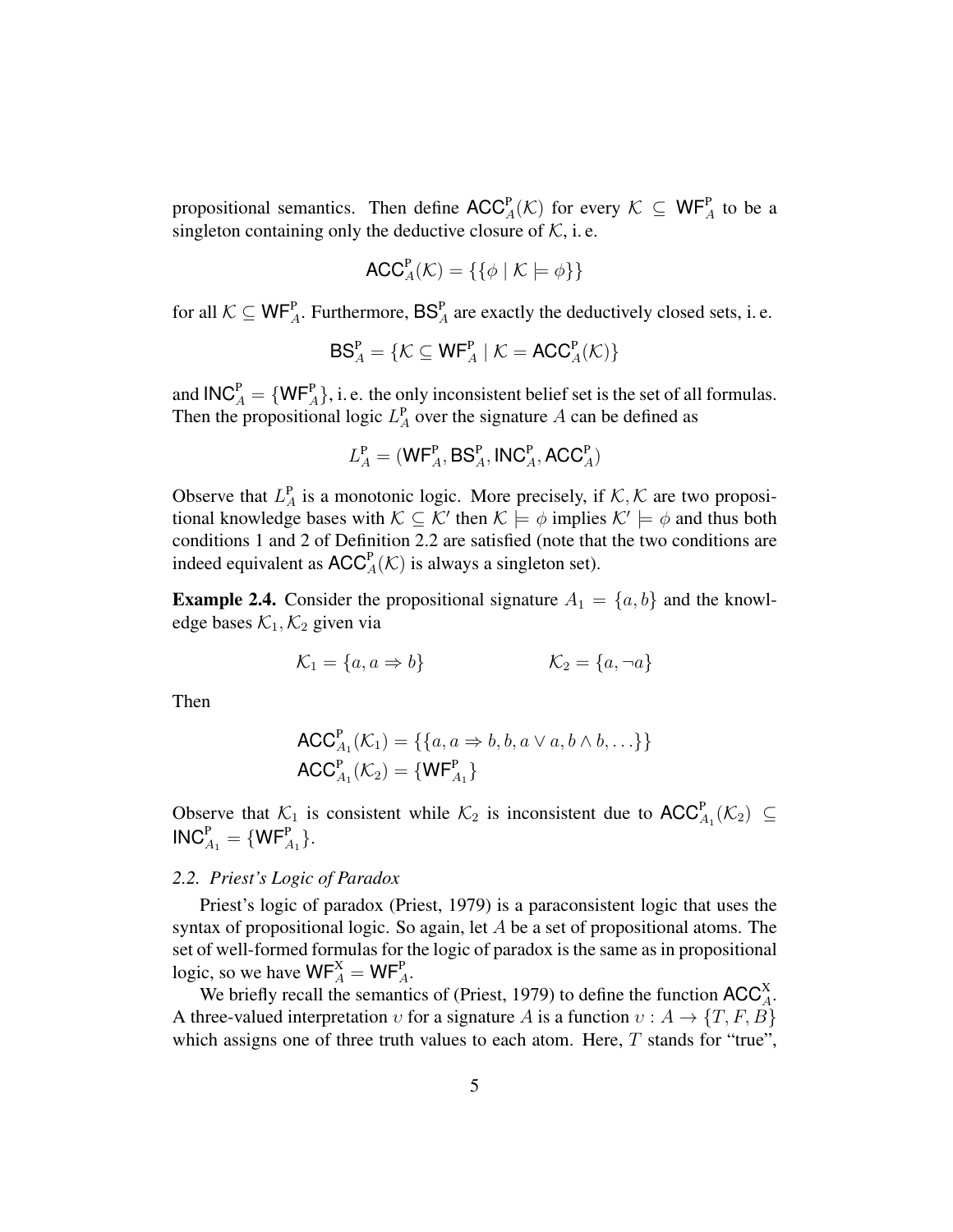$F$  stands for "false", and  $B$  stands for "both" (the latter is a paraconsistent truth value). These truth values are strictly ordered by a relation  $\prec_X$  via  $F \prec_X B \prec_X$ T. Then  $v$  can be extended to arbitrary well-formed formulas via

$$
v(\phi \land \psi) = \min_{\prec x} \{v(\phi), v(\psi)\}
$$

$$
v(\phi \lor \psi) = \max_{\prec x} \{v(\phi), v(\psi)\}
$$

$$
v(\neg \phi) = \begin{cases} F & \text{if } v(\phi) = T \\ T & \text{if } v(\phi) = F \\ B & \text{otherwise} \end{cases}
$$

A three-valued interpretation v is a model of a formula  $\phi \in \mathsf{WF}_{A}^{X}$  if and only if  $v(\phi) \in \{T, B\}$  and v is a model of a set  $\{\phi_1, \dots, \phi_n\} \subseteq \mathsf{WF}_A^{\mathsf{X}}$  if and only if it is a model of  $\phi_1 \wedge \ldots \wedge \phi_n$ . Then we can define ACC<sup>X</sup><sub>A</sub> via

$$
\mathsf{ACC}^X_A(\mathcal{K}) = \{v^{-1}(T) \mid v \text{ is a model of } \mathcal{K}\}\
$$

for all  $K \subseteq WF_A^X$  and accordingly  $BS_A^X = 2^A$ . Note that there are no inconsistent formulas in Priest's logic (the interpretation assigning  $B$  to every atom is always a model), so we have  $\mathsf{INC}_{A}^X = \emptyset$ . This gives us the logic

$$
L_A^{\rm X} = (\mathsf{WF}_A^{\rm X}, \mathsf{BS}_A^{\rm X}, \mathsf{INC}_A^{\rm X}, \mathsf{ACC}_A^{\rm X})
$$

Observe that  $L_A^X$  is monotonic. More precisely, observe that for  $K \subseteq K'$  every model of  $K'$  is also a model of  $K$  and therefore  $\mathsf{ACC}^X_A(\mathcal{K}') \subseteq \mathsf{ACC}^X_A(\mathcal{K})$  validating both conditions of Definition 2.2.

**Example 2.5.** Consider the propositional signature  $A_1 = \{a, b\}$  and the knowledge bases  $\mathcal{K}_1, \mathcal{K}_2$  given via

$$
\mathcal{K}_1 = \{a, b\} \qquad \qquad \mathcal{K}_2 = \{a, b, \neg a \lor \neg b\}
$$

Then

$$
ACC_{A_1}^X(\mathcal{K}_1) = \{\{a, b\}, \{a\}, \{b\}, \emptyset\}
$$

$$
ACC_{A_1}^X(\mathcal{K}_2) = \{\{a\}, \{b\}, \emptyset\}
$$

Observe that both  $\mathcal{K}_1$  and  $\mathcal{K}_2$  are consistent.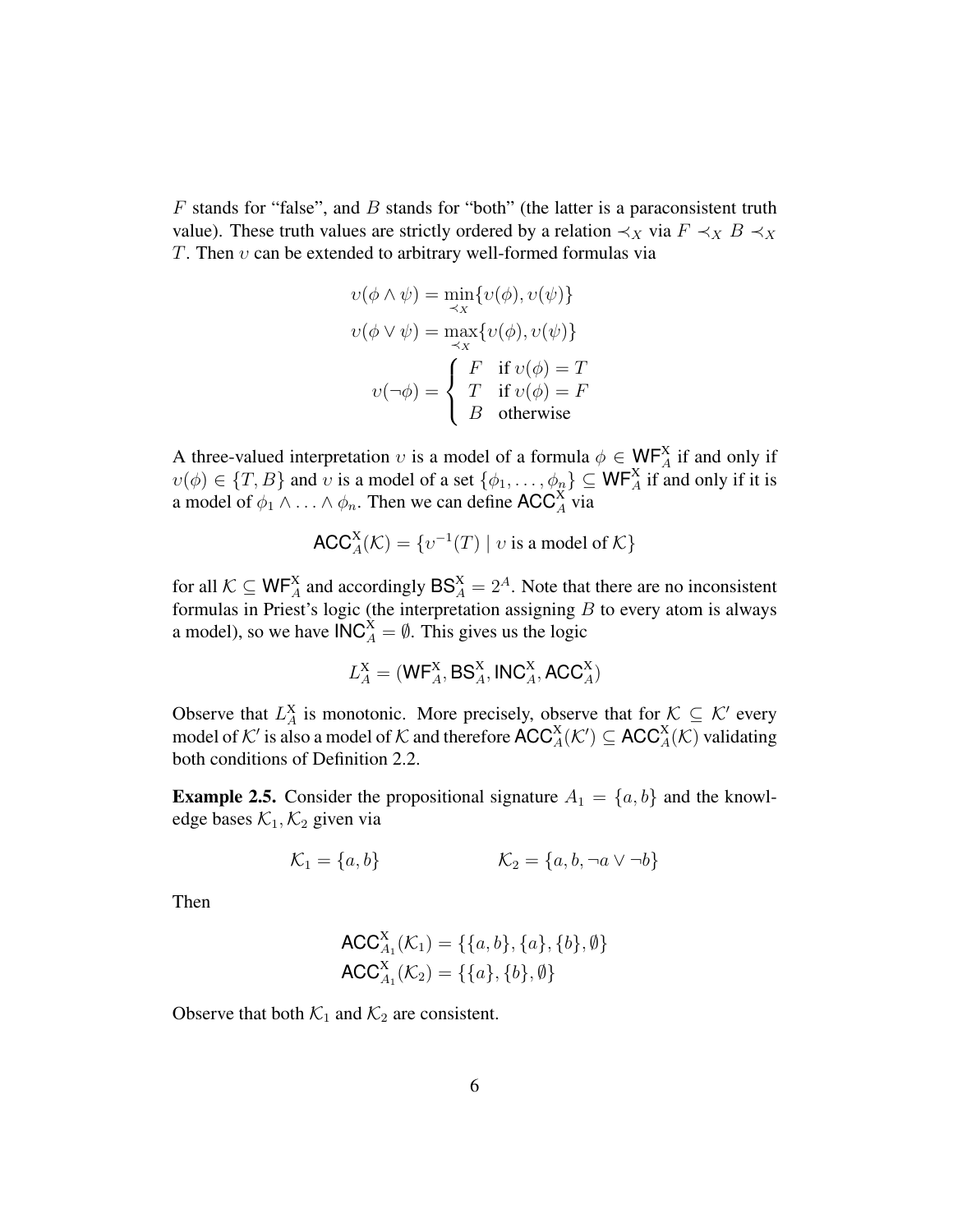#### *2.3. Answer Set Programming*

We will now consider disjunctive logic programs under the answer set semantics, cf. (Gelfond and Lifschitz, 1991; Gelfond and Leone, 2002; Brewka et al., 2011). Let again A be a set of propositional atoms and let  $Lit(A) = A \cup \{\neg a \mid$  $a \in A$  be the set of corresponding literals. A disjunctive rule r is a rule of the form

$$
r: l_0 \text{ or } ... \text{ or } l_k \leftarrow l_{k+1}, ..., l_m, \text{not } l_{m+1}, ..., \text{not } l_n.
$$
 (1)

with  $l_0, \ldots, l_n \in Lit(A)$  and let  $WF_A^{ASP}$  be the set of all such rules. For a rule r we abbreviate  $head(r) = \{l_0, \ldots, l_k\}$ ,  $pos(r) = \{l_{k+1}, \ldots, l_m\}$ , and  $neg(r) =$  ${l_{m+1}, \ldots, l_n}$ . If  $m = n = k$  then r is called a fact and written  $head(r)$  instead of head(r)  $\leftarrow$ .

A set  $P \subseteq \mathsf{WF}_{A}^{\text{ASP}}$  is also called a logic program for short. Furthermore, a belief set is any set of literals, i. e.,  $BS_A^{ASP} = 2^{Lit(\overline{A})}$ .

If  $P \subseteq \mathsf{WF}_{A}^{\text{ASP}}$  is a logic program without default negation—i. e. for all  $r \in P$ we have  $neg(r) = \emptyset$ —then a model M is any set  $M \in BS_A^{ASP}$  such that for all  $r \in P$ , if  $pos(r) \subseteq M$  then  $head(r) \cap M \neq \emptyset$ . M is a minimal model if it is a model and there is not model M' with  $M' \subsetneq M$ . For a logic program  $P \subseteq \mathsf{WF}_{A}^{\text{ASP}}$ with default negation, an answer set M is any set  $M \in \mathsf{BS}^{\mathrm{ASP}}_A$  such that M is a minimal model of the logic program without default negation  $P<sup>M</sup>$  defined via

$$
P^M = \{head(r) \leftarrow pos(r) \mid head(r) \leftarrow pos(r), neg(r) \in P, neg(r) \cap M = \emptyset\}.
$$

Then we define  $\mathsf{ACC}_A^{\mathrm{ASP}}$  via

$$
\mathsf{ACC}_A^{\mathrm{ASP}}(P) = \{ M \mid M \text{ is an answer set of } P \}
$$

for all  $P \subseteq \mathsf{WF}_{A}^{\text{ASP}}$ . Finally, inconsistent belief sets are those sets containing complementary literals

$$
\mathsf{INC}_A^{\mathsf{ASP}} = \{ M \in \mathsf{BS}_A^{\mathsf{ASP}} \mid a, \neg a \in M \text{ for some } a \in A \}.
$$

This gives us the logic

$$
L_{A}^{\mathrm{ASP}} = (\mathsf{WF}_{A}^{\mathrm{ASP}}, \mathsf{BS}_{A}^{\mathrm{ASP}}, \mathsf{INC}_{A}^{\mathrm{ASP}}, \mathsf{ACC}_{A}^{\mathrm{ASP}}).
$$

Note that  $L_A^{ASP}$  is not monotonic as the following example shows.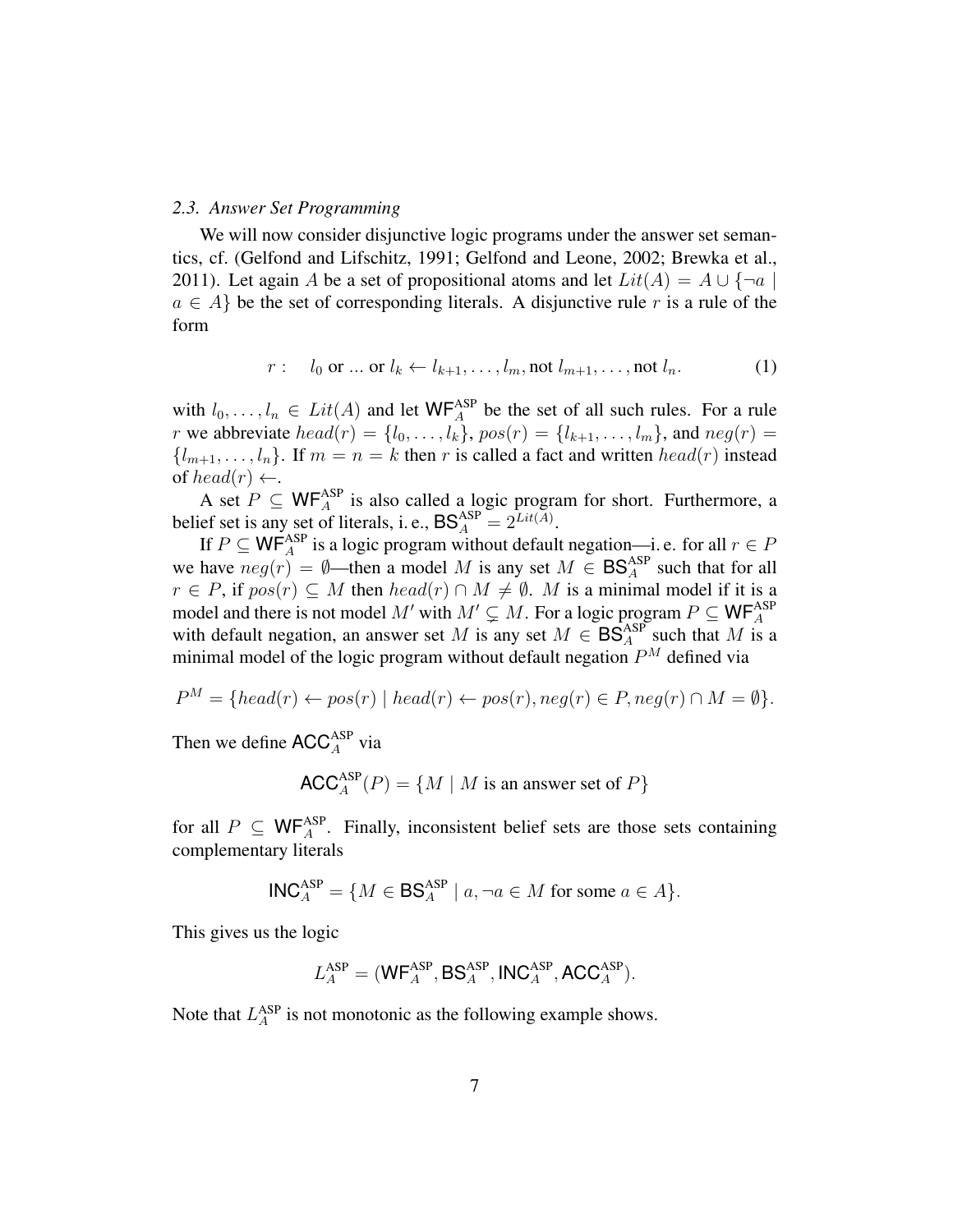**Example 2.6.** Consider the propositional signature  $A_1 = \{a, b\}$  and the logic programs  $P_5$ ,  $P_6$  given via

$$
P_5 = \{b, \neg b \leftarrow \text{not } a.\}
$$
  

$$
P_6 = \{a., b., \neg b \leftarrow \text{not } a.\}
$$

Then

$$
ACC_{A_1}^{ASP}(P_5) = \{\{b, \neg b\}\}\
$$

$$
ACC_{A_1}^{ASP}(P_6) = \{\{a, b\}\}\
$$

Observe that  $P_5$  is inconsistent while  $P_6$  is consistent. As  $P_5 \subseteq P_6$  this also shows that  $L_{A_1}^{\text{ASP}}$  is not monotonic.

A rule of the form

$$
r: a \leftarrow l_1, \dots, l_m, \text{not } l_{m+1}, \dots, \text{not } l_n, \text{not } a. \tag{2}
$$

where  $\alpha$  is an atom that does not occur elsewhere in a given program  $P$  is called a *constraint*. The intuitive meaning is that no answer set of P is allowed to contain all literals  $l_1, \ldots, l_m$  and none of the literals  $l_{m+1}, \ldots, l_n$ . We use the established shorthand

$$
\leftarrow l_1, \ldots, l_m, \text{not } l_{m+1}, \ldots, \text{not } l_n.
$$

for constraints of the form (2).

Now let  $\mathsf{WF}_{A}^{\text{ASP}_{k=0}} \subseteq \mathsf{WF}_{A}^{\text{ASP}}$  be the set of all rules of the form (1) with  $k = 0$ . Then,

$$
L_{A}^{\text{ASP}_{k=0}} = (\textsf{WF}_{A}^{\text{ASP}_{k=0}}, \textsf{BS}_{A}^{\text{ASP}}, \textsf{INC}_{A}^{\text{ASP}}, \textsf{ACC}_{A}^{\text{ASP}})
$$

is the logic corresponding to disjunction-free logic programs under answer set semantics.

#### *2.4. Abstract Argumentation Frameworks*

Our final knowledge representation formalism to be considered as a concrete instantiation for Definition 2.1 are abstract argumentation frameworks (Dung, 1995). In the original formulation, an abstract argumentation framework  $AF$  is a directed graph  $AF = (A, R)$  where nodes in A represent arguments and the relation R models "attack", i. e., for  $a, b \in A$ , if  $(a, b) \in R$  then a is a counterargument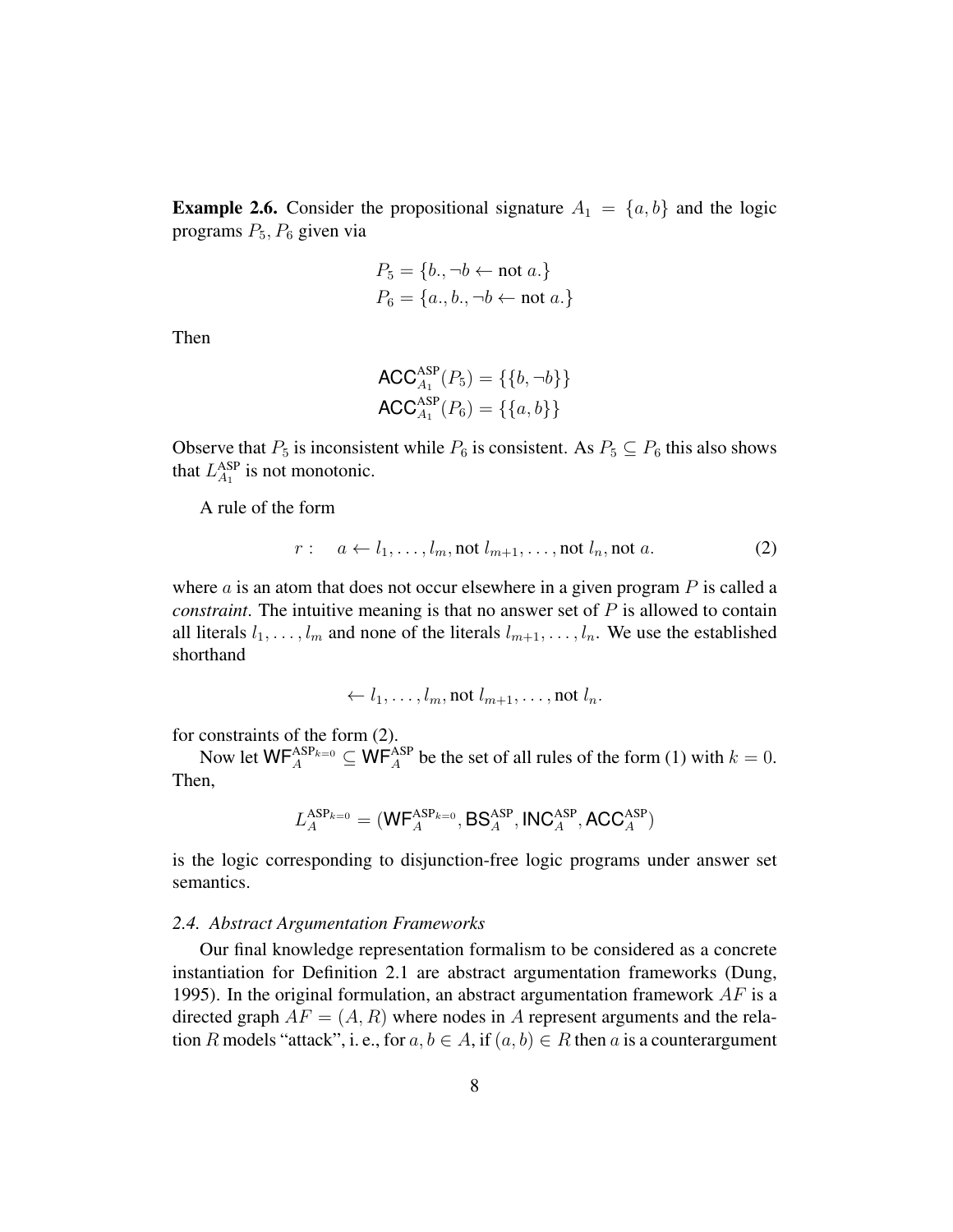for b and we say that a attacks b. Abstract argumentation frameworks consider the problem of argumentation only at this abstract level and do not consider the inner structure of arguments nor how the attack relation is derived. Semantics are given to an abstract argumentation framework  $AF = (A, R)$  by identifying sets  $E \subset A$ of arguments (called extensions) that can be "jointly accepted". The literature offers various approaches on how to define "jointly accepted" (Dung, 1995), but we only consider stable semantics here. A set  $E \subseteq A$  is called *stable extension* if there are no arguments  $a, b \in E$  with  $(a, b) \in R$  and for every  $c \in A \setminus E$  there is  $a \in A$  with  $(a, c) \in R$ . Note that an abstract argumentation framework may possess none, one, or multiple stable extensions.

In order to cast abstract argumentation frameworks into our logical framework, let A be some universal set of arguments (comparable to propositional signatures used before). A well-formed formula is then either an argument  $a \in A$ (stating that argument a is in the graph) or a pair of arguments  $(a, b) \in A \times A$ (stating that there are arguments  $a$  and  $b$  in the in the graph and that there is an attack from argument a to argument b), i.e.,  $WF_A^{AAF} = A \cup (A \times A)$ . For  $S = \{a_1, \ldots, a_n, (a_{n+1}, a_{n+2}), \ldots, (a_{m-1}, a_m)\}\subseteq \mathsf{WF}_{A}^{AAF}$  we write  $AF(S) =$  $({a_1, \ldots, a_m}, {a_{m+1}, a_{n+2}), \ldots, (a_{m-1}, a_m)}$  to denote the directed graph represented by S. Belief sets are then arbitrary sets of arguments, i.e.,  $BS_A^{AAF} = 2^A$ , **, and**  $**ACC<sub>A</sub><sup>AAF</sup>**$  **is defined via** 

$$
\mathsf{ACC}_A^{\mathsf{AAF}}(S) = \{ E \subseteq A \mid E \text{ is a stable extension of } AF(S) \}
$$

Observe that a  $S \subseteq \mathsf{WF}_{A}^{\mathsf{AAF}}$  is considered inconsistent if  $AF(S)$  does not have any stable extensions, i. e.,  $\text{ACC}_{A}^{\text{AAF}}(S) = \emptyset = \text{INC}_{A}^{\text{AAF}}$ . This gives us the logic

$$
L_{A}^{\text{AAF}} = (\text{WF}_{A}^{\text{AAF}}, \text{BS}_{A}^{\text{AAF}}, \text{INC}_{A}^{\text{AAF}}, \text{ACC}_{A}^{\text{AAF}})
$$

Note that  $L_A^{\text{AAF}}$  is not monotonic as the following example shows.

**Example 2.7.** Consider the two abstract argumentation frameworks  $AF_1$  and  $AF_2$ over the vocabulary  $A_2 = \{a, b, c, d\}$  depicted in Figures 1 and 2, respectively. These frameworks can be modelled in our general logic as sets  $S_1, S_2 \subseteq \mathsf{WF}_{A_2}^{\mathsf{AAF}}$ via

$$
S_1 = \{(a, b), (b, a), (c, c), (c, b)\}
$$
  

$$
S_2 = \{(a, b), (b, a), (c, c), (c, b), (d, c)\}
$$

More precisely, we have  $AF(S_1) = AF_1$  and  $AF(S_2) = AF_2$ . Then

$$
ACC_{A_2}^{AAF}(S_1) = \emptyset
$$
  
ACC<sub>A\_2</sub><sup>AAF</sup>(S<sub>2</sub>) = {{a,d}, {b,d}}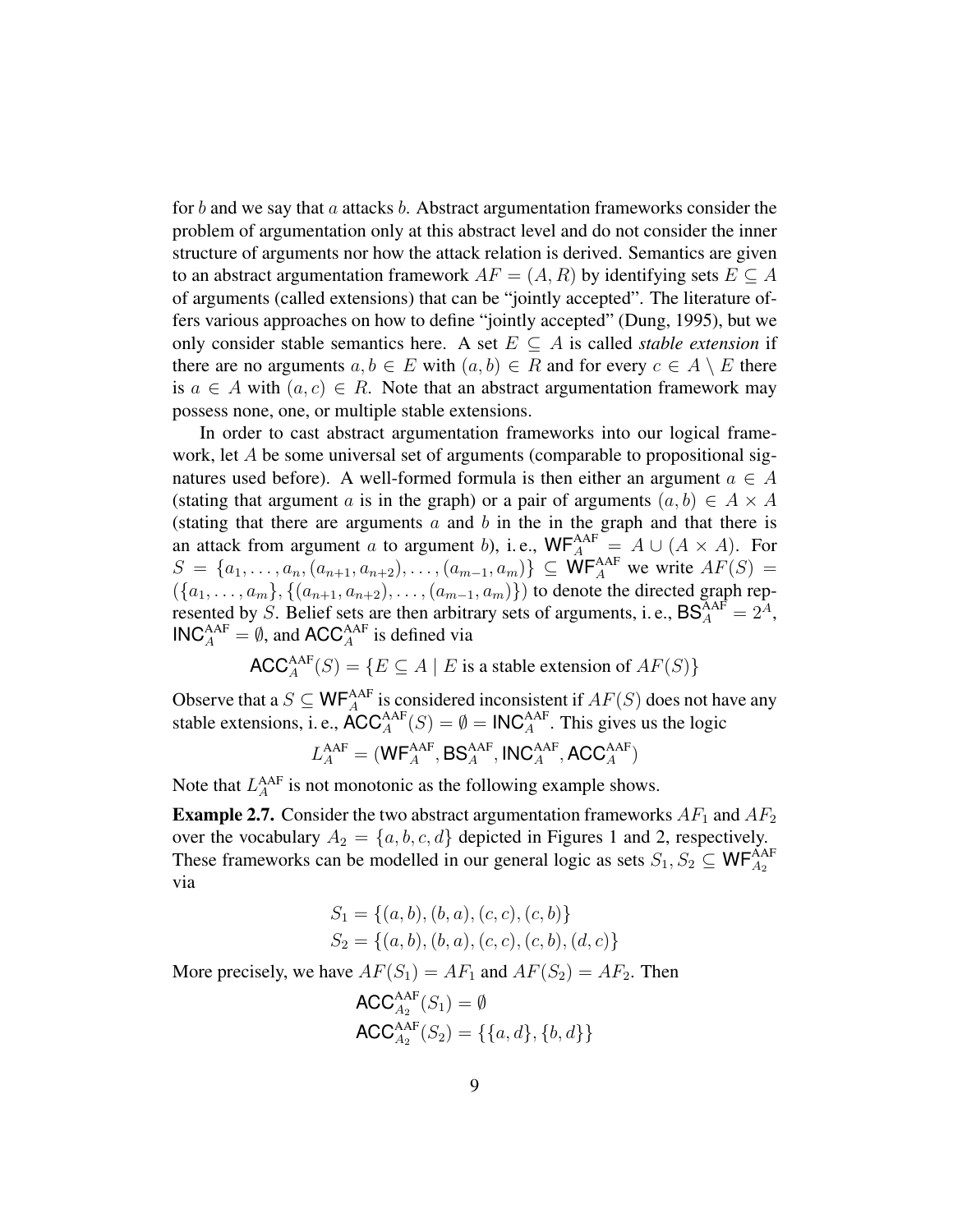

Figure 1: The argumentation framework  $AF_1$  from Example 2.7



Figure 2: The argumentation framework  $AF_2$  from Example 2.7

Observe that  $S_1$  is inconsistent while  $S_2$  is consistent. As  $S_1 \subseteq S_2$  this also shows that  $L_{A_2}^{\text{AAF}}$  is not monotonic.

#### 3. Strong Inconsistency

Let  $L = (WF, BS, INC, ACC)$  be a logic and  $K \subseteq WF$  a knowledge base of L. We will leave L implicit in the rest of this section. We use  $I(K)$  to denote the collection of all inconsistent subsets of K. A set  $H \in I(\mathcal{K})$  is called *minimal inconsistent* if  $H' \subsetneq H$  implies  $H'$  is consistent. We let  $I_{min}(\mathcal{K})$  be the set of all minimal inconsistent subsets of  $K$ .

A consistent subset H of K is called *maximal* K-consistent if  $H \subseteq H' \subseteq$ K implies H' is inconsistent. We let  $C(K)$  and  $C_{max} (K)$  denote the set of all consistent and maximal K-consistent subsets of  $K$ , respectively.

## *3.1. Hitting Set Dualities*

In this section, we prove one of the most central results of this paper. In (Reiter, 1987), Reiter points out a duality between maximal consistent and minimal inconsistent subsets of a knowledge base—the well-known hitting set duality. It is stated within the context of diagnosis and can easily be lifted to first-order logic or, more generally, any (weakly) monotonic framework. Our notion of strong inconsistency will facilitate a generalisation to *arbitrary* logics, which is the main motivation to consider this extension of ordinary inconsistency.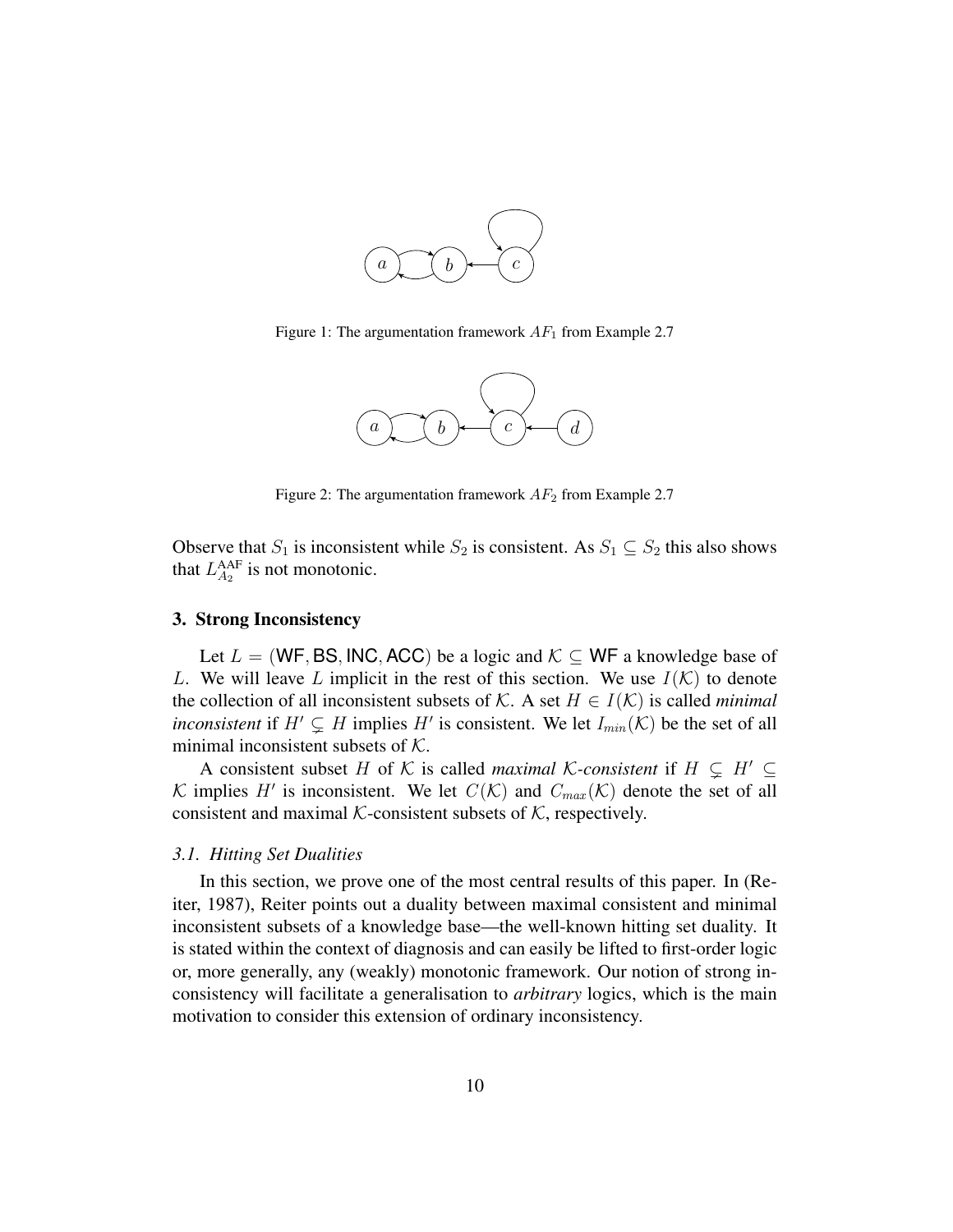Of course, to generalise Reiter's hitting set duality, we need the notion of a hitting set.

**Definition 3.1.** Let M be a set of sets. We call S a *hitting set* of M if  $S \cap M \neq \emptyset$ for each  $M \in \mathcal{M}$ . A hitting set S of M is a *minimal hitting set* of M if  $\mathcal{S}' \subsetneq \mathcal{S}$ implies  $S'$  is not a hitting set of  $M$ .

In the monotonic case, we have the following duality result (see (Reiter, 1987)).

Theorem 3.2 (MinHS duality). *Let* K *be a weakly monotonic knowledge base. Then,* S is a minimal hitting set of  $I_{min}(\mathcal{K})$  if and only if  $\mathcal{K} \setminus \mathcal{S} \in C_{max}(\mathcal{K})$ .

For nonmonotonic logics, this is not true anymore because a consistent knowledge base may contain inconsistent subsets. In order to obtain the desired generalisation of Theorem 3.2 to the nonmonotonic case, we consider an appropriate refinement of inconsistency.

**Definition 3.3.** For  $H, K \subseteq \mathsf{WF}$  with  $H \subseteq K$ ,  $H$  is called *strongly*  $K$ -inconsistent if  $H ⊆ H' ⊆ K$  implies  $H'$  is inconsistent. The set  $H$  is called *strongly inconsistent* if it is strongly WF-inconsistent.

In other words, a subset of a knowledge base  $K$  is strongly  $K$ -inconsistent if all its supersets within the knowledge base  $K$  are inconsistent as well. Intuitively, one can think of a conflict within K that cannot be resolved by formulas in K itself. Due to Lemma 2.3 this condition is redundant in weakly monotonic logics and thus, mere and strong  $K$ -inconsistency coincide (cf. Proposition 3.5 below).

**Definition 3.4.** For  $H, K$  ⊂ WF with  $H$  ⊂  $K$ ,  $H$  is *minimal strongly*  $K$ -inconsistent if H is strongly K-inconsistent and  $H' \subsetneq H$  implies that H' is not strongly Kinconsistent.

Let  $SI(K)$  denote the set of all strongly K-inconsistent subsets of K and let  $SI_{min}(\mathcal{K})$  denote the set of all minimal strongly  $\mathcal{K}$ -inconsistent subsets of  $\mathcal{K}$ .

The following results are immediate, respectively easy to show:

Proposition 3.5. *Let* K *be a knowledge base.*

- *1.* If K is weakly monotonic, then  $I(K) = SI(K)$ .
- 2. If K is weakly monotonic, then  $I_{min}(\mathcal{K}) = SI_{min}(\mathcal{K})$ .
- *3.* K is inconsistent iff  $SI(K) \neq \emptyset$  iff  $K \in SI(K)$ .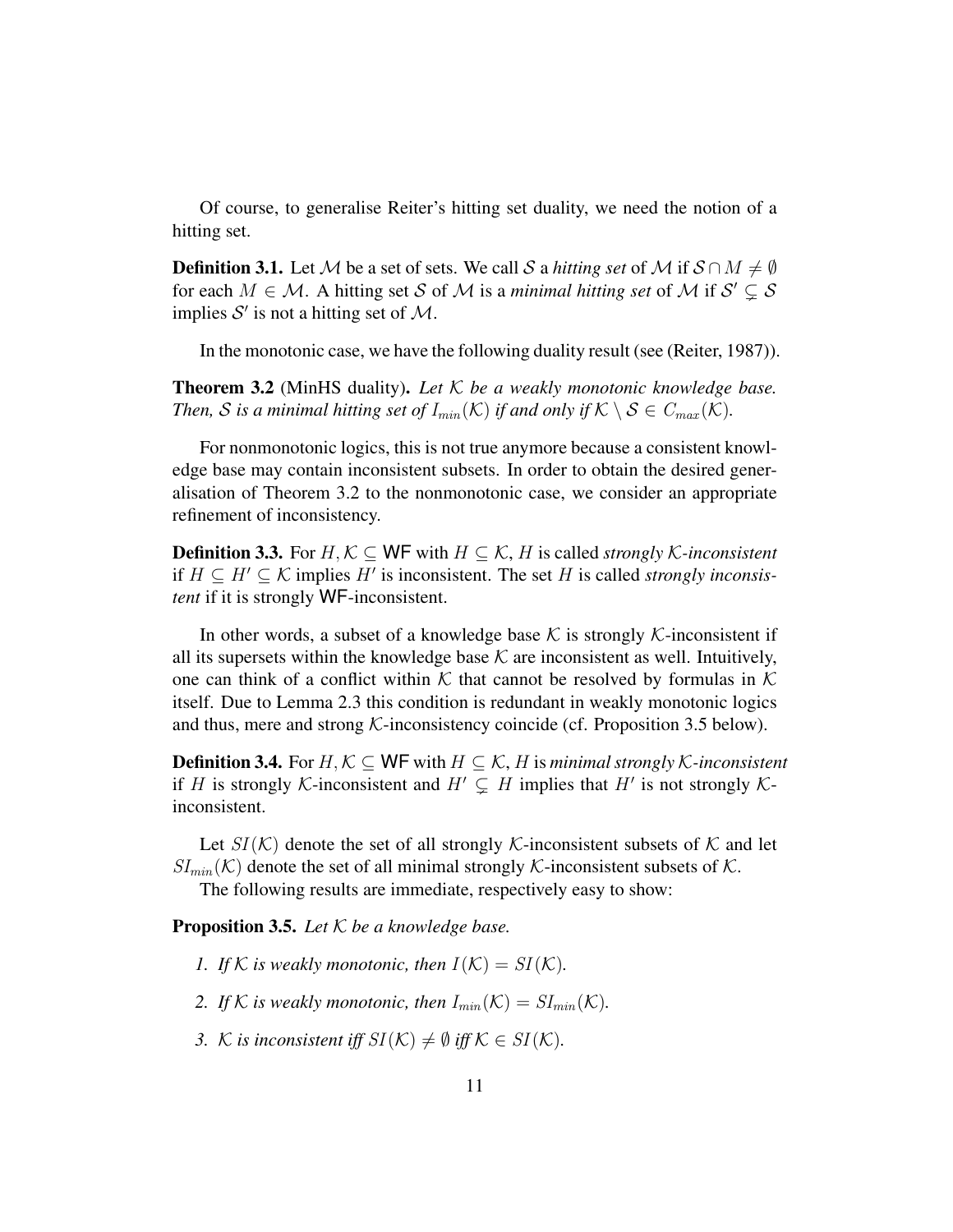*4.* If H is strongly K-inconsistent and  $H \subseteq K' \subseteq K$ , then H is strongly K'*inconsistent.*

Now, we can generalise Theorem 3.2 to the nonmonotonic case.

Theorem 3.6 (Generalised MinHS duality). *Let* K *be a knowledge base. Then,* S *is a minimal hitting set of*  $SI_{min}(\mathcal{K})$  *if and only if*  $\mathcal{K} \setminus \mathcal{S} \in C_{max}(\mathcal{K})$ *.* 

*Proof.* " $\Rightarrow$ ": Let S be a minimal hitting set for  $SI_{min}(\mathcal{K})$  and let  $H = \mathcal{K} \setminus \mathcal{S}$ . First, we show that any set H' with  $H \subsetneq H' \subseteq K$  is inconsistent. Such H' is of the form

$$
H' = H \cup M \text{ with } \emptyset \neq M \subseteq \mathcal{K} \setminus H.
$$

Hence, it holds that  $\emptyset \neq M \subseteq S$ . Since S was assumed to be a minimal hitting set of  $SI_{min}(\mathcal{K}), \mathcal{S} \setminus M$  is not a hitting set of  $SI_{min}(\mathcal{K})$ . Hence,

$$
H' = H \cup M = (\mathcal{K} \setminus \mathcal{S}) \cup M = \mathcal{K} \setminus (\mathcal{S} \setminus M)
$$

contains a strongly  $K$ -inconsistent set. Thus,  $H'$  is inconsistent. So, we have

$$
H \subsetneq H' \subseteq \mathcal{K} \Rightarrow H'
$$
 is inconsistent. (3)

Now we show  $H \in C(\mathcal{K})$ . Then, maximality follows from (3). Let us assume H is inconsistent. Then, H is strongly K-inconsistent due to (3). Hence, H contains a minimal strongly K-inconsistent subset  $H'' \subseteq H$ . Due to

$$
H'' \subseteq H = \mathcal{K} \setminus \mathcal{S}
$$

we have  $S \cap H'' = \emptyset$  yielding a contradiction as S was assumed to be a hitting set of  $SI_{min}(\mathcal{K})$ . Hence,  $H \in C(\mathcal{K})$ . Together with (3), we obtain that  $H \in C_{max}(\mathcal{K})$ . " $\Leftarrow$ ": Let  $H \subseteq \mathcal{K}$  be a maximal consistent set. Let  $H = \mathcal{K} \setminus \mathcal{S}$ . If S is no hitting set of  $SI_{min}(\mathcal{K})$ , then we see as above that H contains a strongly  $\mathcal{K}$ -inconsistent set, yielding a contradiction. Hence, S is a hitting set of  $SI_{min}(\mathcal{K})$ . Now assume that there is a set  $S' \subsetneq S$  that is a hitting set of  $SI_{min}(\mathcal{K})$  as well. Assume w.l.o.g. that S' is minimal. Then,  $K \setminus S' \in C(K)$  as already shown above. However,  $S' \subsetneq S$  implies  $K \setminus S \subsetneq K \setminus S'$ . Hence,  $K \setminus S$  is not maximal in  $C(K)$ , a contradiction.  $\Box$ 

Theorem 3.6 suggests that strong inconsistency can indeed play a similar role in nonmonotonic frameworks as classical inconsistency does in monotonic ones. Even though restoring consistency in one part of  $K$  by removing a formula could potentially render another part of  $K$  inconsistent, we can resolve inconsistency as in the monotonic case, using the notion of strong inconsistency.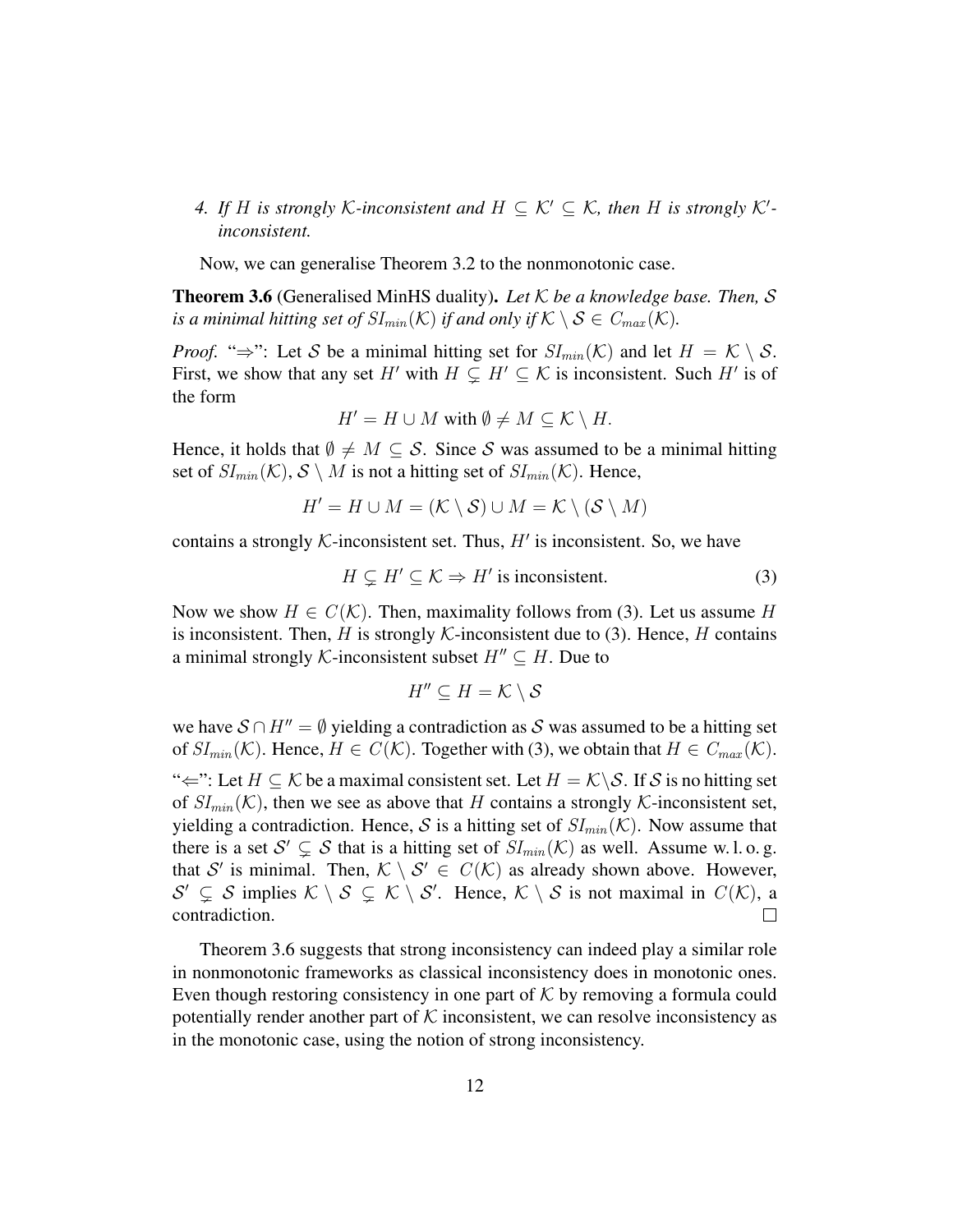Example 3.7. We give three examples to illustrate the theorem in monotonic and nonmonotonic frameworks.

- (a) Consider the propositional knowledge base  $K = \{a, a \Rightarrow b, \neg b, c, \neg c\}.$ We have  $SI_{min}(\mathcal{K}) = I_{min}(\mathcal{K}) = \{\{a, a \Rightarrow b, \neg b\}, \{c, \neg c\}\}\$ . It is straightforward to see the 6 possible minimal hitting sets of  $SI_{min}(\mathcal{K})$  and to verify that they correspond to the 6 maximal consistent subsets of  $K$ .
- (b) Consider again the logic program  $P_4 = \{a \leftarrow \text{not } a, \text{not } b, \, b.\}$  from before. The single (and thus also minimal) inconsistent subset is  $H = \{a \leftarrow$ not  $a$ , not  $b$ . Since it contains one rule only, it coincides with the minimal hitting set.  $P_4 \setminus H$  is consistent, but not maximal consistent as  $P_4$  itself is consistent. Using strong inconsistency leads to the intended result: H is inconsistent, but not strongly  $P_4$ -inconsistent. In fact,  $SI_{min}(P_4)$  is empty, and so is the minimal hitting set. The single maximal consistent subset is  $P_4$ , as stated in Theorem 3.6.
- (c) Consider the slightly more involved program  $P_7$  given as follows:

$$
P_7: a \text{ or } b. \qquad a \leftarrow b.
$$
  

$$
c \leftarrow \text{not } b. \qquad \neg c \leftarrow \text{not } b.
$$

Program  $P_7$  includes an interesting nonmonotonic mechanism: Even though the disjunction "a or b." could actually resolve the conflict  $\{c \leftarrow \text{not } b, \neg c \leftarrow \text{not } c\}$ not b.}, this is prevented by the rule " $a \leftarrow b$ ": if a set of atoms contains b, then it also needs to contain a in order to be an answer set. However,  $\{a, b\}$ is not a minimal model of the reduct  $P_7^{\{a, b\}} = \{a \text{ or } b., a \leftarrow b.\}.$ 

Thus, the maximal consistent subprograms of  $P<sub>7</sub>$  are obtained by either removing one of the rules  $\{c \leftarrow \text{not } b, \neg c \leftarrow \text{not } b.\}$  or " $a \leftarrow b$ .". We see

$$
C_{max}(P_7) = \{ \{a \text{ or } b., a \leftarrow b., c \leftarrow \text{not } b. \},\
$$
  

$$
\{a \text{ or } b., a \leftarrow b., \neg c \leftarrow \text{not } b. \},\
$$
  

$$
\{a \text{ or } b., c \leftarrow \text{not } b., \neg c \leftarrow \text{not } b. \} \}.
$$

We verify the duality by computing  $SI_{min}(P_7)$ . It is clear that any inconsistent subset of  $P_7$  contains  $\{c \leftarrow \text{not } b., \neg c \leftarrow \text{not } b.\}$ . However, this is not a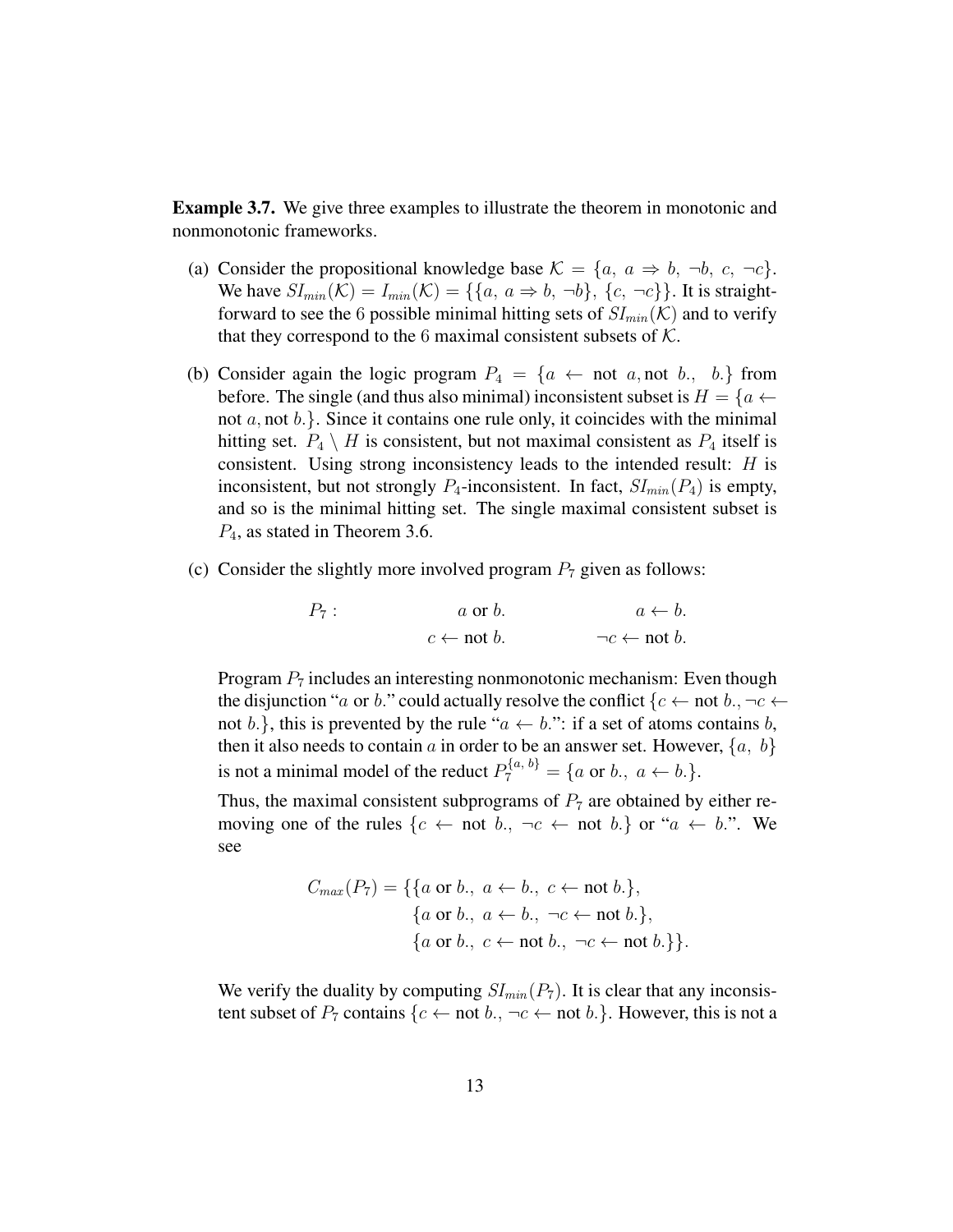strongly  $P_7$ -inconsistent subset since adding "a or b." restores consistency. Thus, we also need to add " $a \leftarrow b$ .". Hence,

$$
SI_{min}(P_7) = \{ \{c \leftarrow not b., \neg c \leftarrow not b., a \leftarrow b. \} \}.
$$

We see that the three minimal hitting sets of  $SI_{min}(P_7)$  correspond to  $C_{max}(P_7)$ .

In (Birnbaum and Lozinskii, 2003), Theorem 4.5, item (d), a similar duality result is given. Here, the minimal inconsistent subsets of a knowledge base are considered rather than hitting sets of them. They are obtained by removing a minimal hitting set of  $coC_{max}(\mathcal{K})$ :

**Definition 3.8.** A set  $\overline{M} \subseteq \mathcal{K}$  is in  $coC_{max}(\mathcal{K})$  if there is a set  $M \in C_{max}(\mathcal{K})$  such that  $M = \mathcal{K} \setminus M$ .

The following result is given (see (Birnbaum and Lozinskii, 2003)):

Theorem 3.9. *Let* K *be a weakly monotonic knowledge base. Then,* S *is a minimal hitting set of*  $coC_{max}(\mathcal{K})$  *if and only if*  $\mathcal{S} \in I_{min}(\mathcal{K})$ *.* 

This Theorem can also be lifted to arbitrary logics. Again, we only need to replace  $I_{min}$  by  $SI_{min}$ .

Theorem 3.10. *Let* K *be a knowledge base. Then,* S *is a minimal hitting set of*  $coC_{max}(\mathcal{K})$  *if and only if*  $\mathcal{S} \in SI_{min}(\mathcal{K})$ *.* 

*Proof.* "⇒": Let S be a minimal hitting set of  $coC_{max}(\mathcal{K})$ . Assume for the sake of contradiction that S is not in  $SI(\mathcal{K})$ . Hence, there is a consistent set H with  $S \subseteq H$ . We obtain

$$
\mathcal{S}\cap(\mathcal{K}\setminus H)=\emptyset.
$$

Since we can w.l.o.g. assume  $H \in C_{max}(\mathcal{K})$ , S is not a hitting set of  $coC_{max}(\mathcal{K})$ . This is a contradiction.

Now assume S is strongly K-inconsistent, but not minimal. In this case, there is a set  $H \subseteq S$  with  $H \in SI_{min}(\mathcal{K})$ . We show that H is a hitting set of  $coC_{max}(\mathcal{K})$ as well, implying that S is not minimal: If H is not a hitting set of  $coC_{max}(\mathcal{K})$ , then there is a maximal consistent set  $M \in C_{max}(\mathcal{K})$  with  $H \cap (\mathcal{K} \setminus M) = \emptyset$  and thus,  $H \subseteq M$  which contradicts the assumption that H is strongly K-inconsistent.

" $\Leftarrow$ ": Now let  $S \in SI_{min}(\mathcal{K})$ . We just argued that S is a hitting set of  $coC_{max}(\mathcal{K})$ , since otherwise, S would not be strongly  $K$ -inconsistent. We have left to show that S minimal. So assume  $H \subsetneq S$  is a hitting set of  $coC_{max}(\mathcal{K})$ . However, as already argued,  $H \in SI(\mathcal{K})$  in this case. Hence, S is not in  $SI_{min}(\mathcal{K})$ , a contradiction.  $\Box$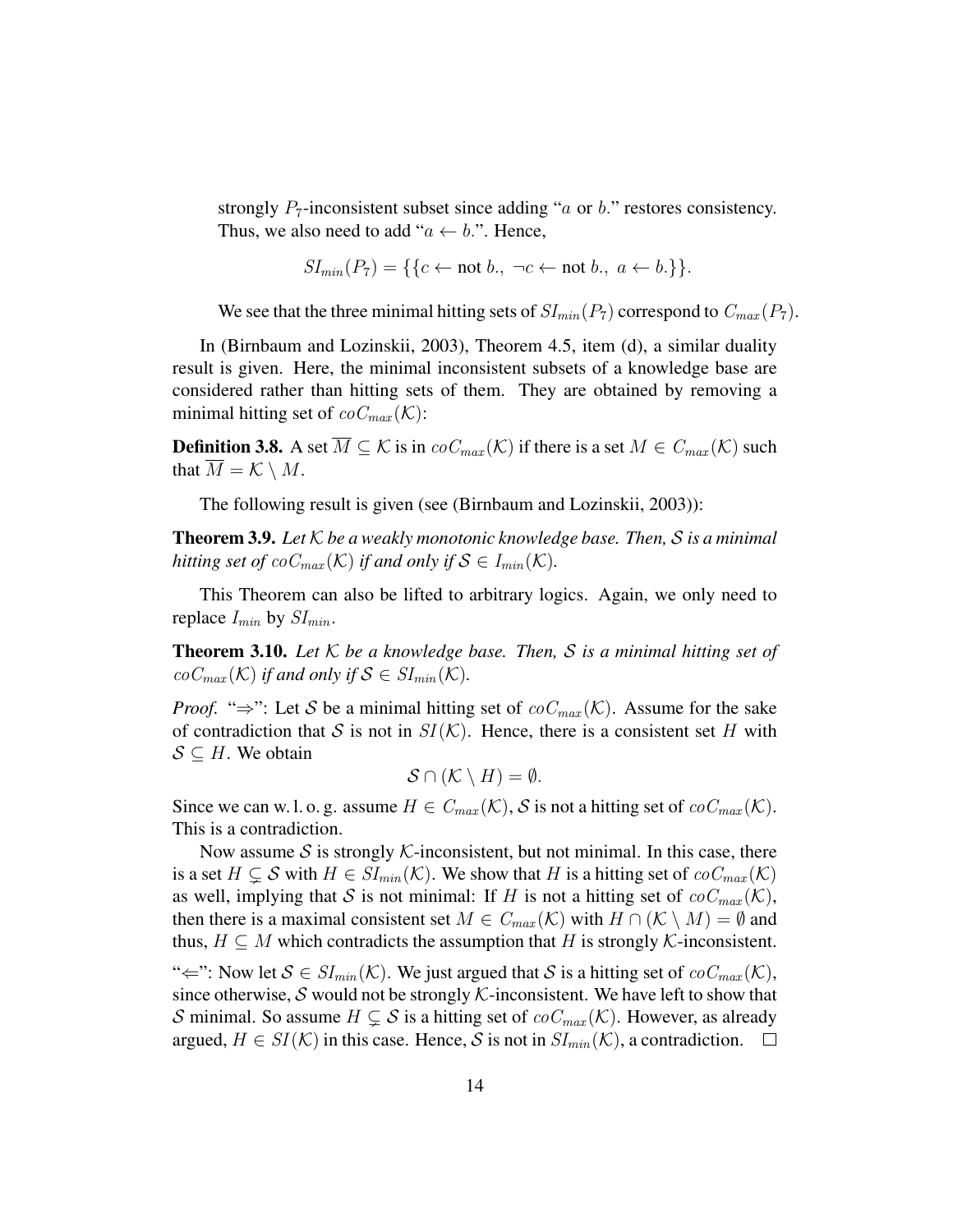**Example 3.11.** Consider the program  $P_7$ 

 $P_7$ :  $a \text{ or } b.$   $a \leftarrow b.$  $c \leftarrow \text{not } b.$   $\neg c \leftarrow \text{not } b.$ 

again. As already pointed out, we have

$$
C_{max}(P_7): \ncoc_{max}(P_7):
$$
\n
$$
\{a \text{ or } b., a \leftarrow b., c \leftarrow \text{not } b.\}
$$
\n
$$
\{a \text{ or } b., a \leftarrow b., \neg c \leftarrow \text{not } b.
$$
\n
$$
\{a \text{ or } b., c \leftarrow \text{not } b., \neg c \leftarrow \text{not } b.\}
$$
\n
$$
\{a \leftarrow b.\}
$$
\n
$$
\{a \leftarrow b.\}
$$

Indeed, the unique minimal hitting set of  $coC_{max}(P_7)$  is the only set in

$$
SI_{min}(P_7) = \{ \{c \leftarrow not b., \neg c \leftarrow not b., a \leftarrow b. \} \}.
$$

## *3.2. On the Notion of Free Formulas*

In the literature on classical inconsistency handling the notion of *free formulas* plays a special role (Hunter and Konieczny, 2008). There, a free formula is any formula which is not contained in any minimal inconsistent subset. As it turns out, there are at least two contemplable ways to generalise this notion to nonmonotonic logics. We are going to present them and investigate their properties.

Consider a classical logic. Since the minimal inconsistent subsets of a knowledge base  $K$  are interpreted as the "raw" conflicts in  $K$ , a formula which is not a member of any of them should not play a role regarding consistency.

**Definition 3.12.** Let K be a weakly monotonic knowledge base. A formula  $\alpha \in \mathcal{K}$ is called *free* if

$$
\alpha \in \mathcal{K} \setminus \bigcup_{H \in I_{min}(\mathcal{K})} H. \tag{4}
$$

Let  $Free(K)$  be the set of all free formulas of K.

Another way to define free formulas is requiring that  $\alpha$  is contained in all maximal consistent subsets of  $K$ . This is equivalent since

$$
\mathcal{K} \setminus \bigcup_{H \in I_{min}(\mathcal{K})} H = \bigcap_{H \in C_{max}(\mathcal{K})} H
$$
 (5)

holds if  $K$  is (weakly) monotonic. However, (5) follows directly from Reiter's hitting set duality. We thus obtain a similar result: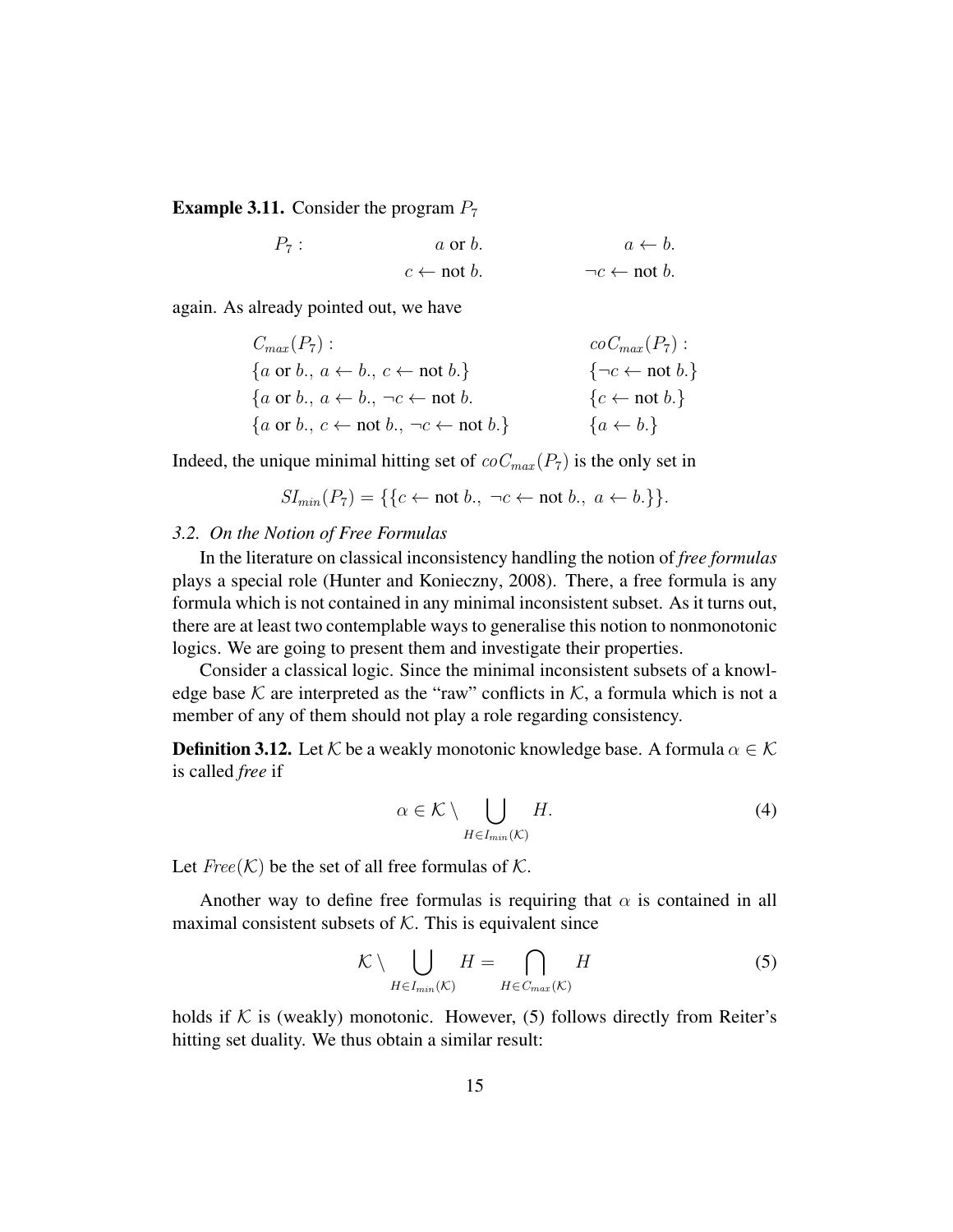Corollary 3.13. *Let* K *be a knowledge base. Then*

$$
\mathcal{K} \setminus \bigcup_{H \in SI_{min}(\mathcal{K})} H = \bigcap_{H \in C_{max}(\mathcal{K})} H.
$$

*Proof.* "⊆": Let  $\alpha \in \mathcal{K} \setminus \bigcup_{H \in SI_{min}(\mathcal{K})} H$ . Hence,  $\alpha$  does not occur in any minimal hitting set of  $SI_{min}(\mathcal{K})$  and thus, due to Theorem 3.6, it occurs in all maximal consistent sets  $M \in C_{max}(\mathcal{K})$ .

" $\supseteq$ ": Now assume  $\alpha \notin \mathcal{K} \setminus \bigcup_{H \in SI_{min}(\mathcal{K})} H$ , i.e.,  $\alpha \in H$  for a minimal strongly K-inconsistent set  $H \in SI_{min}(\mathcal{K})$ . Hence,  $H \setminus {\alpha} \notin SI_{min}(\mathcal{K})$  and thus, there is a maximal consistent set H' with  $H \setminus \{\alpha\} \subseteq H'$ . Now,  $\alpha \notin H'$  because otherwise, H' would contain a strongly K-inconsistent set. It follows that  $\alpha \notin$  $\bigcap_{H\in C_{max}({\cal K})}H.$  $\Box$ 

Corollary 3.13 motivates a very natural generalisation of free formulas, induced by replacing " $I_{min}$ " with " $SI_{min}$ ":

**Definition 3.14.** Let K be a knowledge base. A formula  $\alpha \in \mathcal{K}$  is called *free with respect to strong inconsistency* (or *SI-free* or simply *free* if there is no risk of confusion) if

$$
\alpha \in \mathcal{K} \setminus \bigcup_{H \in SI_{min}(\mathcal{K})} H
$$

We let  $Free_{SI}(\mathcal{K})$  denote the set of all SI-free formulas of  $\mathcal{K}$ .

Observe that  $Free(K)$  and  $Free_{SI}(\mathcal{K})$  coincide in the monotonic case.

**Proposition 3.15.** Let  $K$  be a weakly monotonic knowledge base. Then, Free( $K$ ) =  $Free_{SI}(\mathcal{K}).$ 

*Proof.* Due to Proposition 3.5, Item 2, we have  $I_{min}(\mathcal{K}) = SI_{min}(\mathcal{K})$ . In particular,

$$
Free(K) = K \setminus \bigcup_{H \in I_{min}(K)} H = K \setminus \bigcup_{H \in SI_{min}(K)} H = Free_{SI}(K).
$$

 $\Box$ 

We name some equivalent properties in order for  $\alpha$  to be in  $Free_{SI}$ .

**Proposition 3.16.** Let  $K$  be a knowledge base. Let  $\alpha \in K$ . The following are *equivalent:*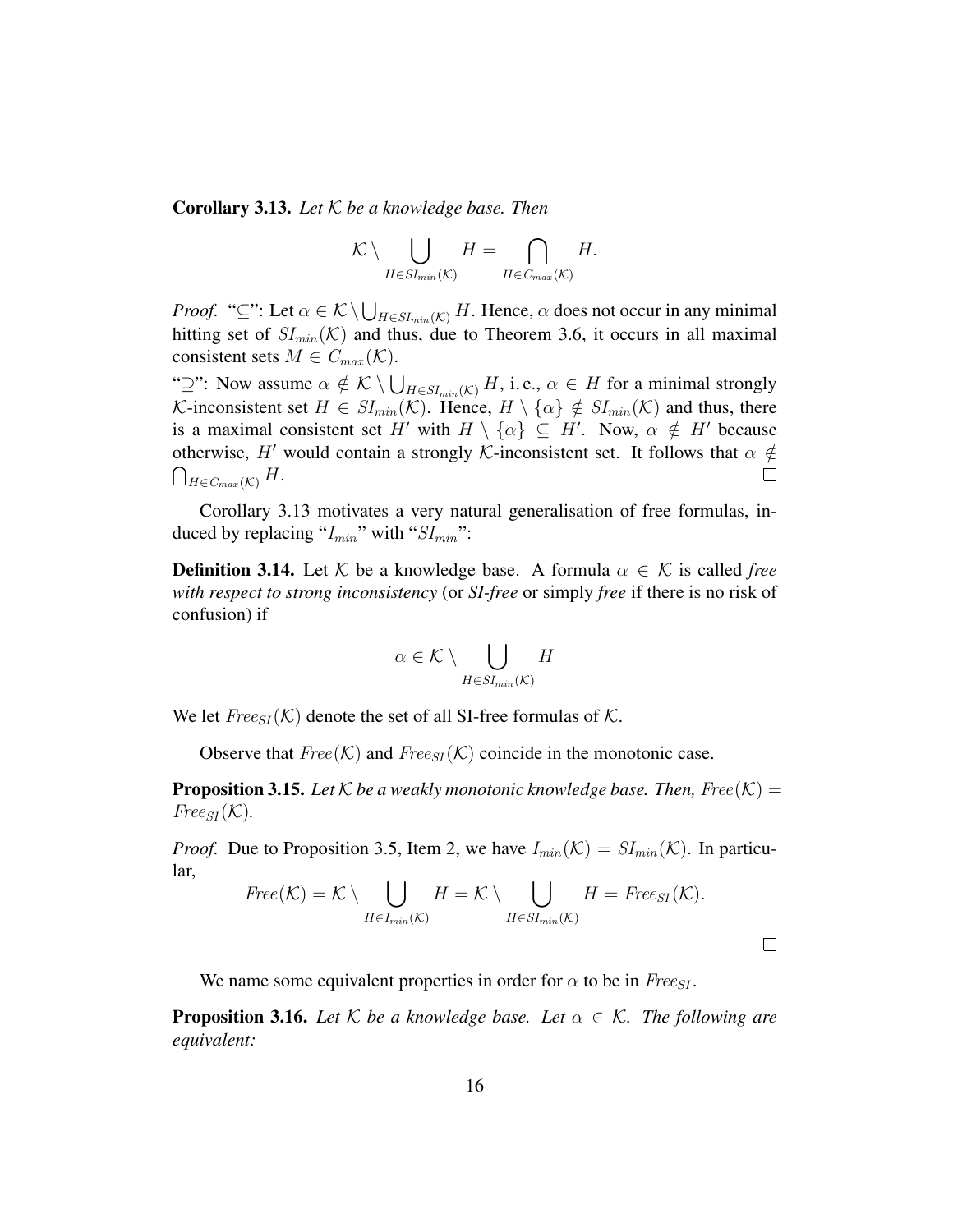*1.* α *is free, i. e.,*

$$
\forall H \subseteq \mathcal{K} : H \notin SI_{min}(\mathcal{K}) \Rightarrow H \cup \{\alpha\} \notin SI_{min}(\mathcal{K}), \tag{6}
$$

*2.* α *does not introduce strong* K*-inconsistency in general, i. e.,*

$$
\forall H \subseteq \mathcal{K} : H \notin SI(\mathcal{K}) \Rightarrow H \cup \{\alpha\} \notin SI(\mathcal{K}),\tag{7}
$$

*3.* α *is contained in every maximal consistent subset, i. e.,*

$$
\forall H \subseteq \mathcal{K} : H \in C_{max}(\mathcal{K}) \Rightarrow \alpha \in H.
$$

*Proof.* "1.  $\Leftrightarrow$  3." holds due to Corollary 3.13. Furthermore, 2. trivially implies 1. We show "1.  $\Rightarrow$  2.": Assume (7) is wrong, i.e., there is a set  $H \notin SI(\mathcal{K})$  with  $H \cup \{\alpha\} \in SI(\mathcal{K})$ .  $H \cup \{\alpha\}$  contains a minimal K-inconsistent set H'. Observe that  $\alpha \in H'$ , because otherwise, H' has a consistent superset as it is the case for H. Since H' is minimal, it holds that  $H' \setminus {\alpha} \notin SI(\mathcal{K})$ , but  $H' \in SI(\mathcal{K})$  and thus,  $\alpha$  does not satisfy (6).  $\Box$ 

**Example 3.17.** Consider program  $P_7$  from above again:

$$
P_7: a \text{ or } b. \qquad a \leftarrow b.
$$
  

$$
c \leftarrow \text{not } b. \qquad \qquad \neg c \leftarrow \text{not } b.
$$

As already discussed,

$$
SI_{min}(P_7) = \{c \leftarrow not b., \neg c \leftarrow not b., a \leftarrow b.\}.
$$

We obtain

$$
Free_{SI}(P_7)=\{a \text{ or } b.\}.
$$

Furthermore, recall

$$
C_{max}(P_7) = \{ \{a \text{ or } b., a \leftarrow b., c \leftarrow \text{not } b. \},
$$
  

$$
\{a \text{ or } b., a \leftarrow b., \neg c \leftarrow \text{not } b. \},
$$
  

$$
\{a \text{ or } b., c \leftarrow \text{not } b., \neg c \leftarrow \text{not } b. \} \}.
$$

Since " $a$  or  $b$ ." is the only formula appearing in all maximal consistent sets, we obtain

$$
\bigcap_{H \in C_{max}(P_7)} H = \{a \text{ or } b.\} = \mathcal{K} \setminus \bigcup_{H \in SI_{min}(P_7)} H
$$

as stated in Corollary 3.13.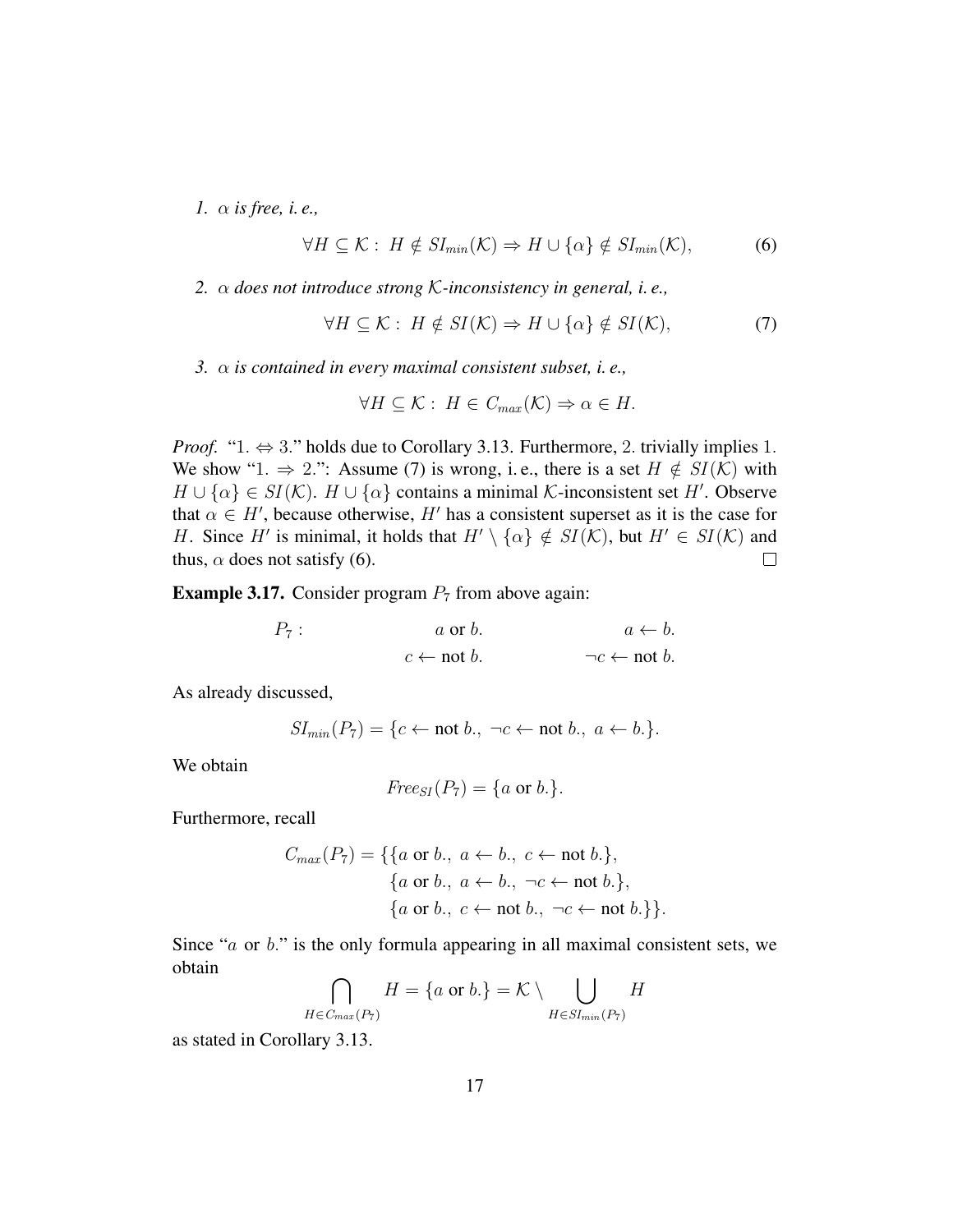We will now turn to another generalisation of free formulas, namely *neutral formulas*. Even though considering the set

$$
\operatorname{\it Free}_{SI}({\cal K}) = \bigcap_{H \in C_{max}({\cal K})} H
$$

seems quite natural, it has some undesired properties in nonmonotonic frameworks. The following example shows that  $Free_{SI}(\mathcal{K})$  is not necessarily consistent, making it a debatable notion of "free formulas".

Example 3.18. Consider the logic program

 $P_8$ :  $a.$   $\neg a.$   $\leftarrow$  not  $a.$  not  $\neg a.$ 

One can verify that

$$
SI_{min}(P) = \{\{a., \neg a.\}\}.
$$

Hence,

$$
Free_{SI}(\mathcal{K}) = \{ \leftarrow not \ a, not \ \neg a \}
$$

is inconsistent.

The reason why such a situation may occur is that we consider inconsistency only within the context of all subsets of a given knowledge base  $K$ .

Instead of defining free formulas in a way that they "do not introduce strong  $K$ inconsistency" one could also formalise that they should be "irrelevant regarding (in)consistency". So consider a (weakly) monotonic knowledge base  $K$ . One can see that  $\alpha$  is free if

$$
\forall H \subseteq \mathcal{K} : H \in C(\mathcal{K}) \Rightarrow H \cup \{\alpha\} \in C(\mathcal{K}).
$$
\n(8)

In a nonmonotonic framework, (8) does not necessarily mean that  $\alpha$  is irrelevant regarding consistency of  $K$ , because  $\alpha$  could *restore* consistency. Hence, for our notion, we explicitly require an equivalence.

**Definition 3.19.** Let K be a knowledge base. A formula  $\alpha \in \mathcal{K}$  is called *neutral* if it satisfies

$$
\forall H \subseteq \mathcal{K} : H \in C(\mathcal{K}) \Leftrightarrow H \cup \{\alpha\} \in C(\mathcal{K}).\tag{9}
$$

A formula  $\alpha \in \mathcal{K}$  is called *consistency restoring* if it satisfies (8), but not (9). The neutral and the consistency restoring formulas in  $K$  are denoted  $Ntr(K)$  and  $Res(K)$ , respectively.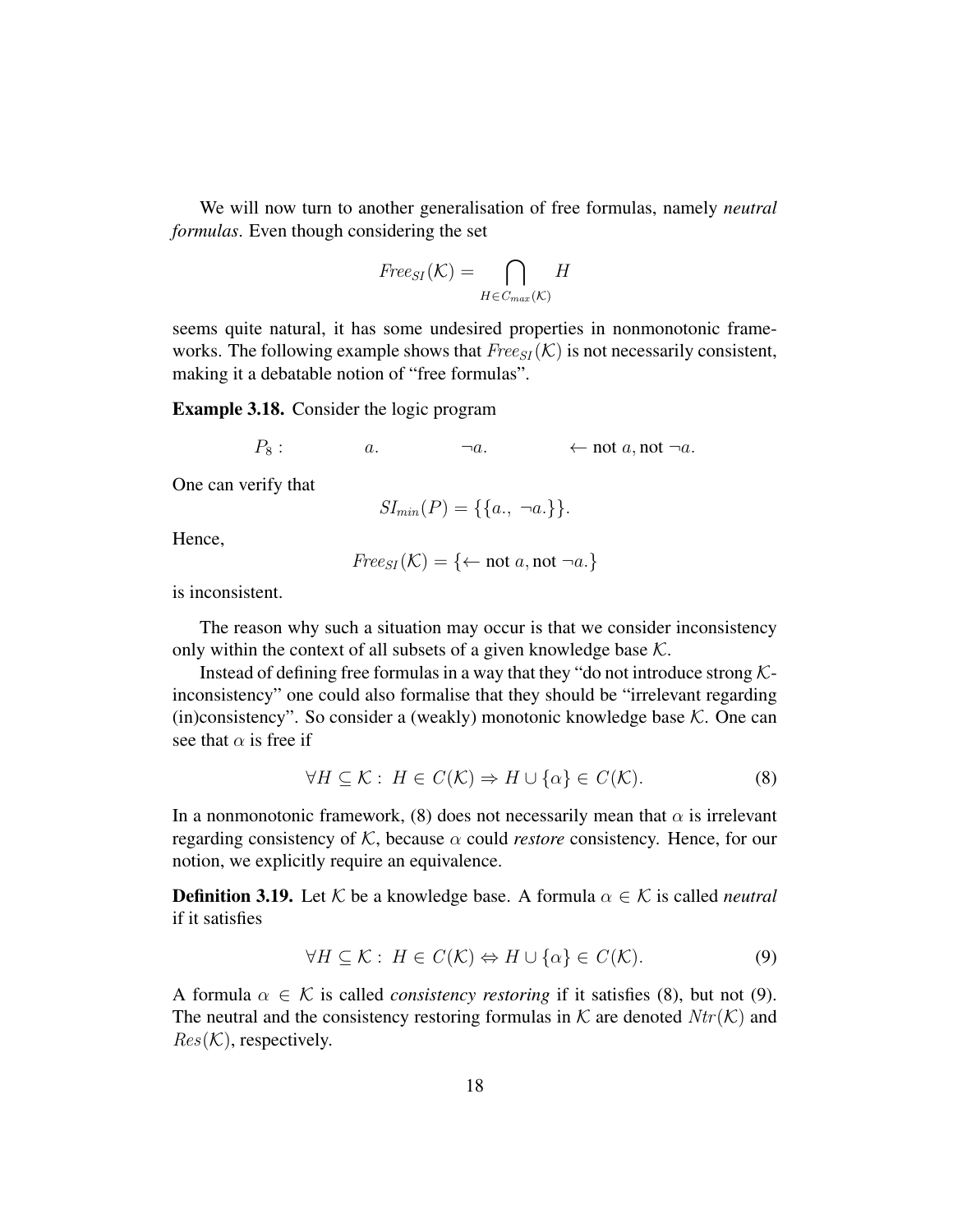Of course, in the monotonic case, we do not need to explicitly require the equivalence in (9) and hence, *Free* and *Ntr* coincide.

Proposition 3.20. *If* K *is weakly monotonic, then* (8) *and* (9) *coincide and hence,*  $Ntr(\mathcal{K}) = Free(\mathcal{K})$  and  $Res(\mathcal{K}) = \emptyset$ .

*Proof.* That is clear by definition.

 $\Box$ 

 $\Box$ 

Note that in general, this is a stronger notion than  $Free_{SI}$ .

Proposition 3.21. *Let* K *be a knowledge base. Then*

 $Ntr(\mathcal{K}) \cup Res(\mathcal{K}) \subseteq Free_{SI}(\mathcal{K}).$ 

*Proof.* Let  $\alpha \in Ntr(\mathcal{K}) \cup Res(\mathcal{K})$ . Due to (8), it can be added to any set  $H \subseteq \mathcal{K}$ without introducing inconsistency. Hence,  $\alpha \in \bigcap_{H \in C_{max}(\mathcal{K})} H = \text{Free}_{SI}(\mathcal{K})$ .  $\Box$ 

In contrast to SI-free formulas, the neutral ones do not make use of strong  $K$ inconsistency. Even though the hitting set duality from Theorem 3.6 suggests to utilize this notion, the neutral formulas are still quite well-behaving. The reason is that neutral formulas do not depend as much on the structure of the rest of the knowledge base. For example, here we have (cf. Example 3.18):

**Proposition 3.22.** *If* L *is a logic such that*  $\emptyset$  *is consistent and*  $K$  *a knowledge base of L, then*  $Ntr(K)$  *is consistent.* 

*Proof.* That is clear.

The neutral formulas also do not influence the structure of  $SI_{min}(\mathcal{K})$ .

**Proposition 3.23.** Let K be a knowledge base and let  $\alpha \in \text{Ntr}(\mathcal{K})$ . Then,

$$
SI_{min}(\mathcal{K})=SI_{min}(\mathcal{K}\setminus{\alpha}).
$$

*Proof.* For any set  $H \subseteq K \setminus {\{\alpha\}}$  it holds that  $H \in SI(K)$  if and only if  $H \in$  $SI(\mathcal{K}\setminus{\{\alpha\}})$ , because  $\alpha$  is neutral. Hence, the claim follows if we can prove that no set  $H \in SI_{min}(\mathcal{K})$  contains  $\alpha$ . This, however, is clear: H being strongly  $\mathcal{K}$ inconsistent means any H' with  $H \subseteq H' \subseteq \mathcal{K}$  is inconsistent as well. Since  $\alpha$  is neutral, this is also the case if we replace H' with  $H' \setminus {\{\alpha\}}$ . Hence,  $H \setminus {\{\alpha\}}$  is strongly K-inconsistent. So, if  $\alpha \in H$ , then H cannot be minimal in  $SI(\mathcal{K})$ .  $\Box$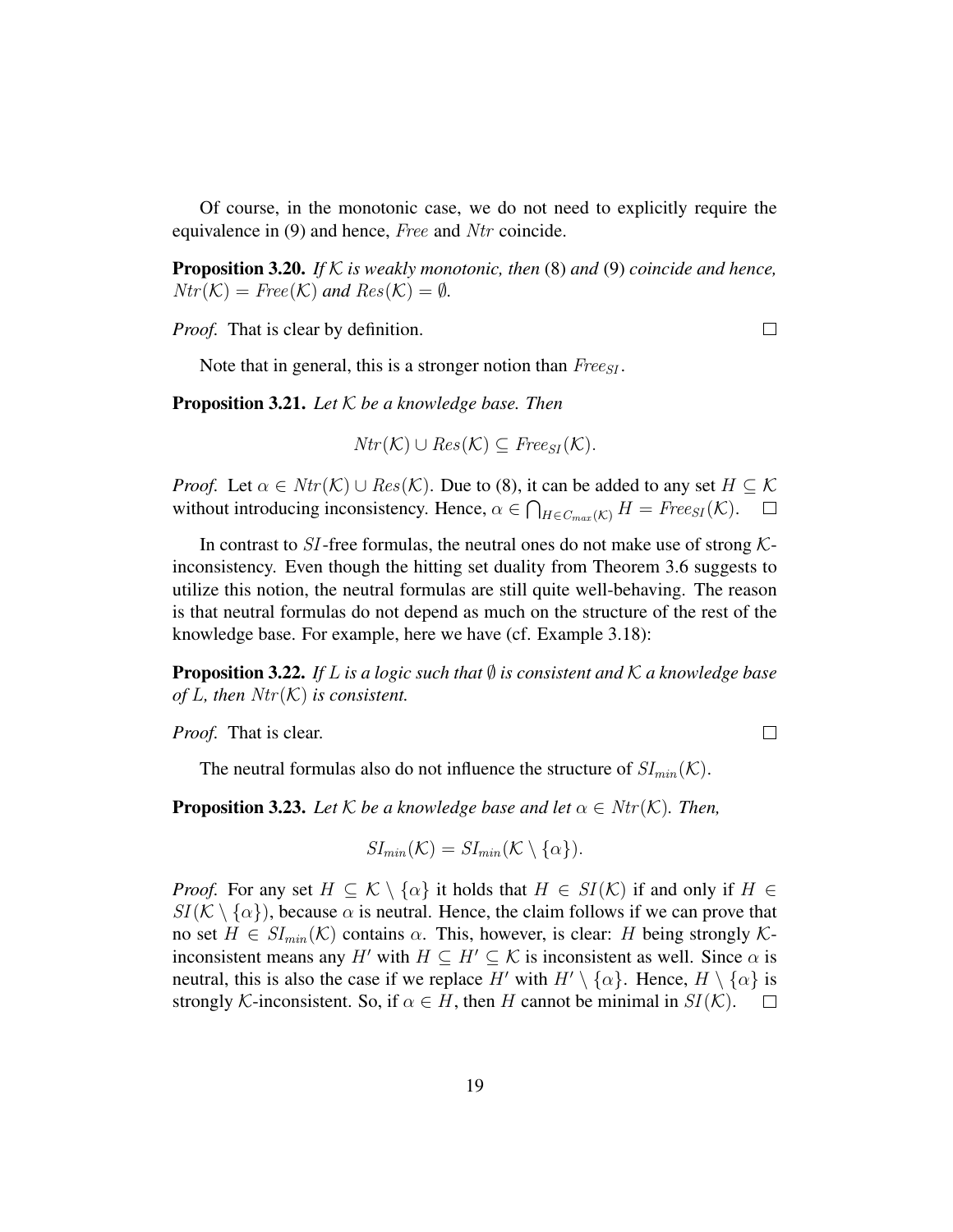It is easy to see that a formula  $\alpha \in \text{Free}_{SI}(\mathcal{K})$  does not need to have this property. For example, if K is minimal strongly K-inconsistent itself, but  $\mathcal{K} \cup \{\alpha\}$ is consistent.

We can, however, strengthen the notion of free formulas in order to obtain a similar result. Consider

$$
\forall H \subseteq \mathcal{K} : H \notin SI(\mathcal{K}) \Rightarrow H \cup \{\alpha\} \notin SI(\mathcal{K})
$$
 (7)

again. Replacing " $\Rightarrow$ " with " $\Leftrightarrow$ "—as we have done it in (9)—obviously does not make sense, because due to the use of strong  $K$ -inconsistency, this would be equivalent. To obtain a notion ensuring that  $\alpha$  does not "resolve strong Kinconsistency", we need to consider K *without* the formula  $\alpha$ . Otherwise,  $\alpha$  inherently never resolves strong  $K$ -inconsistency.

**Definition 3.24.** Let  $K$  be a knowledge base. A formula  $\alpha \in K$  is called *nonparticipating* if

$$
\forall H \subseteq \mathcal{K} : H \in SI(\mathcal{K} \setminus \{\alpha\}) \Rightarrow H \in SI(\mathcal{K}).
$$

We denote the set of all nonparticipating formulas of  $K$  by  $NP(K)$ 

**Example 3.25.** Consider the program  $P_4$  again:

$$
P_4: a \leftarrow \text{not } a, \text{not } b. \qquad b.
$$

The rule "b." is not in  $NP(P_4)$ , because it restores consistency by satisfying the constraint " $a \leftarrow$  not  $a$ , not  $b$ .": We have

$$
P_4 \setminus \{b.\} = \{a \leftarrow \text{not } a, \text{not } b.\}
$$

and thus for  $H = \{a \leftarrow \text{not } a, \text{not } b.\}$  it holds that

$$
H \in SI(P_4 \setminus \{b.\}), \qquad H \notin SI(P_4).
$$

Now, we can characterise when addition or removal of  $\alpha$  does not change  $SI_{min}(\mathcal{K}).$ 

**Proposition 3.26.** *Let*  $K$  *be a knowledge base. Let*  $\alpha \in K$ *. Then,* 

$$
SI_{min}(\mathcal{K}) = SI_{min}(\mathcal{K} \setminus \{\alpha\}) \qquad \Leftrightarrow \qquad \alpha \in \text{Free}_{SI}(\mathcal{K}) \cap \text{NP}(\mathcal{K}).
$$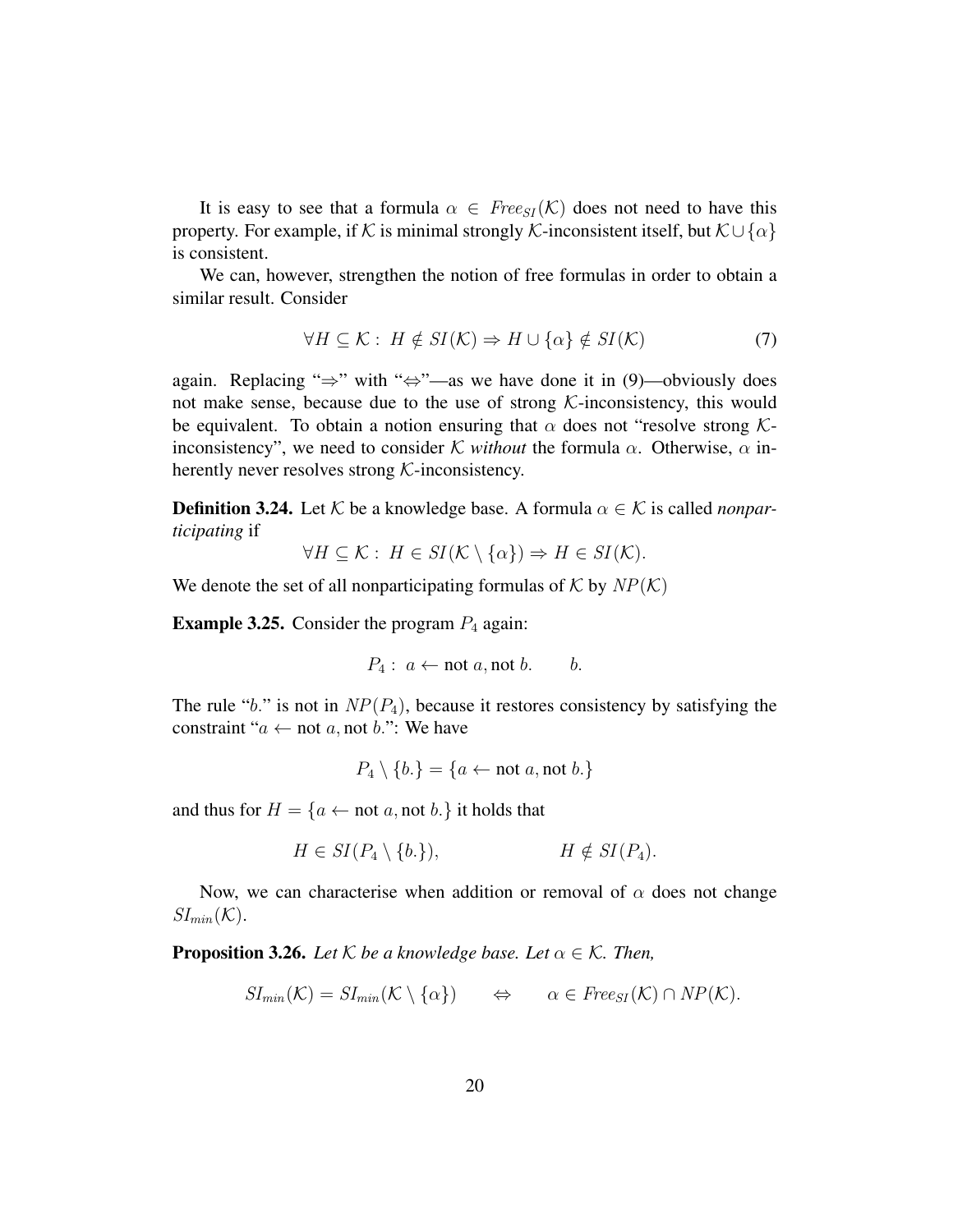*Proof.* "⇒":

We show  $\alpha \in \text{Free}_{SI}(\mathcal{K})$ : Assume  $\alpha \notin \text{Free}_{SI}(\mathcal{K})$ . Then there is a set  $H \subseteq \mathcal{K}$ with

$$
H \notin SI(\mathcal{K}), \qquad H \cup \{\alpha\} \in SI(\mathcal{K}).
$$

Note that  $H \cup \{\alpha\}$  contains a minimal strongly K-inconsistent set  $H' \in SI_{min}(\mathcal{K})$ . Since H is not strongly K-inconsistent itself,  $\alpha \in H'$ . This, however, implies

$$
H' \nsubseteq \mathcal{K} \setminus \{\alpha\}
$$

and in particular,

$$
H' \notin SI_{min}(\mathcal{K} \setminus {\alpha}).
$$

We obtain  $SI_{min}(\mathcal{K}) \neq SI_{min}(\mathcal{K} \setminus {\alpha}).$ We show  $\alpha \in NP(K)$ : Assume  $\alpha \notin NP(K)$ . Consider

$$
H \in SI(\mathcal{K} \setminus \{\alpha\})
$$

with

$$
H \notin SI(\mathcal{K}).
$$

Consider a consistent set  $H^*$  with

$$
H\subseteq H^*\subseteq\mathcal{K}.
$$

Since H is strongly  $\mathcal{K} \setminus \{\alpha\}$ -inconsistent,  $\alpha \in H^*$ . Moreover, let  $H' \subseteq H$  be minimal, i. e.,

$$
H' \in SI_{min}(\mathcal{K} \setminus {\alpha}).
$$

Due to  $\alpha \in H^*$ , it holds that  $H' \cup {\alpha} \subseteq H^*$  and hence  $H' \cup {\alpha} \notin SI_{min}(\mathcal{K})$ . Thus we obtain  $SI_{min}(\mathcal{K}) \neq SI_{min}(\mathcal{K} \setminus {\{\alpha\}})$  again.

"⇐": We show

$$
SI_{min}(\mathcal{K})=SI_{min}(\mathcal{K}\setminus{\alpha}).
$$

" $\subseteq$ ": Let  $H \in SI_{min}(\mathcal{K} \setminus {\{\alpha\}})$ . In particular,

$$
H \in SI(\mathcal{K} \setminus \{\alpha\}).
$$

Now,  $\alpha \in NP(\mathcal{K})$  implies  $H \in SI(\mathcal{K})$ . Thus, we have left to show minimality of H: Assume  $H' \subsetneq H$  exists with  $H' \in SI_{min}(\mathcal{K})$ . Due to  $H' \subseteq H$  and  $H \in$  $SI(\mathcal{K}\setminus {\{\alpha\}})$ , we have  $\alpha \notin H'$ . Hence,  $H' \in SI(\mathcal{K}\setminus {\{\alpha\}})$  as well, which is a contradiction since H was assumed to be in  $SI_{min}(\mathcal{K} \setminus \{\alpha\})$ .

"⊇": If  $H \in SI_{min}(\mathcal{K})$ , then  $\alpha \notin H$  since  $\alpha \in Free_{SI}(\mathcal{K})$ . Hence  $H \in SI_{min}(\mathcal{K} \setminus$  $\{\alpha\}$  as well.  $\Box$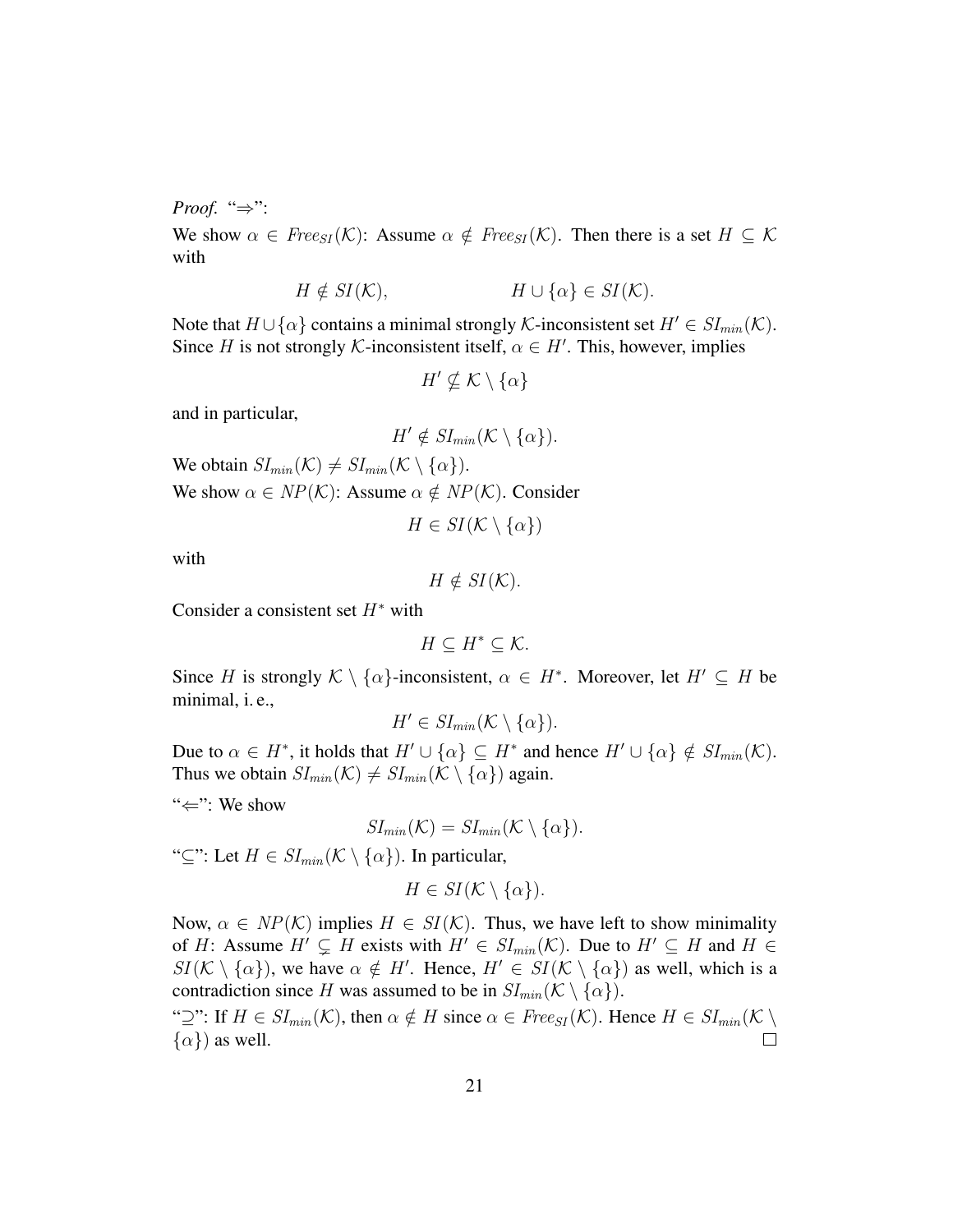Example 3.27. Let us consider the previous example again:

$$
P_4: a \leftarrow \text{not } a, \text{not } b. \qquad b.
$$

We already pointed out that  $b. \notin NP(P_4)$  and in fact, removing it changes the structure of  $SI_{min}(P_4)$ . We have

$$
SI_{min}(P_4) = \emptyset
$$

as  $P_4$  itself is consistent, but

$$
SI_{min}(P_4 \setminus \{b.\}) = \{a \leftarrow \text{not } a, \text{not } b.\}
$$

because without "b.", the constraint is not satisfied anymore. In contrast, " $a \leftarrow$ not  $a$ , not  $b$ ." is clearly free, which is easy to see because  $P_4$  is consistent. Moreover, one can see that  $a \leftarrow \text{not } a$ , not  $b \in NP(P_4)$  as well. So, the constraint is in  $Free_{SI}(P_4) \cap NP(P_4)$ . In fact,

$$
SI_{min}(P_4) = \emptyset = SI_{min}(P_4 \setminus \{a \leftarrow not \ a, not \ b.\})
$$

as stated in Proposition 3.26.

Recall that in Proposition 3.23 we pointed out that

$$
SI_{min}(\mathcal{K}) = SI_{min}(\mathcal{K} \setminus \{\alpha\})
$$
 (10)

holds for  $\alpha \in Ntr(\mathcal{K})$ . However, we did not state an equivalence. In fact, we found the equivalence of (10) and  $\alpha \in \text{Free}_{SI}(\mathcal{K}) \cap \text{NP}(\mathcal{K})$  in Proposition 3.26. Thus, we have

$$
\alpha \in Ntr(\mathcal{K}) \Rightarrow SI_{min}(\mathcal{K}) = SI_{min}(\mathcal{K} \setminus {\alpha}) \Leftrightarrow \alpha \in \text{Free}_{SI}(\mathcal{K}) \cap NP(\mathcal{K})
$$

which raises the question whether the first implication is an equivalence and thus,  $Ntr(K) = Free_{SI}(K) \cap NP(K)$  holds. This, however, is *not* the case as the following example shows.

**Example 3.28.** We consider  $P_9$ —a slightly different program than  $P_4$ —given as follows:

$$
P_9: \leftarrow \text{not } a, \text{not } b. \qquad a. \qquad b.
$$

We see  $a \in NP(P_9)$ , because due to "b." the constraint is satisfied even without "a.". However, "a." is not neutral, because

$$
\{a., \leftarrow \text{not } a, \text{not } b.\} \in C(P_9), \qquad \{\leftarrow \text{not } a, \text{not } b.\} \notin C(P_9).
$$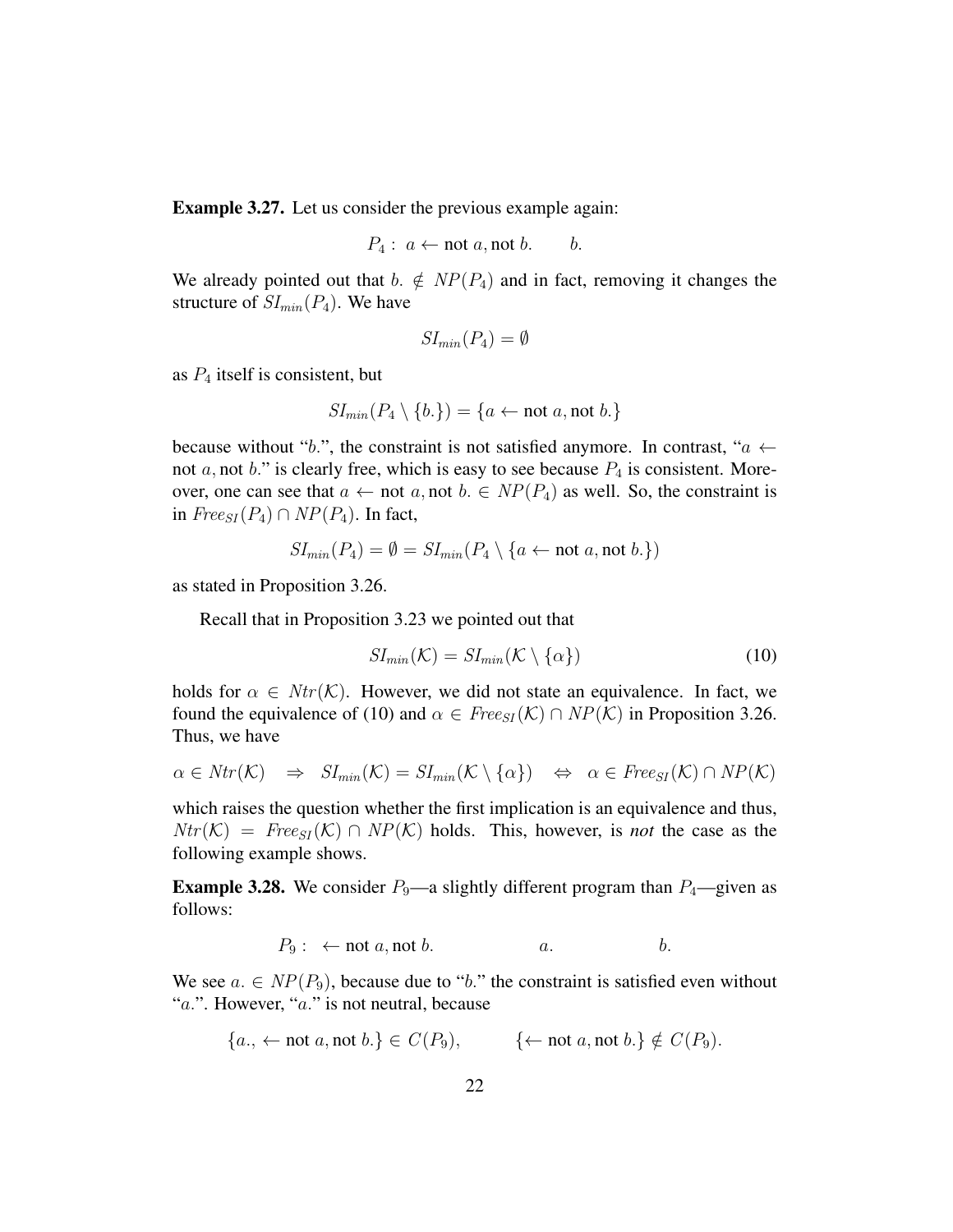In order to finish our discussion on different notions of free formulas, we make one more quite simple observation. Recall from Definition 3.19 that  $\alpha \in \mathcal{K}$  is called consistency restoring if it satisfies

$$
\forall H \subseteq \mathcal{K} : H \in C(\mathcal{K}) \Rightarrow H \cup \{\alpha\} \in C(\mathcal{K})
$$
 (8)

but not

$$
\forall H \subseteq \mathcal{K} : H \in C(\mathcal{K}) \Leftrightarrow H \cup \{\alpha\} \in C(\mathcal{K}).\tag{9}
$$

In addition to the observation from Proposition 3.21 the following example shows that  $\alpha \in Res(K)$  can be either be in  $NP(K)$  or not.

Example 3.29. Consider the programs

| $P_4: \leftarrow \text{not } a, \text{not } b.$ |  |
|-------------------------------------------------|--|
| $P_9: \leftarrow \text{not } a, \text{not } b.$ |  |

We have  $b \in Res(P_4)$  and  $b \in Res(P_9)$ , but  $b \notin NP(P_4)$ , while  $b \in NP(P_9)$ 

This finishes our discussion on the structure of a knowledge base  $K$  with respect to the four subsets we introduced:

- $Free_{SI}(\mathcal{K}),$
- $Ntr(K)$ ,
- $Res(K)$ ,
- $NP(K)$ .

Figure 3 depicts the relationship between the sets we considered.

#### *3.3. Strong Inconsistency and Strong Equivalence*

In the Introduction, we mentioned equivalence as another notion that has been strengthened for nonmonotonic logics. We consider now a connection between strong equivalence and strong inconsistency. Strong equivalence, mainly studied in logic programming and argumentation, can be generalised to arbitrary logics in the following way:

**Definition 3.30.** Let  $L = (WF, BS, INC, ACC)$  be a logic. The knowledge bases K and K' are *strongly equivalent* iff  $\mathsf{ACC}(\mathcal{K} \cup H) = \mathsf{ACC}(\mathcal{K}' \cup H)$  for each  $H \subset$  WF.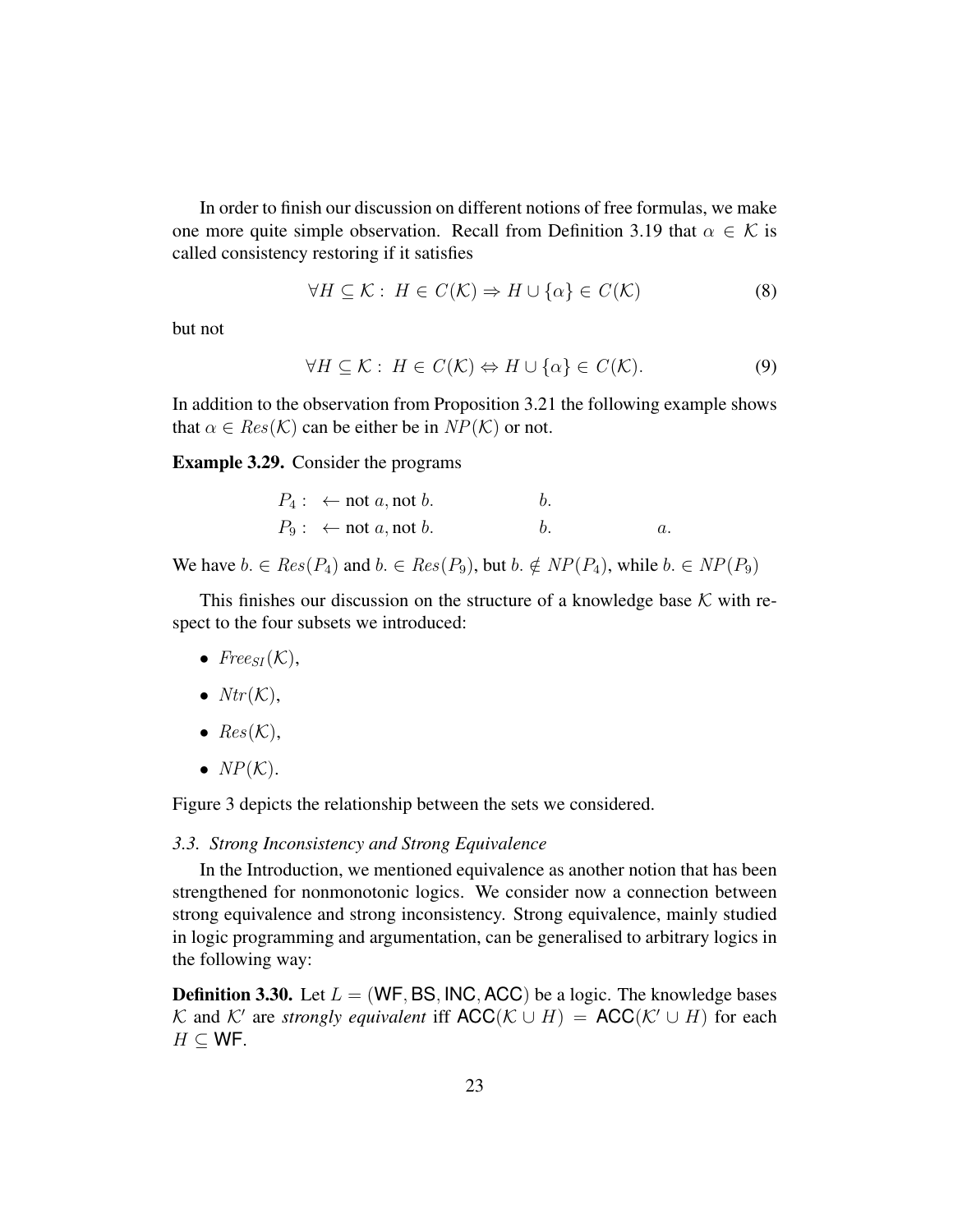

Figure 3: Venn Diagram of the considered subsets of  $K$ 

**Example 3.31.** As expected, the programs  $P_{10}$  and  $P_{11}$  given as

| $P_{10}: b \leftarrow \text{not } a.$ | $P_{11}: b.$ |
|---------------------------------------|--------------|
| $\neg b \leftarrow \text{not } a$ .   | $\neg b$ .   |

are not strongly equivalent, even though they have the same answer set. Moreover, if we view them as subprograms of  $P_{12}$  given via

$$
P_{12}: b \leftarrow \text{not } a. \qquad b. \qquad a.
$$
  

$$
\neg b \leftarrow \text{not } a. \qquad \qquad \neg b.
$$

then  $P_{11}$  is strongly  $P_{12}$ -inconsistent while  $P_{10}$  is not.

The previous example contained two knowledge bases that are *not* strongly equivalent. However, as the following proposition shows, strong inconsistency is compatible with strong equivalence.

**Proposition 3.32.** Let K, K' and H be knowledge bases. If K and K' are strongly *equivalent, then*  $K$  *is strongly*  $K \cup H$ -*inconsistent iff*  $K'$  *is strongly*  $K' \cup H$ *inconsistent.*

*Proof.* The knowledge base K is strongly  $K \cup H$ -inconsistent if and only if  $K \cup G$ is inconsistent for any  $G \subseteq H$ . Since K and K' are strongly equivalent, this is the case if and only if  $K' \cup G$  is inconsistent for any  $G \subseteq H$ , which is the definition of  $K'$  being strongly  $K' \cup G$ -inconsistent.  $\Box$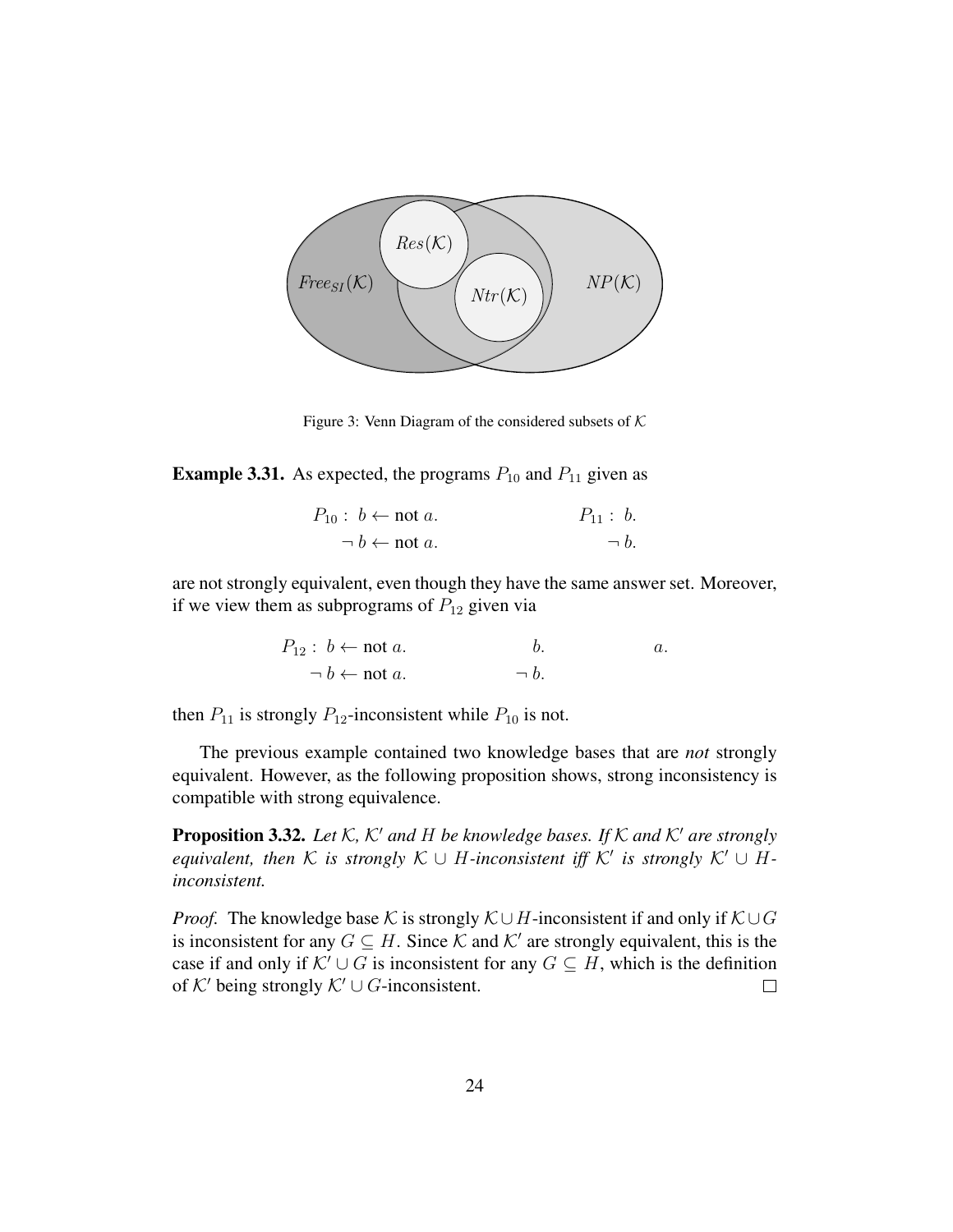#### *3.4. Some Remarks on Strengthening Consistency*

The analysis so far was based on inconsistency. Instead, one could also think of a refined notion of *consistency*. We will now discuss such a refinement, obtaining rather similar results. In a nutshell, we replace "consistency" with "strong consistency" this time, leading to a second possibility to generalise the results from monotonic frameworks.

Not only the following results are rather similar to the previous ones, but also their proofs. We will thus omit them for ease of presentation.

**Definition 3.33.** For  $H, K \subseteq$  WF with  $H \subseteq K$ ,  $H$  is called *strongly*  $K$ -consistent if  $H' \subseteq H$  implies  $H'$  is consistent. Furthermore, H is called *maximal strongly K*-consistent subset if  $H \subsetneq H' \subseteq \mathcal{K}$  implies  $H'$  is not strongly  $\mathcal{K}$ -consistent. Let  $SC(K)$  ( $SC_{max}(K)$ ) denote the (maximal) strongly consistent subsets of K.

Proposition 3.34. *Let* K *be a knowledge base.*

- *1. If*  $K$  *is weakly monotonic, then*  $C(K) = SC(K)$ *.*
- *2. If*  $K$  *is weakly monotonic, then*  $C_{max}(\mathcal{K}) = SC_{max}(\mathcal{K})$ *.*

**Definition 3.35.** A set  $\overline{M} \subseteq \mathcal{K}$  is in  $\cos C_{max}(\mathcal{K})$  if there is a set  $M \in \mathcal{SC}_{max}(\mathcal{K})$ such that  $M = \mathcal{K} \setminus M$ .

We give the analogous duality results. Note that classical inconsistency is used rather than strong  $K$ -inconsistency.

Theorem 3.36. *Let* K *be a knowledge base.*

- *1. S* is a minimal hitting set of  $I_{min}(\mathcal{K})$  if and only if  $\mathcal{K} \setminus \mathcal{S} \in SC_{max}(\mathcal{K})$ .
- 2. S is a minimal hitting set of  $cosC_{max}(\mathcal{K})$  if and only if  $\mathcal{S} \in I_{min}(\mathcal{K})$ .

Corollary 3.37. *Let* K *be a knowledge base. Then*

$$
\bigcap_{H \in SC_{max}(\mathcal{K})} H = \mathcal{K} \setminus \bigcup_{H \in I_{min}(\mathcal{K})} H.
$$

We turn to free formulas. As the reader might expect already, we define:

**Definition 3.38.** Let K be a knowledge base. A formula  $\alpha \in \mathcal{K}$  is called *free with respect to strong consistency* (or *SC-free* or simply *free* if there is no risk of confusion) if

$$
\forall H \subseteq \mathcal{K} : H \in SC(\mathcal{K}) \Rightarrow H \cup \{\alpha\} \in SC(\mathcal{K}).
$$

We let  $Free_{SC}(\mathcal{K})$  denote the set of all SC-free formulas of  $\mathcal{K}$ .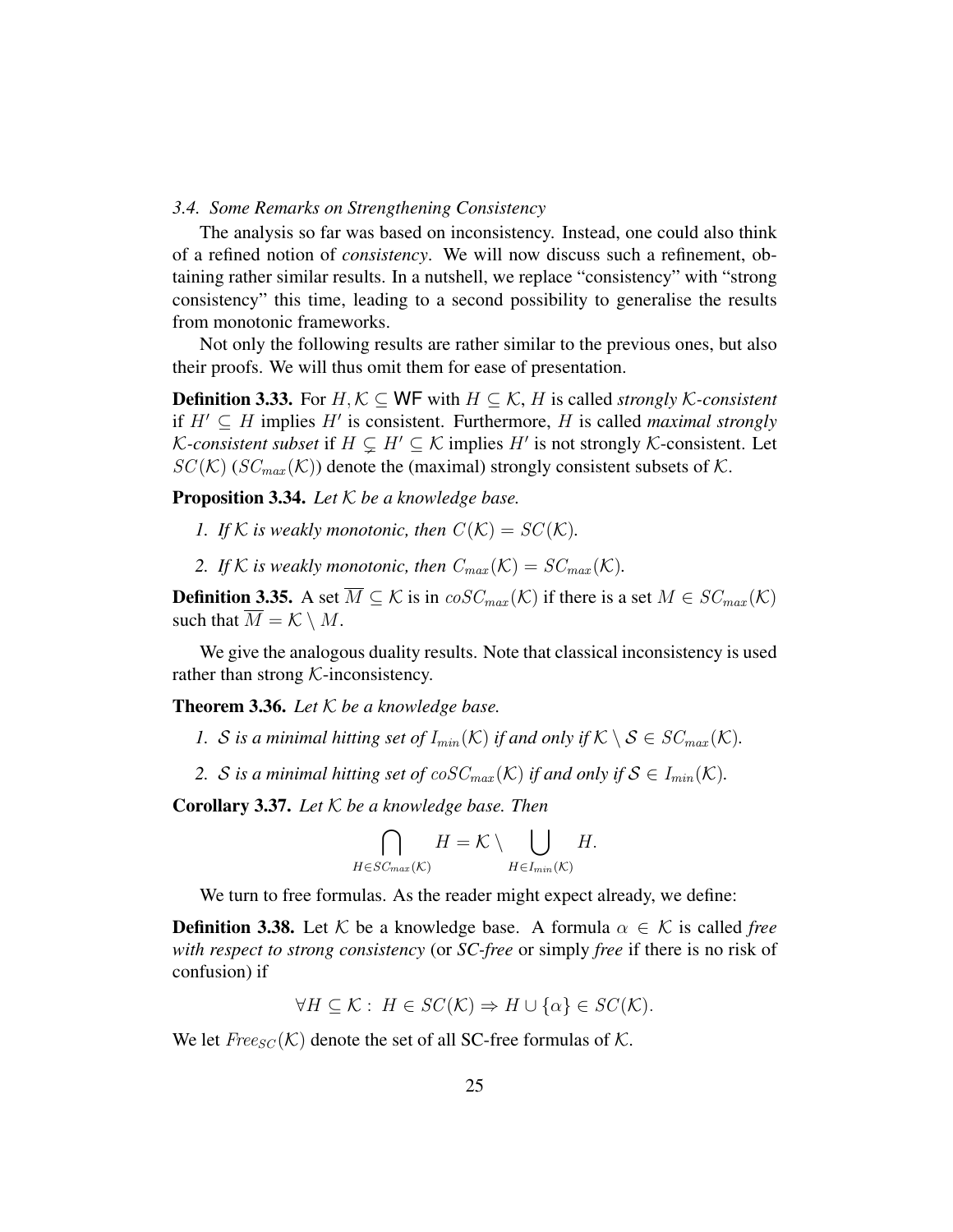Again, the expected result:

Proposition 3.39. *Let* K *be a knowledge base. Then*

$$
Free_{SC}(\mathcal{K}) = \bigcap_{H \in SC_{max}(\mathcal{K})} H = \mathcal{K} \setminus \bigcup_{H \in I_{min}(\mathcal{K})} H.
$$

Note that here, the classical notion of inconsistency and strong consistency are used. It is interesting that these complementary results can be obtained by considering strong consistency instead of strong inconsistency. However, we believe that in nonmonotonic reasoning, strong inconsistency and usual consistency as used for the previous results are more appropriate. For example, inconsistent subsets of a knowledge base should not be an issue as long as the knowledge base itself is consistent. That is why we continue our investigation focusing on strong inconsistency rather then strong consistency.

#### 4. Computational Complexity

The notion of strong  $K$ -inconsistency includes consideration of all supersets of a given set, which is apparently more involved than considering inconsistency in monotonic logics. So, we are interested in the computational complexity of deciding (minimal) strong  $K$ -inconsistency and in particular the difference between monotonic and nonmonotonic logics.

We assume the reader to be familiar with the classes P, NP and coNP. Furthermore, we consider the polynomial hierarchy as usual: we let  $\Sigma_0^p = \Pi_0^p = \mathsf{P}$ and for  $m \geq 1$ ,  $\Sigma_m^p$  is the class of all languages L such that there is a polynomial time Turing machine M (with output  $M(x, X_1, ..., X_m)$ ) and a polynomial p such that  $x \in L$  if and only if

$$
\exists X_1 \dots Q_m X_m : M(x, X_1, \dots, X_m) = 1 \tag{11}
$$

with  $|X_1|, ..., |X_m| \le p(|x|)$  and  $Q_i \in \{\exists, \forall\}$  for  $2 \le i \le m$ . The class  $\Pi_m^p$  is defined analogously, but the expression in (11) starts with a universal quantifier rather then an existential one. Note that  $\Sigma_1^p = \textsf{NP}$  and  $\Pi_1^p = \textsf{coNP}$ .

An equivalent formalisation makes use of oracle machines. Let  $C^D$  be the class of decision problems solvable in  $C$  having access to an oracle for some problem that is complete in D. Now,  $\Sigma_{m+1}^p = \mathsf{NP}^{\Sigma_m^p}$  and  $\Pi_{m+1}^p = \mathsf{coNP}^{\Sigma_m^p}$  for  $m \geq 0$ .

A *quantified Boolean formula* (QBF) Φ is a formula

$$
\Phi=Q_1X_1\ldots Q_mX_m\,\phi
$$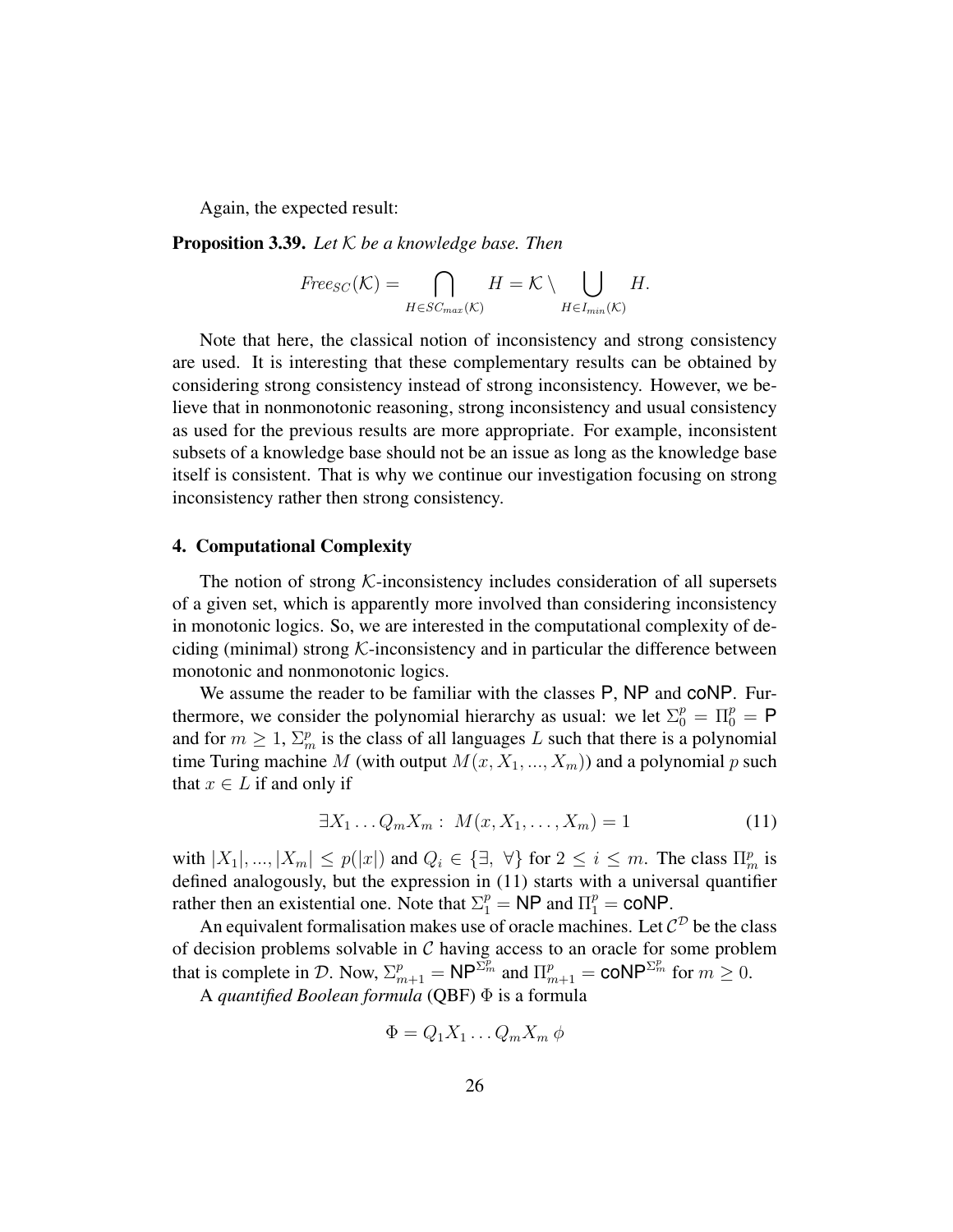with quantifiers  $Q_1, \ldots, Q_m \in \{\forall, \exists\}$ , pair-wise disjoint sets of variables  $X_1, \ldots, X_m$ , and a propositional formula  $\phi$  over the variables  $X_1 \cup \ldots \cup X_m$ . A QBF  $\Phi$  is *true* if  $\phi$  evaluates to true with respect to the quantifiers, e.g.,  $\forall x_1 \exists x_2(x_1 \vee \neg x_2)$  is true as for every truth value of  $x_1$  one can find a truth value of  $x_2$  such that  $x_1 \vee \neg x_2$ evaluates to true. A QBF  $\Phi$  is in *prenex normal form* if the quantifiers  $Q_1, \ldots, Q_m$ alternate between  $\forall$  and  $\exists$ . The problem of deciding whether a QBF  $\Phi$  with m alternating quantifiers starting with ∃ (resp. starting with ∀) is true is the canonical  $\Sigma_m^p$ -complete (resp.  $\Pi_m^p$ -complete) problem (Papadimitriou, 1994).

We also make use of the differences classes  $D_m^p$  (Papadimitriou, 1994). They were introduced to capture threshold problems like "Is it true that a given graph G has a Hamiltonian cycle, but if one removes an arbitrary edge, the resulting graph does not?" Formally,

$$
\textsf{D}_1^p=\{L_1\setminus L_2\mid L_1,L_2\in\textsf{NP}\}
$$

or, equivalently,

$$
D_1^p = \{ L_1 \cap L_2 \mid L_1 \in \mathsf{NP}, \, L_2 \in \mathsf{coNP} \}.
$$

For example, the generic  $D_1^p$  $_{1}^{p}$ -complete problem is SAT-UNSAT, where we are given two propositional formulas  $\phi_1$  and  $\phi_2$ , and have to decide whether  $\phi_1$  is satisfiable while  $\phi_2$  is not. The natural generalisation of  $\mathsf{D}_1^p$  $\frac{p}{1}$  is

$$
\mathsf{D}_{m}^{p} = \{ L_{1} \cap L_{2} \mid L_{1} \in \Sigma_{m}^{p}, L_{2} \in \Pi_{m}^{p} \}.
$$

Moreover, we consider PSPACE, i.e., the class of all languages  $L$  that can be computed using polynomial space. In contrast to  $\Sigma_m^p$  and  $\Pi_m^p$ , where we can decide the truth value of a QBF with m alternating quantifiers, the generic PSPACEcomplete problem is deciding the truth value of an *arbitrary* QBF.

While examining the structure of a knowledge base  $K$ , one might be interested in the number of minimal strongly  $K$ -inconsistent subsets. We will thus consider counting complexity classes (cf. (Valiant, 1979)). They are defined using witness functions w that assign words from an input alphabet  $\Sigma$  to finite subsets of an alphabet Γ. Given a string x from the alphabet Σ, the task is to return  $|w(x)|$ , i.e., the number of witnesses. Given a class  $C$  of decision problems, by  $\#C$  we denote the class of counting problems such that

- for every input string x, each  $y \in w(x)$  is polynomially bounded,
- the decision problem "Is  $y \in w(x)$ ?" is in C.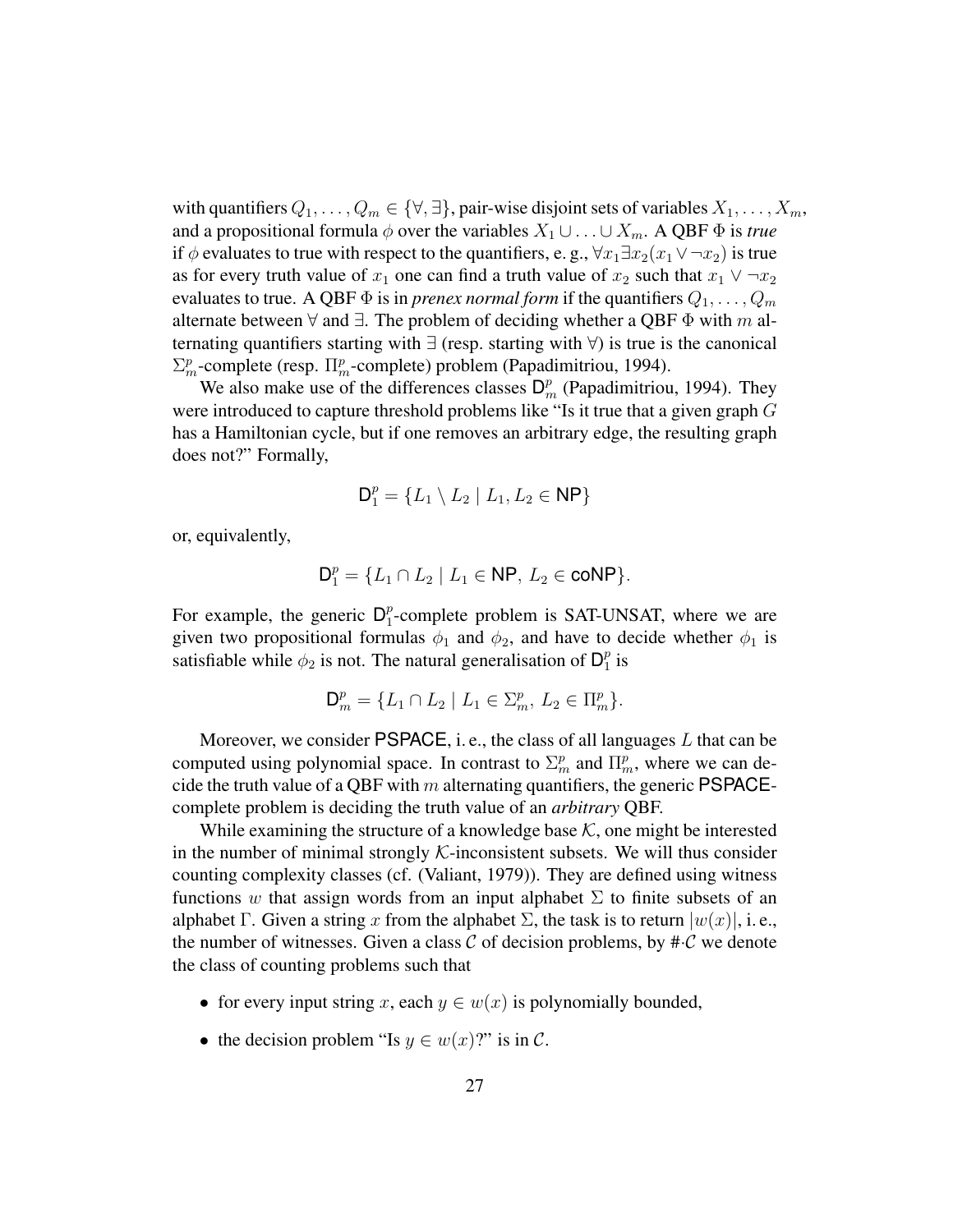Thus, verifying a potential solution is in  $\mathcal C$  and the length of it is polynomially bounded. For example, the generic  $\text{#} \cdot \Pi_2^p$  $2^p$ -complete problem is counting the number of truth assignments to the  $X$ -variables rendering a formula of the form  $\Phi = \forall Y \phi(X, Y)$  true. Here, Mod( $\Phi$ ) is the witness function assigning to a given formula the corresponding models. As required, each truth assignment is polynomial bounded and given an assignment to the  $X$ -variables, the decison problem whether  $\forall Y \phi(X, Y)$  holds is in CONP.

## *4.1. Minimal Unsatisfiability for QBFs*

In order to assess the computational complexity of deciding (minimal) strong inconsistency, we compare it to the classical setting: in (Papadimitriou and Wolfe, 1988), it has been shown that Minimal Unsatisfiability (MU) is  $D_1^p$  $_1^p$ -complete. MU is the following problem: "Given a propositional formula  $\phi$  in CNF, is it true that it is unsatisfiable, but removing an arbitrary clause renders it satisfiable?" Our first observation in this section is a generalisation of this result to higher levels of the polynomial hierarchy.

For this we let QBF-MU( $Q_1, ..., Q_m$ ) be the following problem:

Given a QBF  $\Phi = Q_1 X_1 \dots Q_m X_m$   $\phi$  in prenex normal form with  $\phi = C_1 \wedge \ldots \wedge C_r$  and formulas  $C_1, \ldots, C_r$ , is it true that  $\Phi$  is false, but removing any conjunct  $C_k$  from  $\phi$  renders  $\Phi$  true?

Since  $\phi$  is a conjunction,  $\Phi$  is true if and only if all conjuncts  $C_1, \ldots, C_r$  evaluate to true (with respect to the quantifiers). Note that  $\Phi$  evaluates to true if  $\phi$  is the empty conjunction.

For the problem QBF-MU( $Q_1, ..., Q_m$ ), we obtain a similar result as (Papadimitriou and Wolfe, 1988), which, to our knowledge, has not been stated explicitly before.

**Theorem 4.1.** *If*  $m \geq 2$ , *then* QBF-MU $(Q_1, ..., Q_m)$  *is*  $D_m^p$ -complete.

*Proof.* (Membership) Given a QBF

$$
\Phi = Q_1 X_1 \dots Q_m X_m \phi
$$

with  $\phi = C_1 \wedge \ldots \wedge C_r$  we can verify that it is a "yes" instance of QBF-MU( $Q_1, ..., Q_m$ ) by

• checking that  $\Phi$  is false which is in  $\Pi_m^p$  if  $Q_1 = \exists$  and in  $\Sigma_m^p$  if  $Q_1 = \forall$  and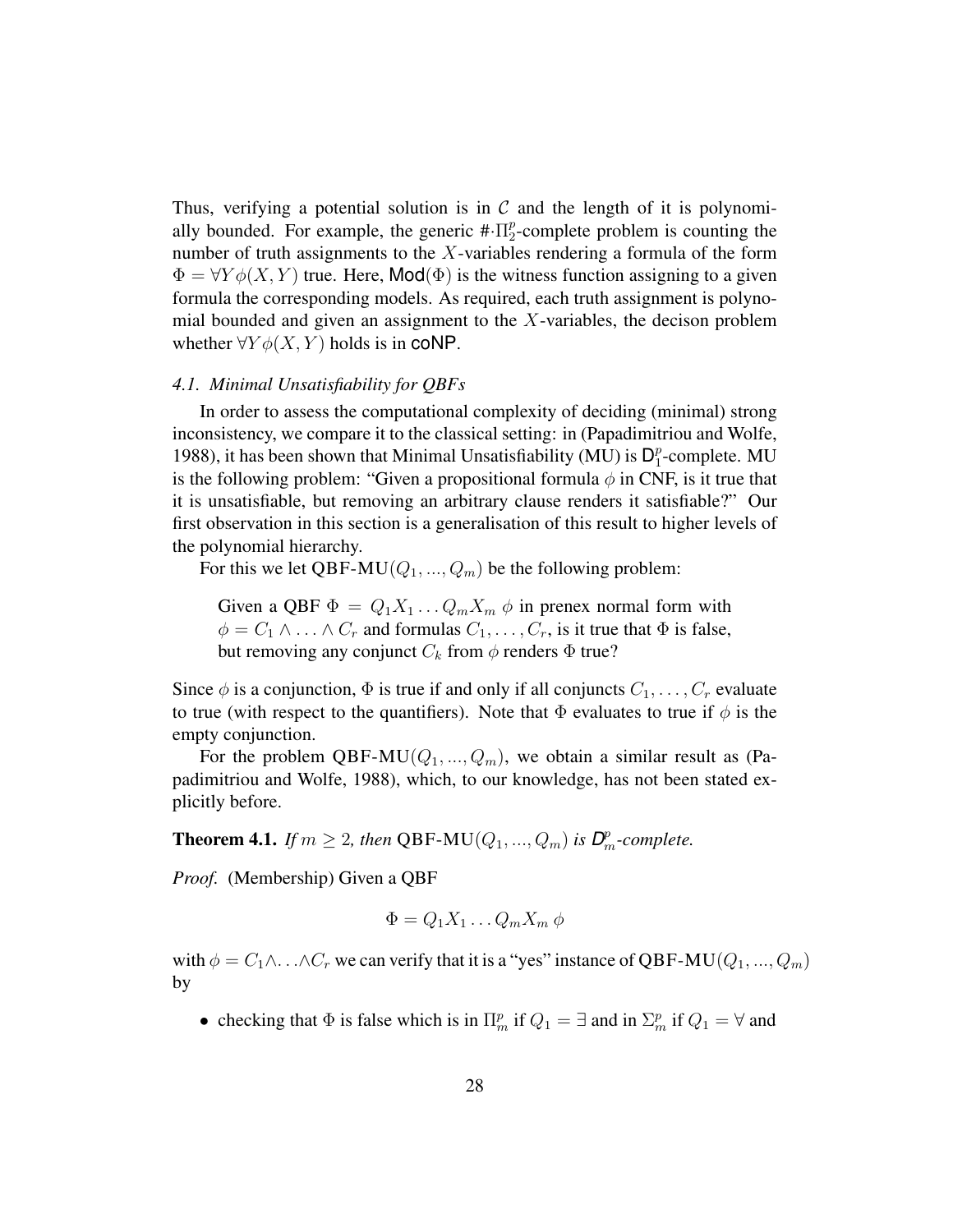• checking that for each  $k = 1, ..., r$  the formula

$$
Q_1X_1 \ldots Q_mX_m C_1 \wedge \ldots \wedge C_{k-1} \wedge C_{k+1} \wedge \ldots \wedge C_r
$$

is true which is in  $\Sigma_m^p$  if  $Q_1 = \exists$  and in  $\Pi_m^p$  if  $Q_1 = \forall$ .

Since the latter consists of only linearly many checks, we obtain membership in  $\mathsf{D}_m^p$ .

(Hardness) We consider the generic  $\mathsf{D}_m^p$ -complete problem which, given two QBFS  $\Phi_i = Q_1 X_1 \dots Q_m X_m \phi_i$ ,  $i = 1, 2$ , asks whether  $\Phi_1$  is false while  $\Phi_2$  is true. First, we give a (polynomial) construction to obtain a formula  $\Psi$  which is a "yes" instance of QBF-MU( $Q_1, ..., Q_m$ ) if and only if  $\Phi_1$  is false. A minor adjustment will lead to a second formula  $\Psi'$  which is a "yes" instance of QBF-MU( $Q_1, ..., Q_m$ ) if and only  $\Phi_2$  is true. Combining both constructions will yield  $\mathsf{D}_m^p$ -hardness. Since both reductions are considered independently, we omit the indices 1 and 2 for ease of presentation and denote the formula by  $\Phi = Q_1X_1 \dots Q_mX_m \phi$  in both steps.

So let  $\phi = C_1 \wedge \ldots \wedge C_r$  be a conjunction and let

$$
\Phi = Q_1 X_1 \dots Q_m X_m \phi
$$

be a QBF in prenex normal form where  $m \geq 2$ . We distinguish two cases, depending on the *final* quantifier.

Case 1:  $Q_m = \exists$ .

Here, we can assume that  $\phi$  is in 3-CNF, i.e., all  $C_k$  are disjunctions containing at most three literals, say  $C_k = x_{k,1} \vee \ldots \vee x_{k,3}$  for  $k = 1, ..., r$ . Our proof is similar to the one given in Papadimitriou and Wolfe (1988), Theorem 1. The reader may be referred to this proof since we do not give as many details. We use a similar construction, where we, roughly speaking, ignore variables that occur in the scope of an universal quantifier for the most part.

For any  $k \in \{1, \ldots, r\}$ , we assume w.l.o.g. that the disjunction  $C_k$  is not a tautology, i. e., does not contain both  $a$  and  $\neg a$  for an atom  $a$ .

Let X be the set of all variables in  $\Phi$  that occur in the scope of an existential quantifier. Let  $y_1, \ldots, y_r$  be fresh atoms not appearing in  $\Phi$  and define

$$
Y=y_1\vee\ldots\vee y_r.
$$

Let

$$
Y - y_k := y_1 \vee \ldots \vee y_{k-1} \vee y_{k+1} \vee \ldots \vee y_r
$$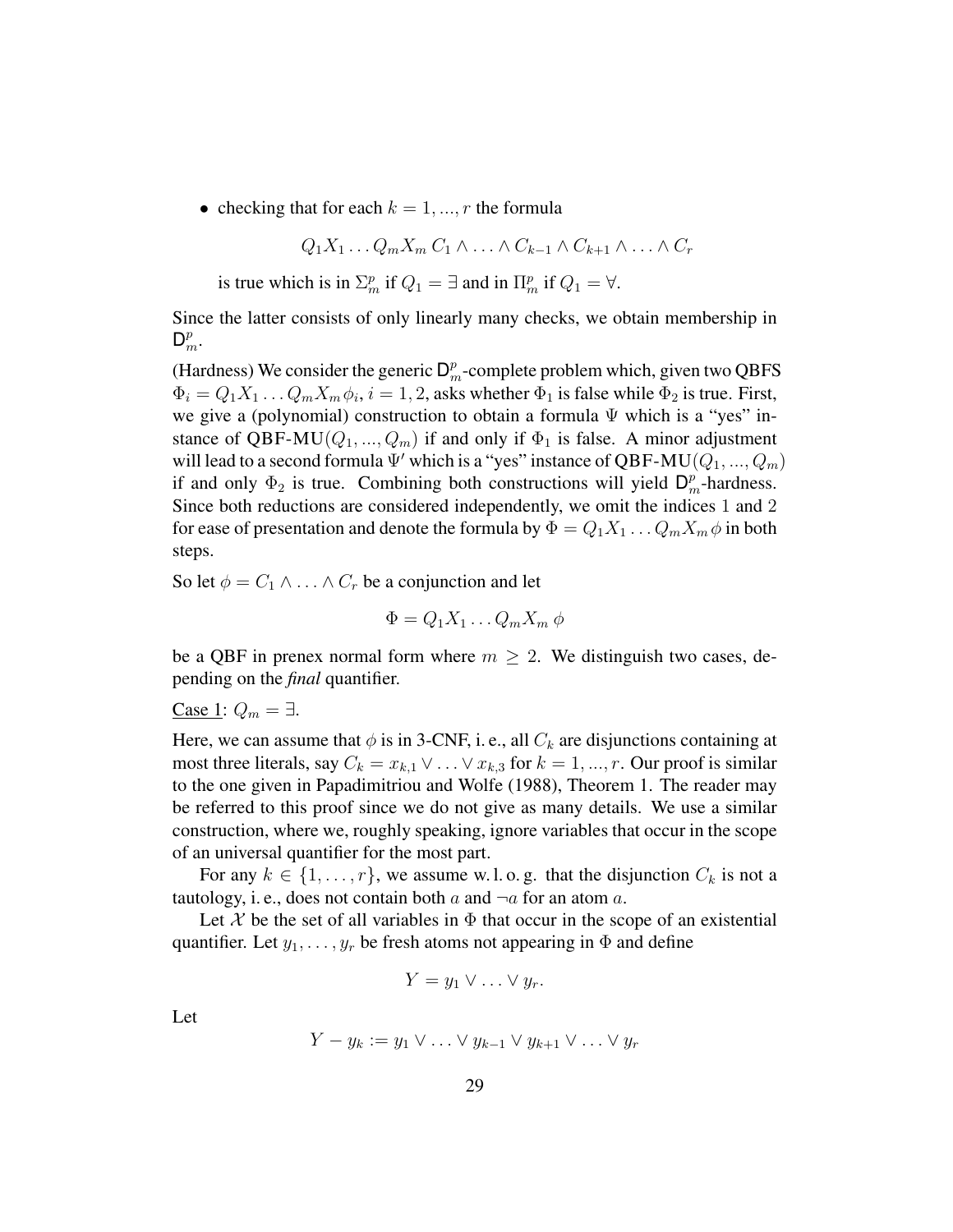for each  $k = 1, \ldots, r$ . We construct a formula  $\psi$  containing the following conjuncts.

• If  $C_k$  occurs in  $\phi$ , then

$$
D_k = C_k \vee (Y - y_k)
$$

is a conjunct of  $\psi$ .

• Let  $C_k = x_{k,1} \vee \ldots \vee x_{k,3}$ . Then, for  $j = 1, 2, 3$  and  $x_{k,j} \in \mathcal{X}$ 

$$
E_{k,j} = \neg x_{k,j} \lor (Y - y_k) \lor \neg y_k
$$

occurs in  $\psi$  as a conjunct.

• For each  $i, j = 1, \ldots, r$  with  $i \neq j$ 

$$
H_{i,j} = \neg y_i \vee \neg y_j
$$

is a conjunct of  $\psi$ .

Consider

$$
\Psi = Q_1 X_1 \dots Q_{m-1} X_{m-1} \exists X_m \cup \{y_1, \dots, y_r\} \psi.
$$

We claim that  $\Phi$  is false if and only if  $\Psi$  is a "yes" instance of QBF-MU( $Q_1, ..., Q_m$ ).

 $\Rightarrow$ ": We start by showing that  $\Psi$  is false. Afterwards, we prove minimality. The first step is to argue that all y-variables would need to be false in order for  $\Psi$  to be true. Due to the  $H_{i,j}$  conjuncts, at most one y-variable can be true, say  $y_k$ . We can assume that at least one  $E_{k,j}$  ( $j = 1, 2, 3$ ) exists, i.e.,  $C_k$  contains variables in X. Otherwise, all variables in  $C_k$  occur in the scope of an universal quantifier. Since we assumed no tautological conjunct exists, there is an assignment to those variables rendering  $C_k$  false. Thus, in order for  $\Psi$  to be true, there has to be a  $k' \neq k$  such that  $y_{k'}$  is true (because of the conjunct  $D_k$ ), which is not possible, as argued above.

Now consider  $E_{k,j}$ . To render it true,  $x_{k,j}$  needs to be false  $(j = 1, 2.3)$ . However, we also need to consider the conjunct

$$
D_k = x_{k,1} \vee x_{k,2} \vee x_{k,3} \vee (Y - y_k).
$$

If all three variables  $x_{k,1}, \ldots, x_{k,3}$  are in X, then  $D_k$  is false. Otherwise, the remaining variables occur in the scope of an universal quantifier. Again, there is a assignment to those variables rendering  $D_k$  false.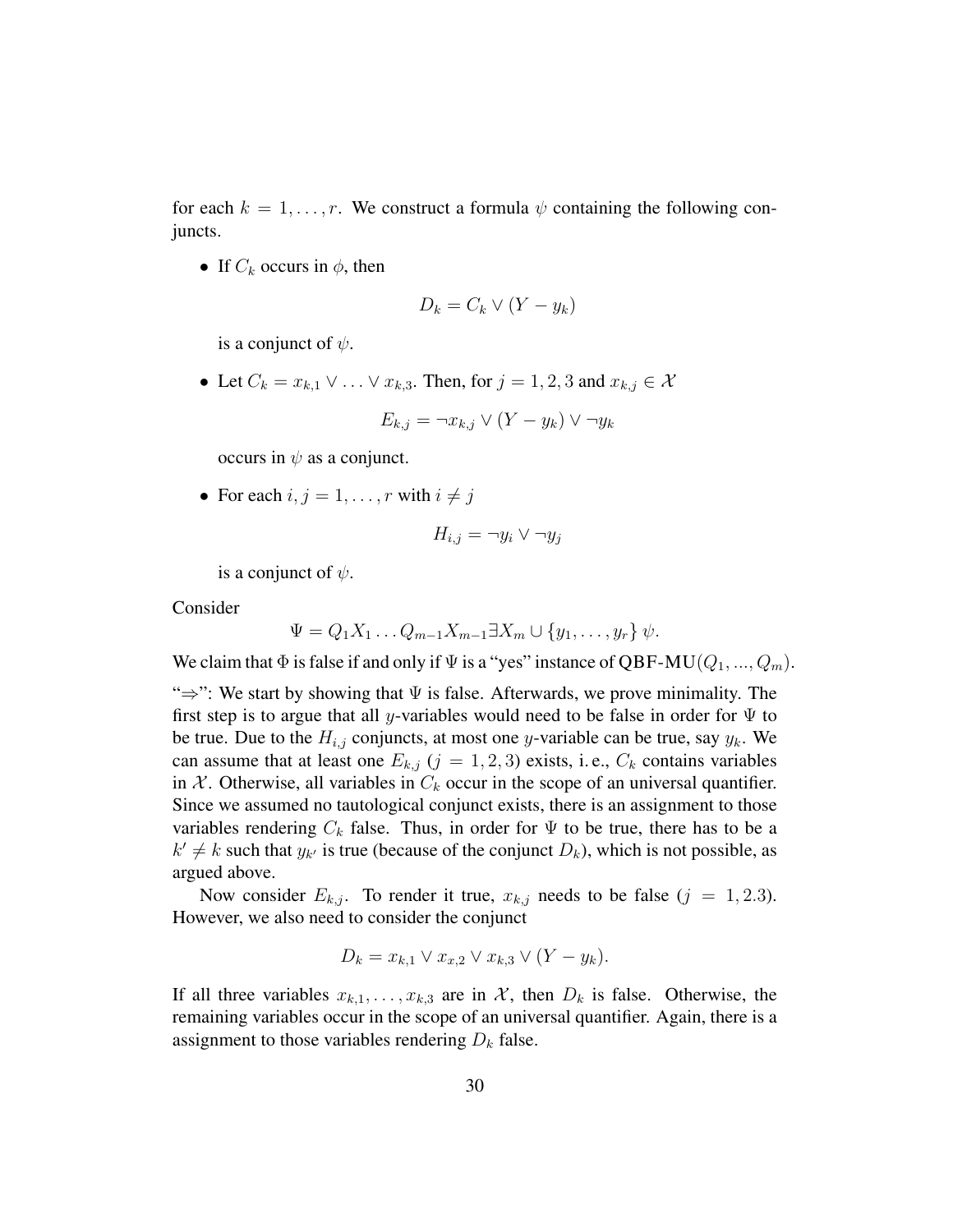Hence, if one y-variable is true, then  $\Psi$  is false. This, however, finishes the first step already: Since  $\Phi$  is false by assumption and all y-variables need to be false,  $\Psi$  is false as well.

We turn to minimality and argue that removal of any conjunct in  $\psi$  renders  $\Psi$ true.

- If we remove  $H_{i,j}$  then letting  $y_i$  and  $y_j$  be true ensures satisfaction of all conjuncts. Of course, the other  $y$ -variables need to be false.
- If  $E_{k,j}$  is removed (assuming it exists and hence  $x_{k,j} \in \mathcal{X}$ ), then let  $x_{k,j}$  and  $y_k$  be true, the other y-variables false. If  $E_{k,j'}$  exists for  $j' \neq j$ , then  $x_{k,j'}$ needs to be false. This assignment ensures satisfaction of all conjuncts.
- If we remove  $D_k$ , then all conjuncts are satisfied if  $y_k$  is true and  $x_{k,1}, \ldots, x_{k,3}$ are false (for the j such that  $x_{k,j} \in \mathcal{X}$ ). The latter are needed for the  $E_{k,j}$ (which exists for the j such that  $x_{k,j} \in \mathcal{X}$ ).

" $\Leftarrow$ ": Assume  $\Psi$  is false. In particular, this means that  $\Psi$  is false even if all yvariables are false. Thus,  $\Phi$  is false.

So,  $\Psi$  is a "yes" instance of QBF-MU( $Q_1, ..., Q_m$ ) if and only if  $\Phi$  is false.

As mentioned above, we need a second reduction to obtain a formula  $\Psi'$  that is a "yes" instance of QBF-MU( $Q_1, ..., Q_m$ ) if and only if  $\Phi$  is true. To obtain such a formula, use the same construction and add  $y_1 \vee \ldots \vee y_r$  as a conjunct to  $\psi$ . Then,  $\Psi'$  is definitely false and minimal if and only if  $\Phi$  is true, as similar considerations show.

Hence, we obtain the two desired formulas  $\Psi$  and  $\Psi'$ . We describe below how they are combined, which does not depend on the cases we distinguish.

Case 2:  $Q_m = \forall$ .

We may assume  $\phi$  to be in 3-DNF here, i.e.,  $r = 1$  and  $C := C_1$  is in 3-DNF. Let  $C = D_1 \vee \ldots \vee D_n$  with  $D_i = x_{i,1} \wedge x_{i,2} \wedge x_{i,3}$  for  $i = 1, \ldots, n$ . We see that  $\Psi = \Phi$  is a "yes" instance of QBF-MU( $Q_1, ..., Q_m$ ) if and only if the formula  $\Phi$ is false, since removing the only conjunct (i.e., the whole formula  $\phi$ ) renders  $\Phi$ true, because the empty conjunct is true by definition. Moreover,

$$
\Psi' = Q_1 X_1 \dots Q_{m-2} X_{m-2} \exists X_{m-1} \cup \{y\} \forall X_m \psi'
$$

with

$$
\psi' = ((D_1 \wedge y) \vee \ldots \vee (D_n \wedge y)) \wedge (\neg y)
$$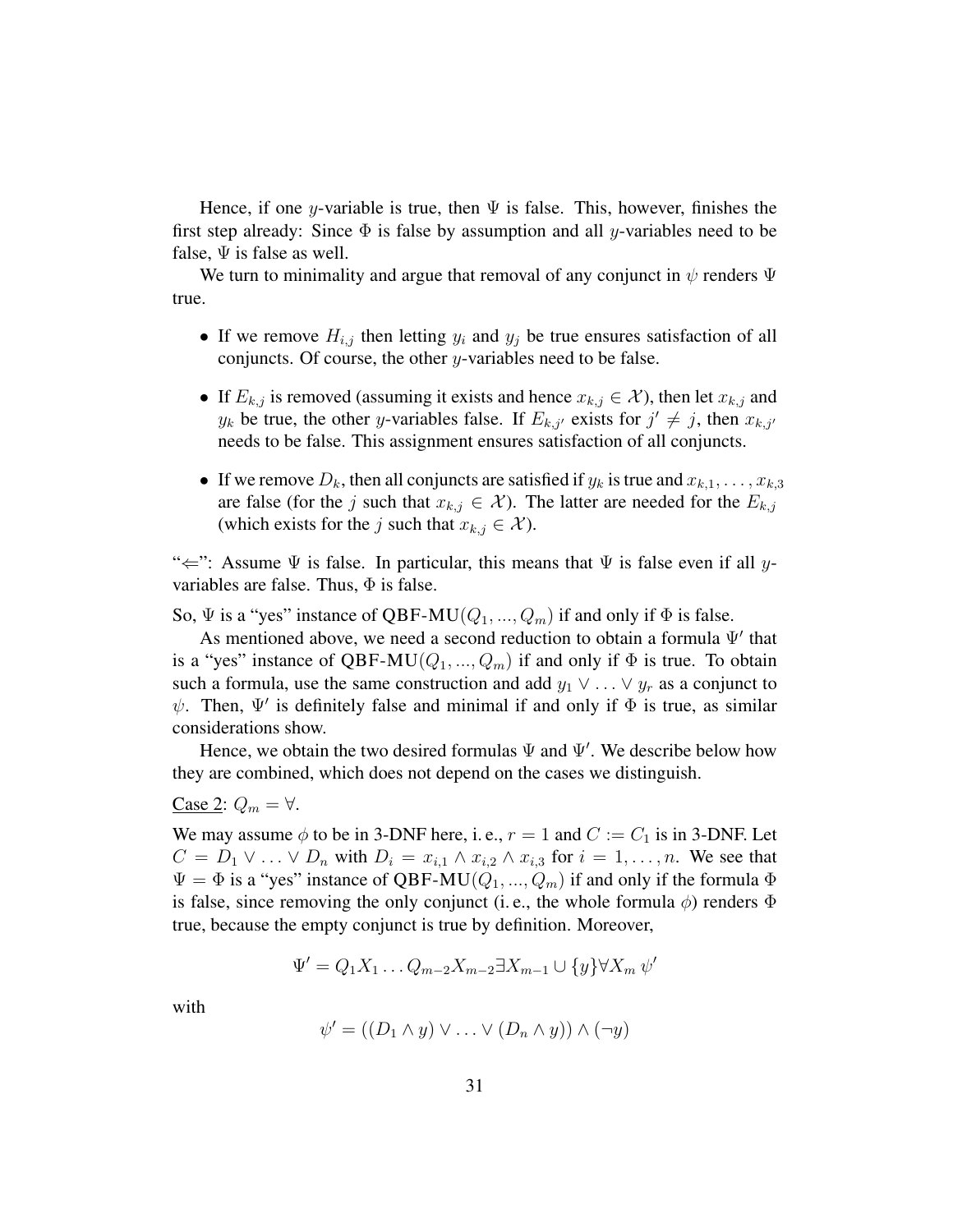is a "yes" instance of QBF-MU( $Q_1, ..., Q_m$ ) if and only if  $\Phi$  is true.

### Combining:

In both cases above, we obtain two formulas  $\Psi$  and  $\Psi'$  that are both positive instances of QBF-MU( $Q_1, ..., Q_m$ ). To finish our proof for hardness, we make *one* formula out of them. We assume w.l.o.g. that  $\Psi$  and  $\Psi'$  are QBFs over disjoint sets of variables. Given these two QBFs, we construct one formula  $\Theta$  as it is done in (Papadimitriou and Wolfe, 1988), Lemma 3. Let

$$
\Psi = Q_1 X_1 \dots Q_m X_m \psi, \qquad \Psi' = Q_1 X'_1 \dots Q_m X'_m \psi'
$$

with

$$
\psi = C_1 \wedge \ldots \wedge C_r, \qquad \psi' = C'_1 \wedge \ldots \wedge C'_{r'}.
$$

Now,  $\Theta$  contains of all possible pairs of clauses, one from  $\psi$  and one from  $\psi'$ , i.e., for

$$
\theta_{p,q} = C_p \wedge C'_q, \quad p = 1, \dots, r, q = 1, \dots, r'
$$

we let

$$
\Theta = Q_1 X_1 \cup X'_1 \dots Q_m X_m \cup X'_m \bigwedge_{p=1,\dots,r,q=1,\dots,r'} \theta_{p,q}
$$

Now, removing  $\theta_{p,q}$  from  $\Theta$  corresponds to removing  $C_p$  from  $\Psi$  and  $C'_q$  from  $\Psi'$ . Hence,  $\Theta$  is a "yes" instance of QBF-MU( $Q_1, ..., Q_m$ ) if and only if both  $\Psi$  and  $\Psi'$  are.

To summarize,  $\Theta$  is a positive instance of QBF-MU( $Q_1, ..., Q_m$ ) if and only if  $\Phi_1$  is false while  $\Phi_2$  is true. Hardness in  $\mathsf{D}_m^p$  follows.  $\Box$ 

Combining Theorem 4.1 and the result in (Papadimitriou and Wolfe, 1988) (i. e., the case where  $m = 1$  and  $Q_1 = \exists$ ), one can observe that the case where  $\Phi$ is of the form  $\Phi = \forall X \phi$  is missing. Indeed, it turns out to be easier.

# Proposition 4.2. QBF-MU(∀) *is NP-complete.*

*Proof.* Let  $\Phi$  be the sentence

 $\Phi = \forall X \phi$ 

with  $\phi = C_1 \wedge \ldots \wedge C_r$ . Verifying that  $\Phi$  is false is obviously NP-complete in general. However, there is nothing to check beyond that, because removal of an arbitrary conjunct renders  $\Phi$  true if and only if  $r = 1$ , i.e.,  $\phi$  consists of one conjunct only. That is easy to see: Assume  $r \geq 2$  and assume  $\Phi$  is false. Then,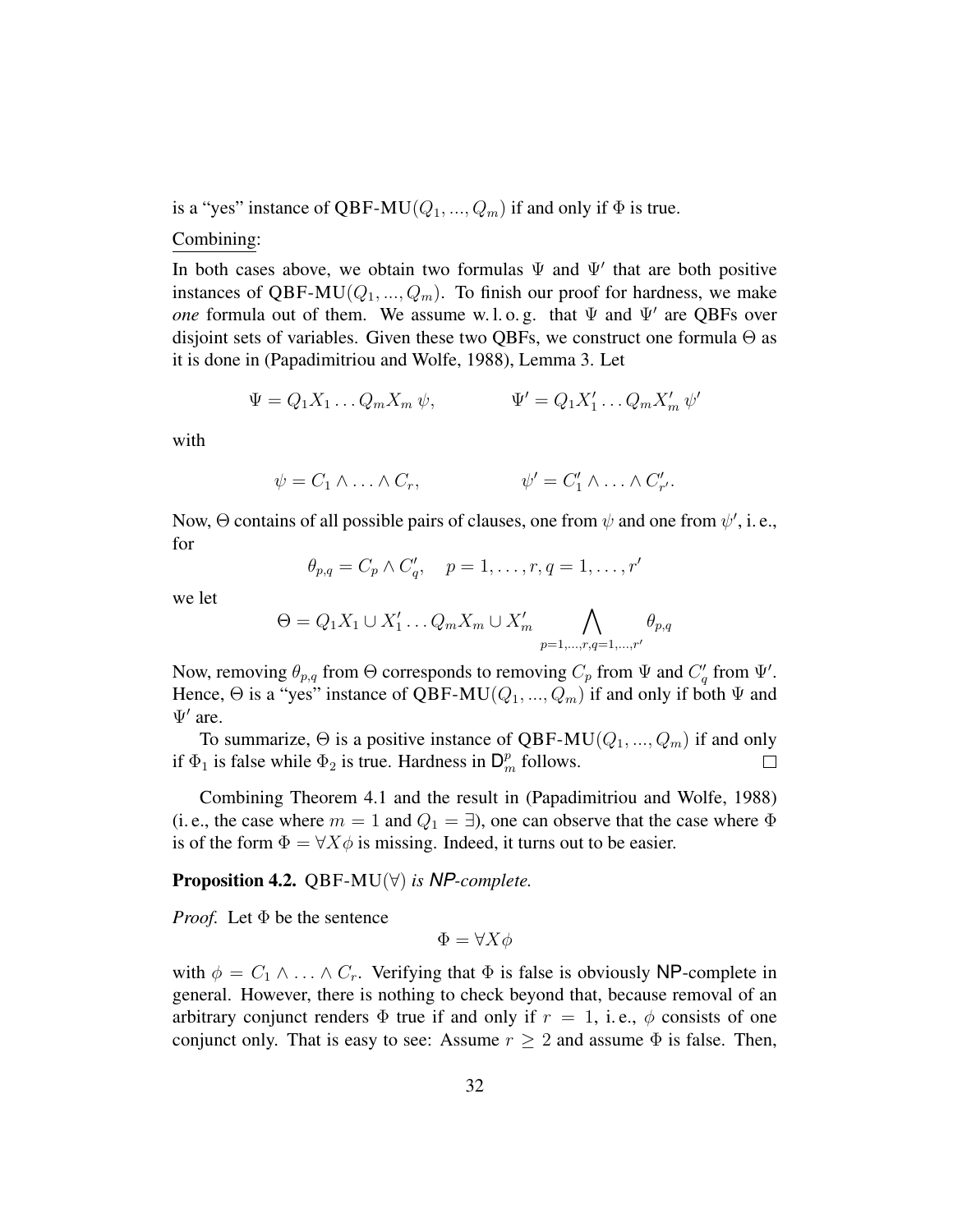there is a k and a truth assignment to the variables such that  $C_k$  is false. If we remove k' for any  $k' \neq k$ , then  $C_k$  is still false for the same truth assignment and thus,

$$
\forall X \ (C_1 \land \ldots \land C_{k'-1} \land C_{k'+1} \land \ldots \land C_r)
$$

is still false, i. e.,  $\Phi$  is a "no" instance of QBF-MU( $\forall$ ).

$$
\qquad \qquad \Box
$$

Remark 4.3. We can cast the logic of quantified Boolean formulas into our general logical framework as well. Given quantifiers  $Q_1, \ldots, Q_m$  and sets of variables  $X_1, \ldots, X_m$ , we define a corresponding logic  $L = L(Q_1, \ldots, Q_m, X_1, \ldots, X_m)$ (WF, BS, INC, ACC) as follows: WF = WF( $X_1 \cup ... \cup X_m$ ) is the set of all wellformed Boolean formulas over the atoms in  $X_1 \cup \ldots \cup X_m$ , BS = { $\bot$ ,  $\top$ }, INC =  $\{\perp\}$  and for a knowledge base  $\mathcal{K} = \{C_1, \ldots, C_r\}$  we let  $\phi(\mathcal{K}) = C_1 \wedge \ldots \wedge C_r$ and define  $\text{ACC} = \text{ACC}(Q_1, \ldots, Q_m)$  via

$$
\mathsf{ACC}(\mathcal{K}) = \begin{cases} \{\top\}, & \text{if } Q_1X_1 \dots Q_m X_m \ \phi(\mathcal{K}), \\ \{\perp\}, & \text{otherwise.} \end{cases}
$$

Now, deciding whether  $\Phi$  is a "yes" instance of QBF-MU( $Q_1, ..., Q_m$ ) corresponds to checking whether  $K$  is minimal (strongly) inconsistent.

#### *4.2. (Minimal) Strong Inconsistency in General*

We now turn to the general discussion on the computational complexity of problems related to strong inconsistency. For that, we assume an arbitrary but fixed logic  $L = (WF, BS, INC, ACC)$  for the remainder of this section. To be able to assess how difficult it is to check whether a subset  $H \subseteq \mathcal{K}$  of a knowledge base K is (minimal) strongly K-inconsistent, we consider checking satisfiability of  $K$  as the basis of our investigation. More precisely, we consider the following decision problems:

| $SAT_L$      | <b>Input:</b> $K \subset WF$                                                                                                    |
|--------------|---------------------------------------------------------------------------------------------------------------------------------|
|              | <b>Output:</b> TRUE iff $K$ is consistent                                                                                       |
| $S-INCL$     | <b>Input:</b> $\mathcal{K} \subset \mathsf{WF}, H \subset \mathcal{K}$<br><b>Output:</b> TRUE iff $H \in SI(\mathcal{K})$       |
| $MIN-S-INCL$ | <b>Input:</b> $\mathcal{K} \subset \mathsf{WF}, H \subset \mathcal{K}$<br><b>Output:</b> TRUE iff $H \in SI_{min}(\mathcal{K})$ |

In other words,  $SAT<sub>L</sub>$  is the generalisation of the satisfiability problem in our general logic L, S-INC<sub>L</sub> is about deciding whether H is strongly K-inconsistent, and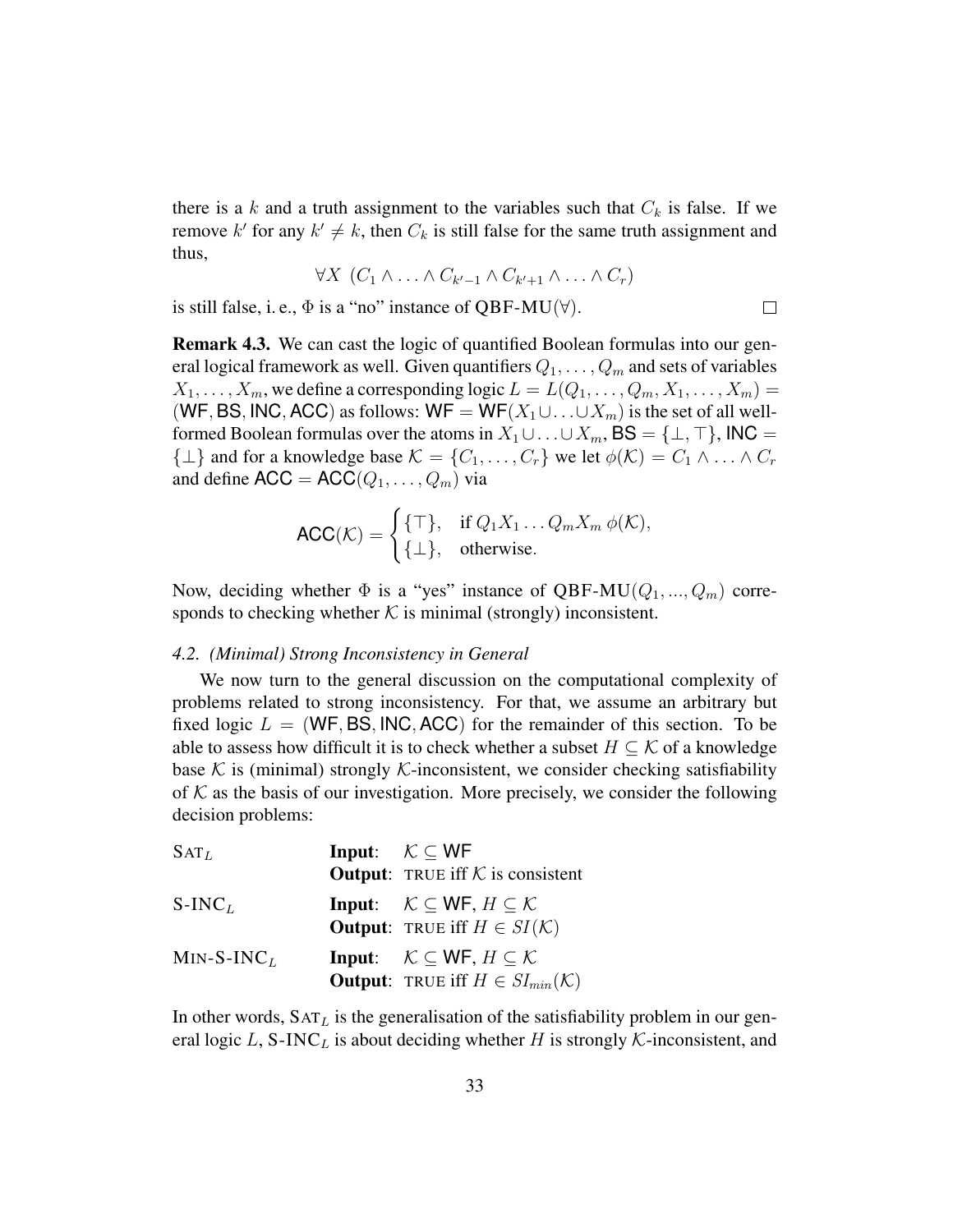MIN-S-INC<sub>L</sub> is about deciding whether H is a minimal strongly K-inconsistent set. If L is (weakly) monotonic and  $SAT_L \in C$  for some class C, then S-INC<sub>L</sub> is in co- $\mathcal{C}$ . However, in a nonmonotonic framework, checking whether a given subset  $H \subseteq \mathcal{K}$  is strongly K-inconsistent involves considering all sets H' with  $H \subseteq H' \subseteq \mathcal{K}$  and corresponding consistency checks. This may increase computational complexity in some cases, but not always as the following result shows.

**Theorem 4.4.** Let K be a knowledge base. Let  $m \geq 1$ . If the decision problem SAT<sup>L</sup> *is in*

- *(a)*  $\Sigma_m^p$ , then S-INC<sub>L</sub> is in  $\Pi_m^p$ ,
- *(b)*  $\Pi_m^p$ , then S-INC<sub>L</sub> is in  $\Pi_{m+1}^p$ ,
- *(c)*  $\Pi_m^p$  *and L is weakly monotonic, then* S-INC<sub>*L*</sub> *is in*  $\Sigma_m^p$ .

*Proof.* See proof of Theorem 4.5.

Theorem 4.1 already showed how difficult MIN-S-INC<sub>L</sub> is compared to the decision problem  $SAT<sub>L</sub>$  in the generic framework of QBFs (cf. Remark 4.3). As stated in Theorem 4.4, checking strong inconsistency is in general more difficult in nonmonotonic frameworks and we obtain a similar result in the case of  $MIN-S-INC<sub>L</sub>$ . However, the increase of the computational complexity stems from checking the "strong" part in "strong minimal inconsistency" rather than the "minimal" part. For that reason and as the following result shows, moving from the problem  $S\text{-}INC<sub>L</sub>$  to the problem MIN-S-INC<sub>L</sub>—i. e., additionally asking for minimality—does not involve going up an additional level in the polynomial hierarchy but only moving to the corresponding  $\mathsf{D}_m^p$  class.

**Theorem 4.5.** Let K be a knowledge base. Let  $m \geq 1$ . If the decision problem  $SAT<sub>L</sub>$  *is in* 

- *(a)*  $\Sigma_m^p$ , then MIN-S-INC<sub>L</sub> is in  $D_m^p$ ,
- *(b)*  $\Pi_m^p$ , then MIN-S-INC<sub>L</sub> is in  $D_{m+1}^p$ ,
- *(c)*  $\Pi_m^p$  and L is weakly monotonic, then MIN-S-INC<sub>L</sub> is in  $D_m^p$ .
- *Proof.* (a) We need to show that it is sufficient to solve one problem in  $\Sigma_m^p$ and one in  $\Pi_m^p$ . To check whether H is strongly K-inconsistent, we need to check that H' is inconsistent for each  $H \subseteq H' \subseteq \mathcal{K}$ . Checking that H' is

 $\Box$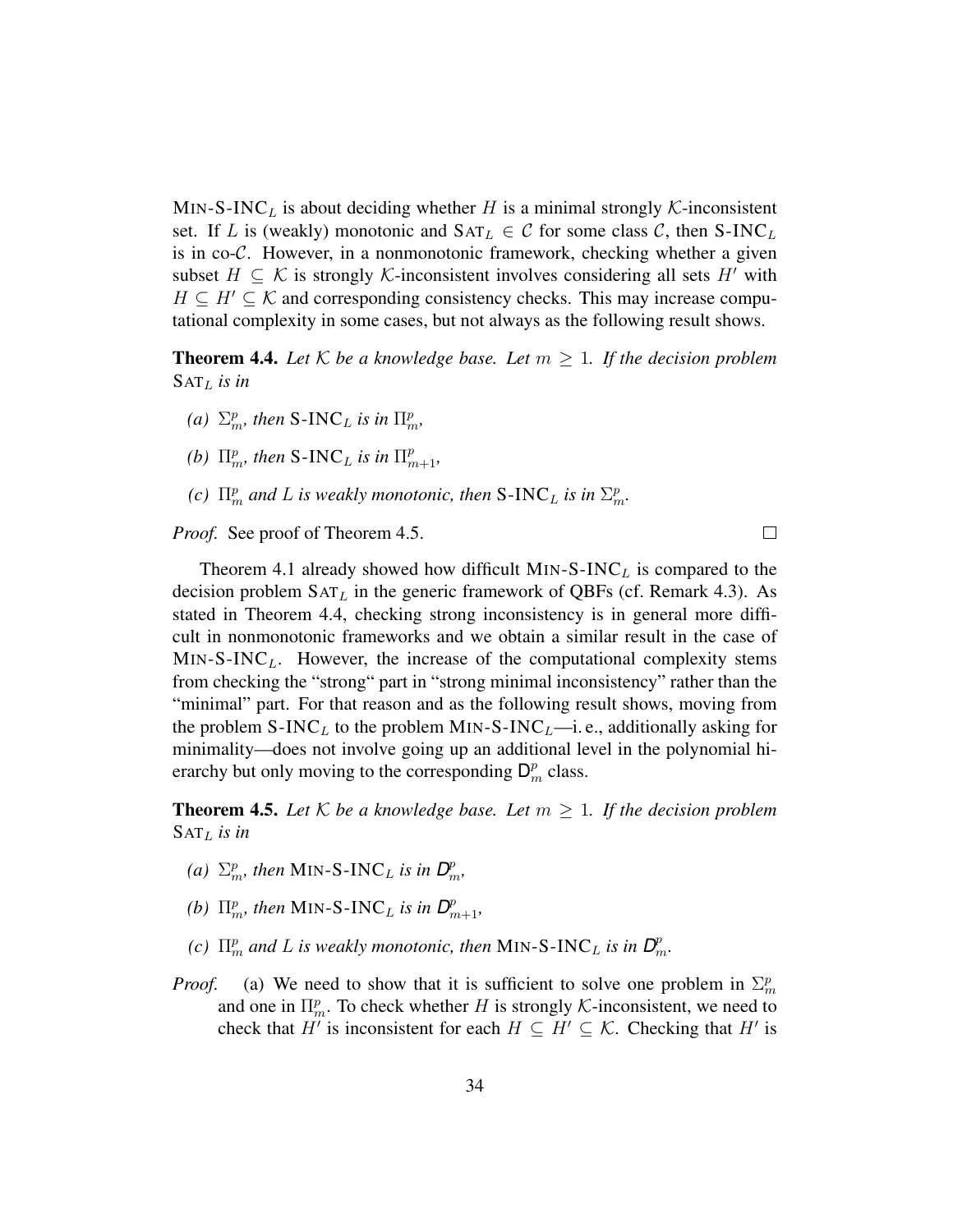a "no" instance of  $SAT<sub>L</sub>$  is in  $\Pi_m^p$ . Since there are only exponentially many  $H' \subseteq \mathcal{K}$ , we can also decide in  $\Pi_m^p$  whether

$$
\forall H \subseteq H' \subseteq \mathcal{K} : H' \text{ is inconsistent}
$$

is true. The minimality of  $H$  can be written as

$$
\forall G \subsetneq H \exists G' : G \subseteq G', G' \text{ is consistent} \tag{12}
$$

stating that each proper subset  $G$  of  $H$  has a consistent superset  $G'$ , which ensures that G is not strongly  $K$ -inconsistent. However, it is sufficient to check |H| subsets of H: Let  $H = {\alpha_1, \dots, \alpha_k}$  and let  $H_i = H \setminus {\alpha_i}$ , i. e., we consider the |H| possible subsets of size  $|H| - 1$ . Now consider an arbitrary set  $G \subsetneq H$ . Clearly, there is one i such that  $G \subseteq H_i$ . Hence, if  $H_i$  has a consistent superset  $H'_i$ , then so has G. Thus, all proper subset of H do have a consistent superset if and only if this is the case for  $H_1, ..., H_k$ . Hence, we only need to check these subsets of  $H$  and therefore, deciding whether

 $\exists H_i \subseteq H'_i : H'_i$  is consistent

is true (with  $H_1, ..., H_k$  as described) is sufficient. Since there are only linearly many  $H_i$  and only exponentially many potential sets  $H_i \subseteq H'_i$ , this is in  $\Sigma_m^p$  if  $\text{SAT}_L$  is in  $\Sigma_m^p$ . Now, the claim follows due to the definition of  $\mathsf{D}_m^p$ .

- (b) This follows from (a) since  $\Pi_m^p \subseteq \Sigma_{m+1}^p$ .
- (c) If L is weakly monotonic and  $SAT_L$  in  $\Pi_m^p$ , then MIN-S-INC<sub>L</sub> corresponds to
	- verifying that H is inconsistent (which is in  $\Sigma_m^p$ ) and
	- verifying that  $H_1, ..., H_k$  as in (a) are consistent (which is in  $\Pi_m^p$ ).

Thus, MIN-S-INC<sub>L</sub> is in  $\mathsf{D}_m^p$ .

In the above theorems we required  $m > 1$ , i.e., we did not consider logics where  $SAT<sub>L</sub>$  is in P. Indeed, the statements are not true anymore for  $m = 0$  as pointed out in Theorem 4.11 below.

So far, the decision problem  $SAT<sub>L</sub>$  was assumed to be in a fixed level of the polynomial hierarchy, where the generic complete problem is deciding the truth

 $\Box$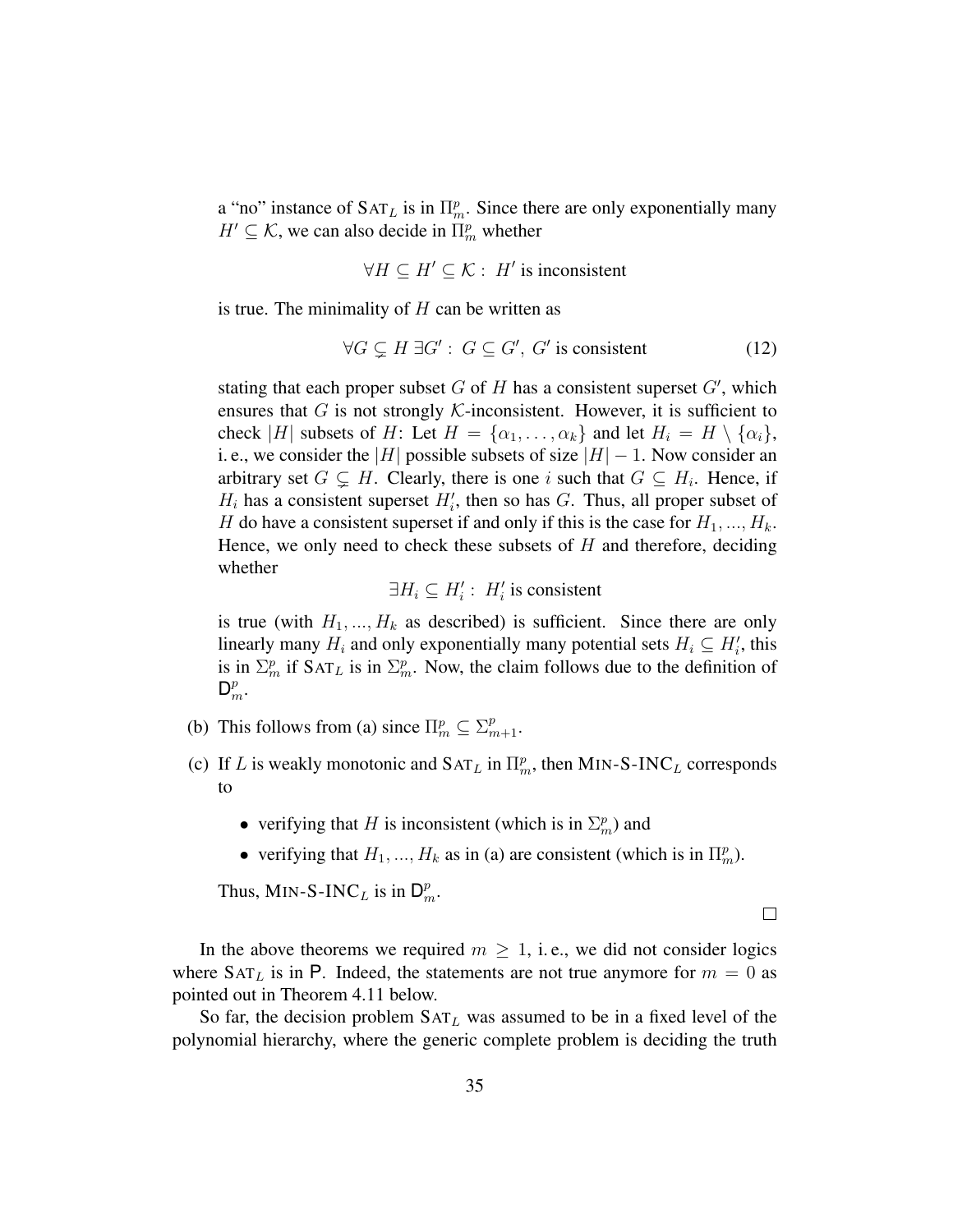value of a QBF with a fixed amount of quantifiers. As mentioned above, deciding the truth value of *arbitrary* QBFs is the generic complete problem for PSPACE. Thus, it seems natural to continue our investigation here. However, PSPACE is already "too big" in order to be interesting for us, because one can just enumerate all subsets of  $K$ . Then, the decision problems we considered so far depend on deciding (un)satisfiability only. The minimality check as well as considering *all* supersets of  $H \subset \mathcal{K}$  are rendered trivial.

**Proposition 4.6.** Let  $K$  be a knowledge base. If the decision problem  $SAT<sub>L</sub>$  is in *PSPACE, then*

- $(a)$  S-INC<sub>L</sub> is in PSPACE and
- *(b)* MIN-S-INC<sub>L</sub> is in PSPACE.

*Proof.* In PSPACE, we can successively enumerate all subsets of  $K$  and then perform the corresponding consistency checks. It is then clear whether or not  $(\mathcal{K}, H)$  is a "yes" instance of S-INC<sub>L</sub> resp. MIN-S-INC<sub>L</sub>.  $\Box$ 

We briefly discuss the natural counting problem corresponding to  $MIN-S-INC<sub>L</sub>$ :

 $#MIN-S-INC(L)$  Input:  $K \subseteq WF$ **Output:**  $|SI_{min}(\mathcal{K})|$ 

The result regarding membership is similar to Theorem 4.5. Recall that we considered the same three cases in Theorem 4.5 and note that (b) is the most difficult one again.

**Theorem 4.7.** Let K be a knowledge base. Let  $m \geq 1$ . If the decision problem  $SAT<sub>L</sub>$  *is in* 

- (a)  $\Sigma_m^p$ , then #S-INC(L) and #MIN-S-INC(L) are in # $\cdot\Pi_m^p$ ,
- (b)  $\Pi_m^p$ , then #S-INC(L) and #MIN-S-INC(L) are in # $\cdot\Pi_{m+1}^p$ ,
- *(c)*  $\Pi_m^p$  and L is weakly monotonic, then  $\text{\#S-INC}(L)$  and  $\text{\#MIN-S-INC}(L)$  are  $in \ \# \cdot \prod_{m}^{p}$ .

*Proof.* We make use of the observation that

$$
\#\!\cdot\!\Delta_{m+1}^p=\#\!\cdot\!\Pi_m^p
$$

(see (Hemaspaandra and Vollmer, 1995)). Furthermore, it is clear that

$$
\mathsf{D}_m^p \subseteq \Delta_{m+1}^p.
$$

So, we use Theorems 4.4 and 4.5 and obtain: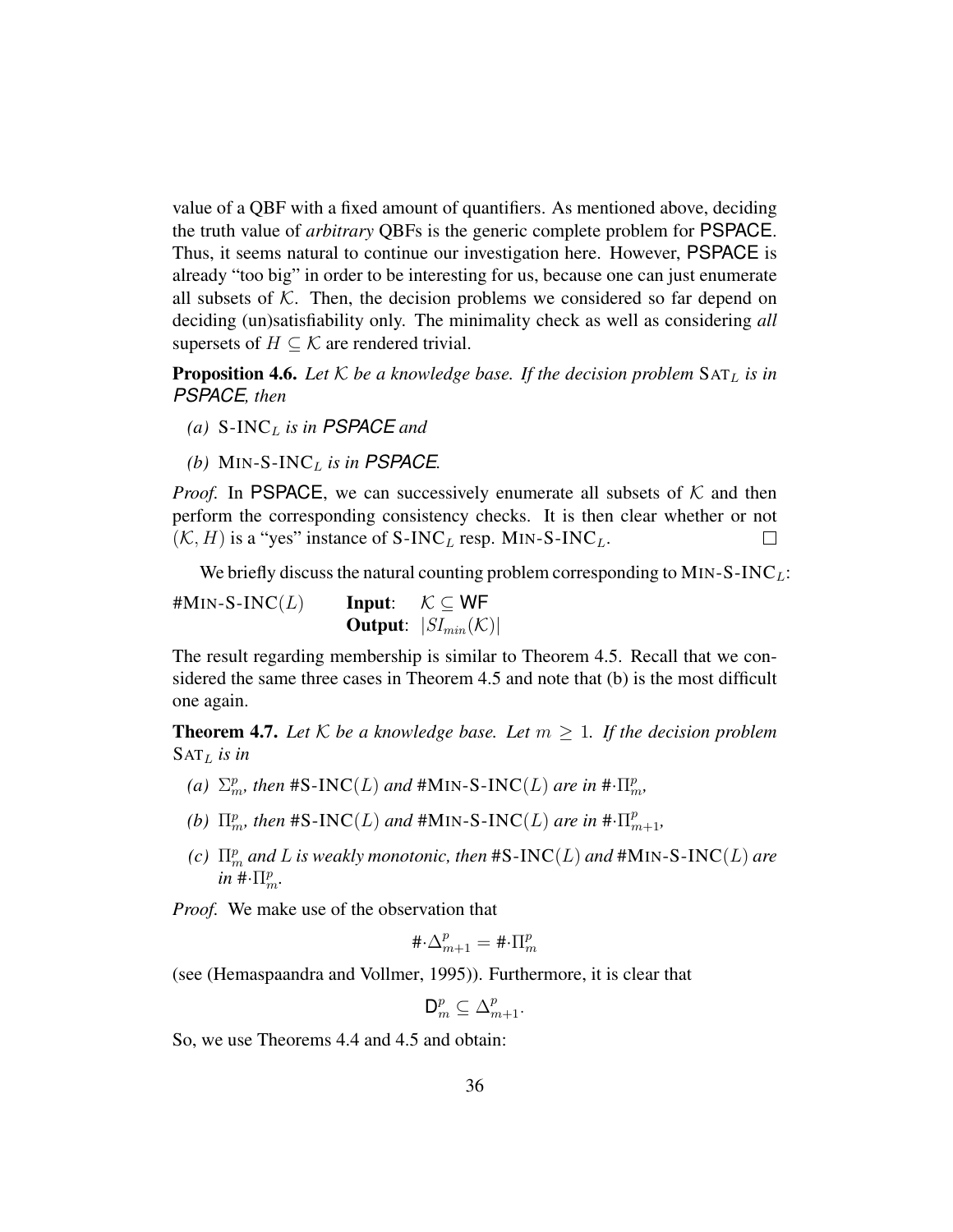(a) If  $SAT_L$  is in  $\Sigma_m^p$ , then S-INC<sub>L</sub> is in  $\Pi_m^p$  and thus, #S-INC(L) is in # $\Pi_m^p$ . Moreover, MIN-S-INC<sub>L</sub> is in  $\mathsf{D}_m^p$  and hence, #MIN-S-INC(L) is in # $\cdot \Delta_m^p =$  $\#\cdot \prod_m^p$ .

Analogously, (b) and (c) follow from Theorems 4.4 and 4.5.  $\Box$ 

#### *4.3. Hardness Results for Logic Programs and Abstract Argumentation*

In Theorems 4.4 and 4.5, only membership statements are given. But bear in mind that these results are valid for *every* logic that can be phrased via Definition 2.1. One cannot expect to obtain similar general hardness results as reductions may work very differently for different logics (and they do for the cases we are going to consider). Nonetheless, we are now going to give some concrete hardness results for specific cases. First, we construct an arbitrary logic witnessing that the result in item (b) of the two theorems cannot be improved in general. Moreover, we consider abstract argumentation frameworks and logic programming. Those frameworks belong to case (a) of Theorems 4.4 and 4.5 and hardness in the belonging class will be proven.

**Theorem 4.8.** For any  $m\geq 1$ , there is a logic  $L_{\Pi^p_m}=(\textit{WF}_{\Pi^p_m}, \textit{BS}_{\Pi^p_m}, \textit{INC}_{\Pi^p_m}, \textit{ACC}_{\Pi^p_m})$  $\mathit{such that }$   $\text{SAT}_{L_{\Pi_{m}^{p}}}$  *is in*  $\Pi_{m}^{p}$  *and* 

- (a)  $S\text{-INC}_{L_{\Pi_{m}^{p}}}$  is  $\Pi_{m+1}^{p}$ -complete and
- *(b)* MIN-S-INC<sub>L<sub> $\Pi_m^p$ </sub> is  $D_{m+1}^p$ -complete.</sub>

*Proof.* For this proof, we make use of the following notation: Assume we are given a set X of atoms and a formula  $\phi$  over X. Consider a (partial) assignment  $\omega: X \to \{0, 1\}$ . Now, we let  $\phi[\omega]$  be the formula where the atoms are evaluated according to  $\omega$ , i.e.,  $a \in X$  is substituted by 1 if  $\omega(a) = 1$ , by 0 if  $\omega(a) = 0$  and remains unchanged if  $\omega$  is not defined on a.

Now let  $m \geq 1$ . Consider quantifiers  $Q_1 = \forall, \dots, Q_m$  and sets of variables  $X_1, \ldots, X_m$ . We define a logic  $L_{\Pi_m^p} = L_{\Pi_m^p}(Q_1, \ldots, Q_m, X_1, \ldots, X_m)$  =  $(WF_{\Pi_{m}^{p}}, BS_{\Pi_{m}^{p}}, \text{INC}_{\Pi_{m}^{p}}, ACC_{\Pi_{m}^{p}})$ . The set  $WF_{\Pi_{m}^{p}}$  consists of tuples of the form  $(\phi, L)$ , where  $\phi$  is a boolean formula over the variables in  $X_1 \cup \ldots \cup X_m$  and L is a set of literals over  $X_1 \cup \ldots \cup X_m$ . Let  $BS_{\Pi_m^p} = {\{\bot, \top\}}$  and  $\mathsf{INC}_{\Pi_m^p} = {\{\bot\}}$ . The mapping  $\mathsf{ACC}_{\Pi^p_m}$  works similar as in Remark 4.3, except formulas are tuples  $(\phi, L)$  now. In a nutshell, the set L in  $(\phi, L)$  defines a partial assignment. So given a knowledge base

$$
\mathcal{K} = \{(C_1,L_1),\ldots,(C_r,L_r)\}
$$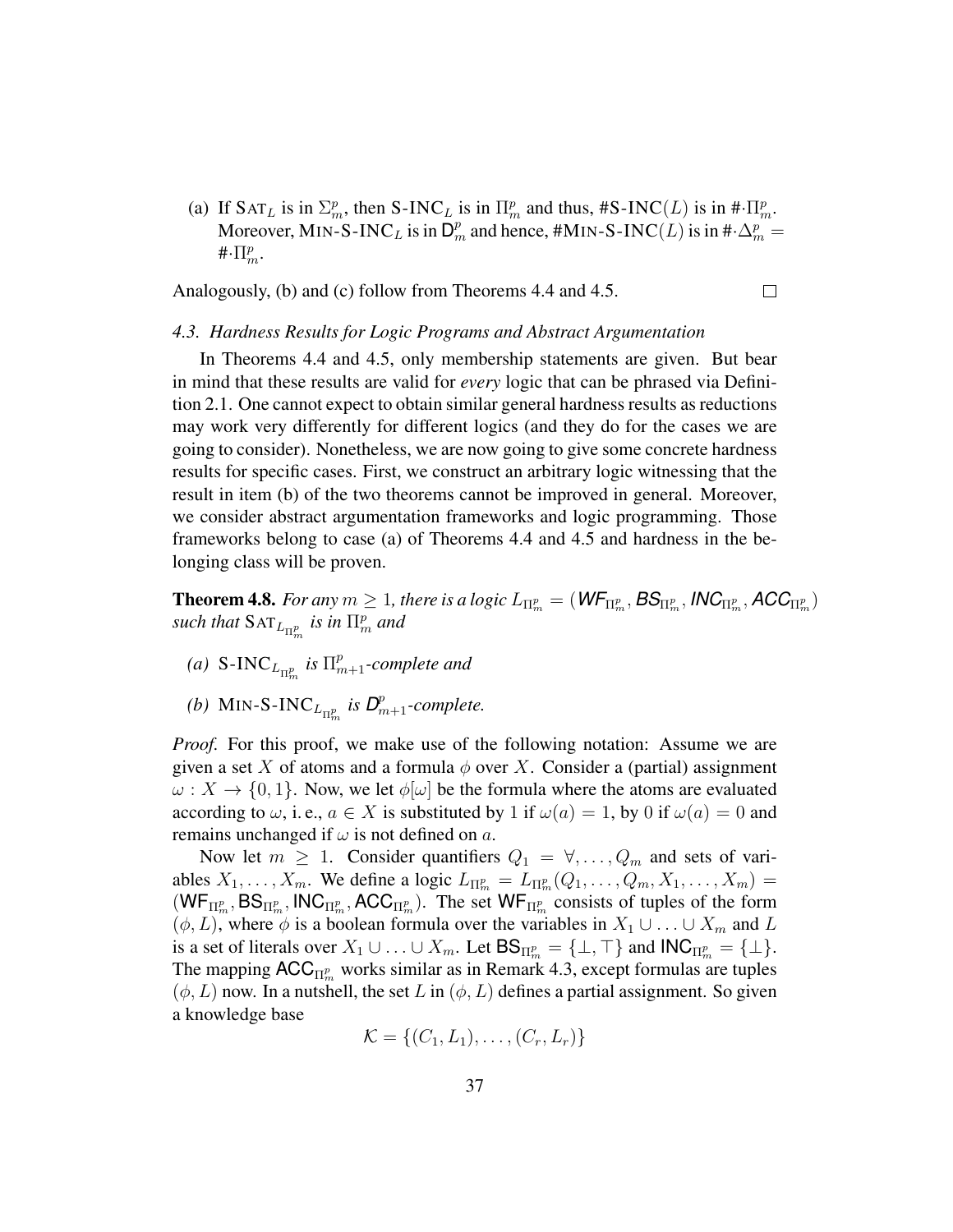we let  $L_K = L = L_1 \cup ... \cup L_r$ . If L contains two complementary literals, then  $\mathsf{ACC}_{\Pi^p_m}(\mathcal{K}) = {\{\perp\}}$ , rendering  $\mathcal K$  inconsistent (the reason is that L shall correspond to a (partial) assignment to the variables; hence, it cannot contain a complementary pair of literals). Otherwise, let  $\omega_K = \omega : X_1 \cup ... \cup X_m \rightarrow \{0, 1\}$ be the (partial) assignment corresponding to  $L$ , i.e.,

$$
\omega(l) = \begin{cases} 1 & \text{if } l \in L, \\ 0 & \text{if } l \notin L. \end{cases}
$$

The mapping  $\mathsf{ACC}_{\Pi^p_m}$  treats the formulas  $C_1, \ldots, C_r$  in K as conjuncts while respecting the (partial) assignment  $\omega$ , i.e., we let  $\phi_K = \phi = C_1 \wedge \ldots \wedge C_r$  and

$$
\mathsf{ACC}_{\Pi_{m}^{p}}(\mathcal{K})=\begin{cases}\{\top\} & \text{if }\forall X_{1}\ldots Q_{m}X_{m} \phi[\omega], \\ \{\bot\} & \text{otherwise.}\end{cases}
$$

This mechanism introduced by  $\omega$  is important for us due to two different reasons: First, we can introduce formulas that correspond to partial assignments to "neutralise" a universal quantifier, which gives our logic the nonmonotonic layer we need. Second, we can construct knowledge bases such that supersets correspond to assignments. As strong K-inconsistency considers *all* supersets of a given  $H \subseteq \mathcal{K}$ , this facilitates simulation of an additional universal quantifier.

We now show that  $L_{\Pi_m^p}$  has the properties we claim, i.e.,  $SAT_{L_{\Pi_m^p}}$  is in  $\Pi_m^p$ , S-INC<sub>L<sub>Π<sup>*n*</sup></sub> is  $\Pi_{m+1}^p$ -complete and MIN-S-INC<sub>L<sub>Π</sub>*n*</sub> is  $D_{m+1}^p$ -complete.</sub>

(Membership) Since we consider  $m$  quantifiers, where the first one is universal, it is rather easy to see that  $SAT_{L_{\Pi_m^p}}$  is in  $\Pi_m^p$ . Then  $S\text{-}INC_{L_{\Pi_m^p}} \in \Pi_{m+1}^p$  and MIN-S-INC $L_{\Pi_{m}^{p}} \in \mathsf{D}_{m+1}^{p}$  follow from Theorems 4.4 and 4.5.

(Hardness) Assume we are given a formula

$$
\Phi = \exists Z \forall X_2 Q_3 X_3 \dots Q_{m+1} X_{m+1} \phi. \tag{13}
$$

Note that  $\Phi$  contains  $m + 1$  quantifiers, i.e., deciding whether it is true is  $\sum_{m+1}^{p}$ complete in general. We assume  $\phi$  is an arbitrary conjunction, i.e.,  $\phi = C_1 \wedge \ldots \wedge$  $C_r$ . We consider the logic

$$
L_{\Pi_m^p} = L_{\Pi_m^p}(\forall, Q_3, \dots, Q_{m+1}, Z \cup X_2, X_3, \dots, X_{m+1}).
$$

For (a), we show that there is a knowledge base  $K$  with a subset H that is a "yes" instance of S-INC<sub>L<sub>II</sub><sup>p</sup><sub>1</sub> if and only if  $\Phi$  is false. The statement (b) follows from</sub> (a) utilizing a formula similar to  $\Theta$  we constructed in the proof of Theorem 4.1.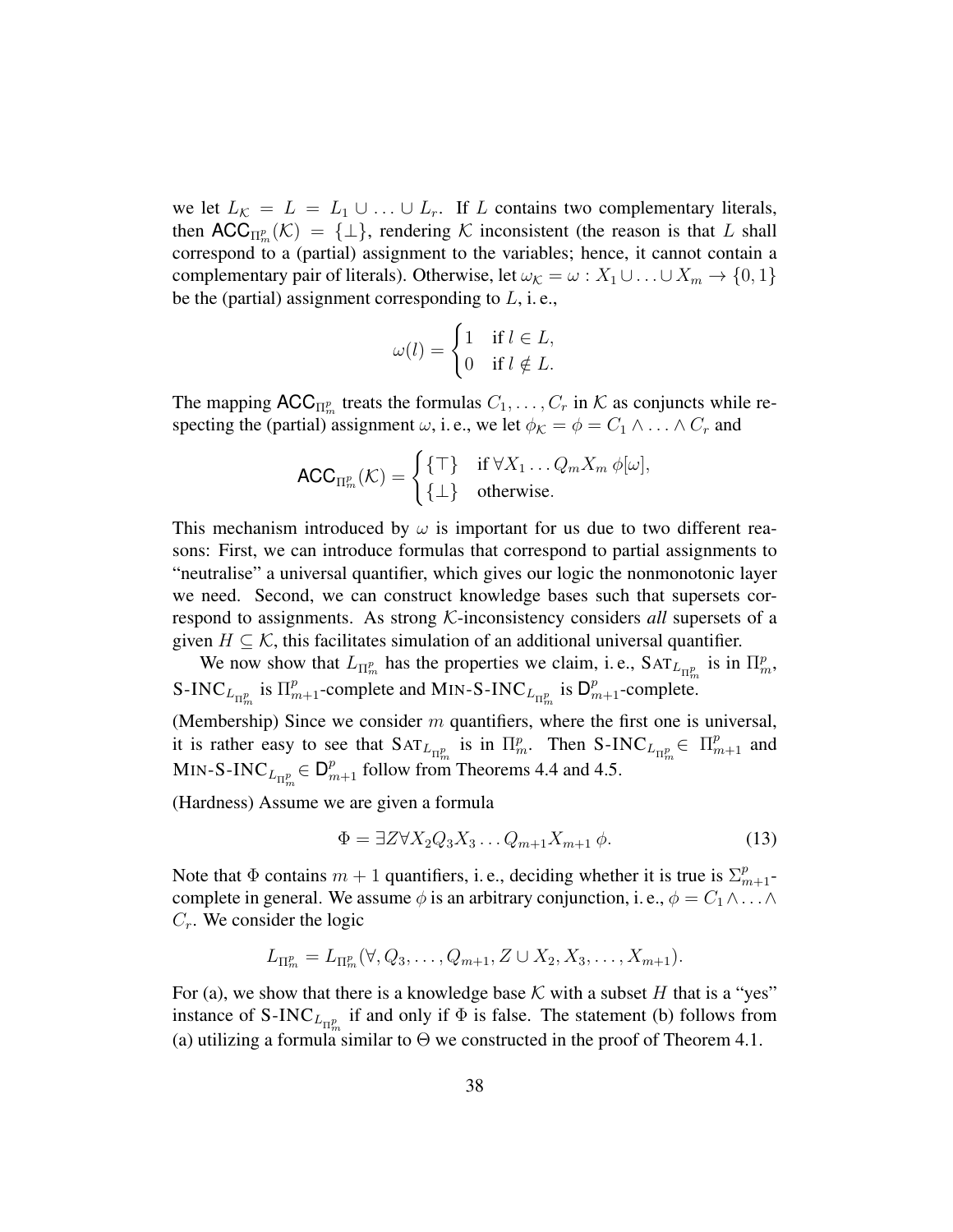(a) We prove the following statement: Given the formula

$$
\Phi = \exists Z \forall X_2 Q_3 X_3 \dots Q_{m+1} X_{m+1} \phi \tag{13}
$$

where  $\phi = C_1 \wedge \ldots \wedge C_r$  is an arbitrary conjunction, the pair  $(\mathcal{K}, H)$  with

$$
\mathcal{K} = \{ (C_1, \emptyset), \ldots, (C_r, \emptyset), (\top, z_1), (\top, \neg z_1), \ldots, (\top, z_n), (\top, \neg z_n) \},
$$
  

$$
H = \{ (C_1, \emptyset), \ldots, (C_r, \emptyset) \}
$$

is a "yes" instance of S-INC $L_{\Pi_{m}^{p}}$  if and only if  $\Phi$  is false.

Note that we can identify H with  $\{\phi, \emptyset\}$  due to the definition of our logic. The subset  $H$  is considered consistent if

$$
\forall Z \cup X_2 Q_3 X_3 \dots Q_{m+1} X_{m+1} \phi
$$

is valid and hence, inconsistent if

$$
\exists \{ Z \cup X_2 \} \overline{Q_3} X_3 \dots \overline{Q_{m+1}} X_{m+1} \neg \phi \tag{14}
$$

holds, where  $\overline{Q_i}$  is the complementary quantifier. Note that the formulas besides the  $(C_i, \emptyset)$  are all of the form  $(\top, z_k)$  resp.  $(\top, \neg z_k)$ . Hence, all they do is fixing z-variables. So, naturally, any set H' with  $H \subseteq H' \subseteq \mathcal{K}$ corresponds to the formula  $\Phi$  with respect to a partial assignment on Z. This motivates the following notation: Given a (partial) assignment  $\omega : Z \rightarrow$  $\{0, 1\}$ , we let  $H_{\omega}$  be the set of formulas of the form  $(\top, z_k)$  resp.  $(\top, \neg z_k)$ that naturally corresponds to the assignment, i. e., if  $\omega(z_k) = 1$ , then  $(\top, z_k)$ occurs in  $H_{\omega}$  and if  $\omega(z_k) = 0$ , then  $(\top, \neg z_k)$  occurs in  $H_{\omega}$ .

Now, we show:  $\Phi$  is false if and only if H is strongly K-inconsistent.

" $\Leftarrow$ ": Assume H is strongly K-inconsistent. Consider an assignment  $\omega$ :  $Z \rightarrow \{0, 1\}$  and the set

$$
H'=H\cup H_{\omega}.
$$

Since H is strongly K-inconsistent, H' is inconsistent. The formulas  $H_{\omega}$ augment  $\phi$  with conjuncts " $\top$ " only, which can be ignored. Additionally, the z-variables are fixed according to  $\omega$ , making the consideration of  $\phi[\omega]$ rather than  $\phi$  itself necessary. Thus, H' being inconsistent means

$$
\exists \{ Z \cup X_2 \} \overline{Q_3} X_3 \dots \overline{Q_{m+1}} X_{m+1} \neg \phi[\omega]
$$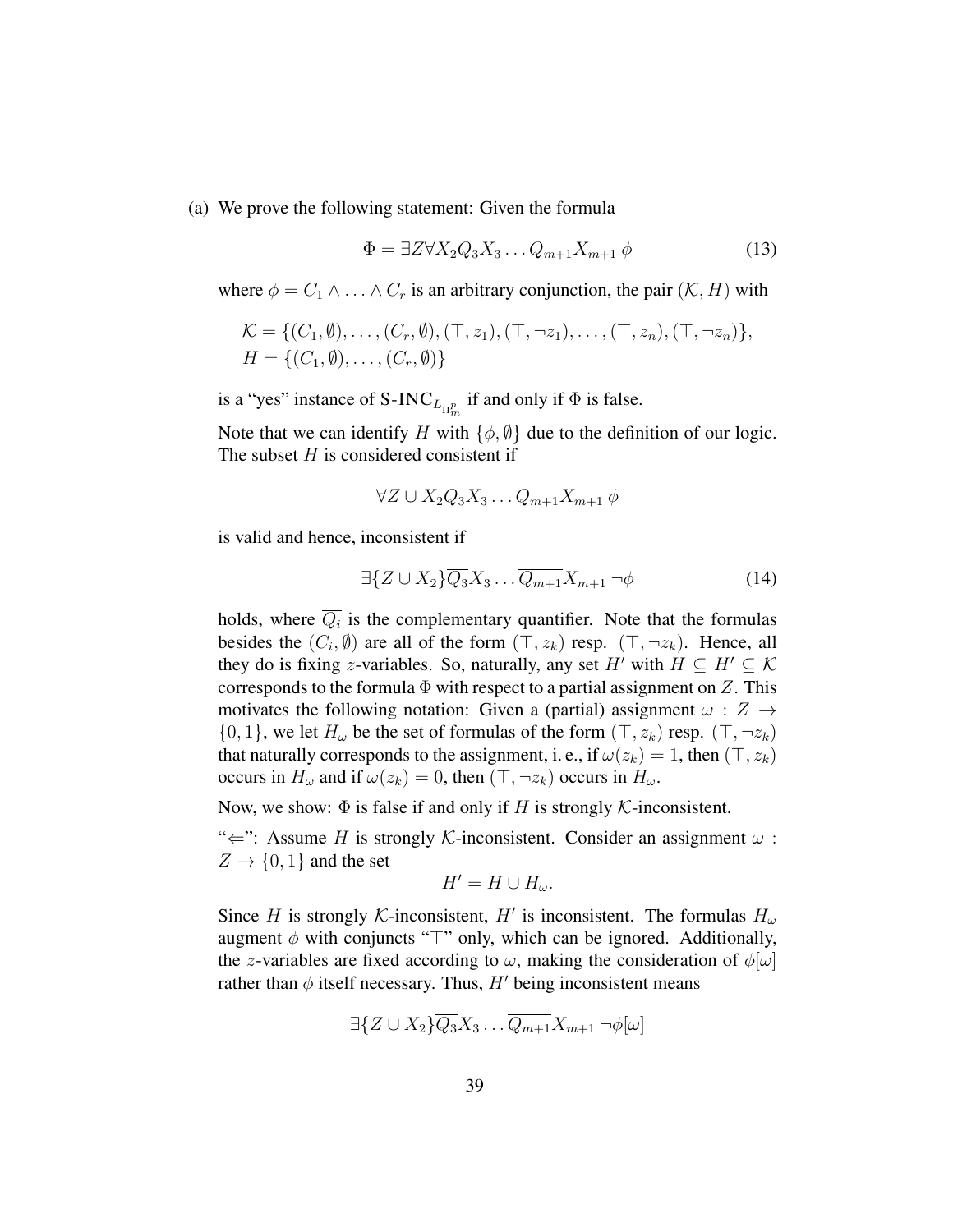holds. Since  $\omega$  fixes the *z*-variables, this is equivalent to

$$
\exists X_2 \overline{Q_3} X_3 \dots \overline{Q_{m+1}} X_{m+1} \neg \phi[\omega].
$$

Since  $\omega$  was an arbitrary assignment, we obtain that

$$
\forall Z \exists X_2 \overline{Q_3} X_3 \dots \overline{Q_{m+1}} X_{m+1} \neg \phi
$$

holds. Hence,

$$
\Phi = \exists Z \forall X_2 Q_3 X_3 \dots Q_{m+1} X_{m+1} \phi \tag{13}
$$

is false.

" $\Rightarrow$ ": Now assume  $\Phi$  is false. Hence,

$$
\forall Z \exists X_2 \overline{Q_3} X_3 \dots \overline{Q_{m+1}} X_{m+1} \neg \phi \tag{15}
$$

holds. Again, consider an assignment  $\omega : Z \to \{0, 1\}$ . Since (15) is true, we obtain that in particular,

$$
\exists X_2 \overline{Q_3} X_3 \dots \overline{Q_{m+1}} X_{m+1} \neg \phi[\omega]
$$

is true. Since the z-variables are fixed anyway,

$$
\exists \{ Z \cup X_2 \} \overline{Q_3} X_3 \dots \overline{Q_{m+1}} X_{m+1} \neg \phi[\omega]
$$

holds as well. Due to the definition of our logic, this means that the set

$$
H'=H\cup H_\omega
$$

is inconsistent. Now consider any set  $H^*$  with  $H \subseteq H^* \subseteq H'$ . Such  $H^*$ naturally corresponds to an assignment  $\omega^* : Z^* \to \{0, 1\}$  with  $Z^* \subseteq Z$  and  $\omega_{Z^*} = \omega^*$ . It is an easy observation that

$$
\exists \{Z \cup X_2\} \overline{Q_3} X_3 \dots \overline{Q_{m+1}} X_{m+1} \neg \phi[\omega]
$$

being true now implies that

$$
\exists \{ Z \cup X_2 \} \overline{Q_3} X_3 \dots \overline{Q_{m+1}} X_{m+1} \neg \phi[\omega^*]
$$

holds as well, because the latter is the same formula with less z-variables being fixed. Again by definition of our logic,  $H^*$  is inconsistent. Since  $\omega$ and  $\omega^*$  are arbitrary, we obtain that any

$$
H'=H\cup H_{\omega}
$$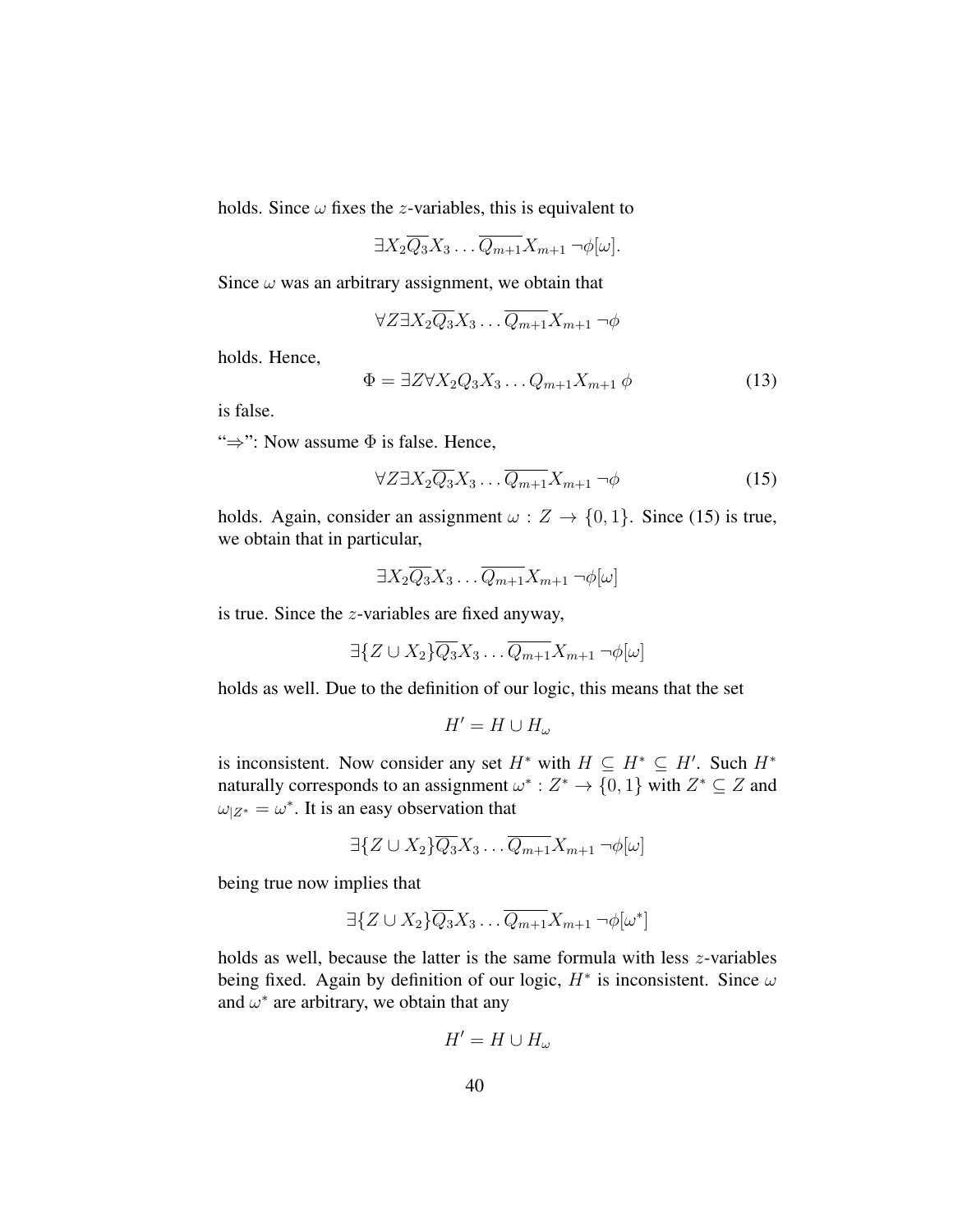where  $\omega$  is a (partial) assignment is inconsistent. Now, the remaining sets  $H'$ with  $H \subseteq H' \subseteq \mathcal{K}$  do not correspond to a (partial) assignment. Hence, all of them contain at least one pair of the form  $\{(\top, z_k),(\top, \neg z_k)\}\$  rendering them inconsistent (recall the definition of  $\mathsf{ACC}_{\Pi^p_m}$  if the set L contains a complementary pair of literals). Hence,  $H$  is strongly  $K$ -inconsistent.

This completes (a).

(b) For (b), the technical work is already done. Assume we are given the generic  $\mathsf{D}_{m+1}^p$ -complete problem, i. e., two formulas  $\Phi_1$  and  $\Phi_2$  of the form

$$
\Phi_i = \exists Z \forall X_2 Q_3 X_3 \dots Q_{m+1} X_{m+1} \phi_i \tag{13}
$$

 $\Box$ 

and have to decide whether  $\Phi_1$  is false while  $\Phi_2$  is true. We construct the formula

$$
\Theta = \exists Z \forall X_2 Q_3 X_3 \dots Q_{m+1} X_{m+1} \theta
$$

as it is done in the proof of Theorem 4.1, within the last step. Thus,  $\theta$  is a conjunction and for notational convenience, we assume  $\theta = C_1 \wedge \ldots \wedge C_r$ . Recall that  $\Theta$  is a "yes" instance of QBF-MU( $Q_1, ..., Q_{m+1}$ ) if and only if  $\Phi_1$  is false while  $\Phi_2$  is true. Consider  $(\mathcal{K}, H)$  given as in (a), i.e.,

$$
\mathcal{K} = \{ (C_1, \emptyset), \ldots, (C_r, \emptyset), (\top, z_1), (\top, \neg z_1), \ldots, (\top, z_n), (\top, \neg z_n) \},\
$$
  

$$
H = \{ (C_1, \emptyset), \ldots, (C_r, \emptyset) \}.
$$

Now  $(K, H)$  is a "yes" instance of MIN-S-INC $L_{\Pi_m^p}$  if and only if H is strongly K-inconsistent, but no proper subset of  $H$ . Due to (a), this is the case if and only if  $\Theta$  is false, but removing any conjunct from  $\theta$  renders it true. By construction of  $\Theta$ , this is the case if and only if  $\Phi_1$  is false, while  $\Phi_2$  is true. This yields hardness in  $\mathsf{D}_{m+1}^p$ .

We give two more hardness results for case (a) of Theorem 4.5 for the framework of logic programming, i.e., the logics  $L_A^{ASP}$  and  $L_A^{ASP_{k=0}}$  we introduced in Section 2.3. Be reminded that deciding whether a given disjunction-free logic program P is consistent is NP-complete (Eiter and Gottlob, 1995).

#### Theorem 4.9. *It holds that*

*(a) the problem* S-INC  $L_A^{ASP_{k=0}}$  *is*  $\Pi_1^p$ 1 *-complete,*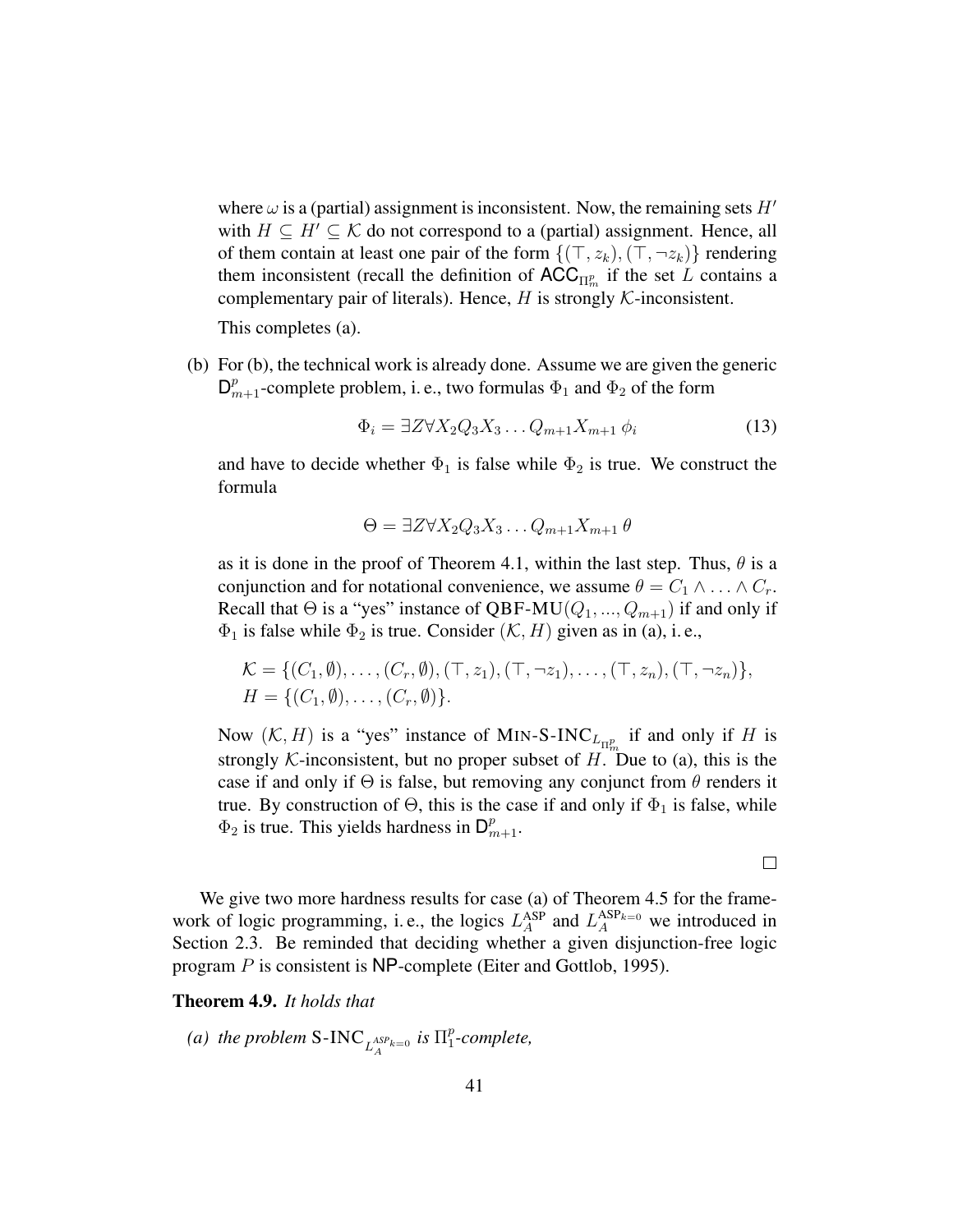*(b)* the problem MIN-S-INC  $_{L_A^{ASP_{k=0}}}$  is  $D_1^p$ 1 *-complete.*

*Proof.* (Membership) The membership statements follow from Theorems 4.4 and 4.5 since  $\text{SAT}_{L_A^{\text{ASP}_{k=0}}}$  is in NP.

(Hardness) As mentioned above, the problem MU, i. e., checking whether a given formula in CNF is unsatisfiable, but removing one clause renders it satisfiable, is  $\mathsf{D}_1^p$  $_1^p$ -complete (Papadimitriou and Wolfe, 1988). Given such a formula, we construct a program  $P$  and a subprogram  $H$  that is minimal strongly  $P$ -inconsistent if and only if  $\Phi$  is a "yes" instance of MU.

Let  $\Phi$  be in 3-CNF, i.e., the conjunction of  $C_1, ..., C_r$  with  $C_k = l_{k,1} \vee ... \vee$  $l_{k,3}$ . Let  $a_1, ..., a_n$  be the atoms occurring in  $\Phi$ . Let  $\sigma$  be the mapping translating classical negation into default negation, i. e.,

$$
\sigma(l) = \begin{cases} a_i & \text{if } l = a_i \in \{a_1, ..., a_n\}, \\ \text{not } a_i & \text{if } l = \neg a_i \in \{\neg a_1, ..., \neg a_n\}. \end{cases}
$$

Let  $P$  and  $H$  be the following programs:

$$
P:
$$
\n
$$
a_{1}, \ldots, a_{n}.
$$
\n
$$
w_{C_{k}} \leftarrow \sigma(l_{k,1}).
$$
\n
$$
w_{C_{k}} \leftarrow \sigma(l_{k,2}).
$$
\n
$$
k = 1, \ldots, r
$$
\n
$$
w_{C_{k}} \leftarrow \sigma(l_{k,3}).
$$
\n
$$
k = 1, \ldots, r
$$
\n
$$
\leftarrow \text{not } w_{C_{k}}.
$$
\n
$$
k = 1, \ldots, r
$$
\n
$$
H:
$$
\n
$$
\leftarrow \text{not } w_{C_{k}}.
$$
\n
$$
k = 1, \ldots, r
$$
\n
$$
k = 1, \ldots, r
$$
\n
$$
k = 1, \ldots, r
$$
\n
$$
k = 1, \ldots, r
$$

Intuitively, for each k the atom  $w_{C_k}$  shall witness that the clause  $C_k$  is true. That is why it can be included in an answer set whenever one of the literals  $\sigma(l_{k,1}), \ldots, \sigma(l_{k,3})$  is. Note that the construction of P is polynomial. We prove the claimed hardness results, starting with the second one.

(b) We claim that H is minimal strongly P-inconsistent if and only if  $\Phi$  is a "yes" instance of MU.

" $\Rightarrow$ ": Assume  $H \in SI_{min}(P)$ . Hence, no program H' with  $H \subseteq H' \subseteq P$  is consistent.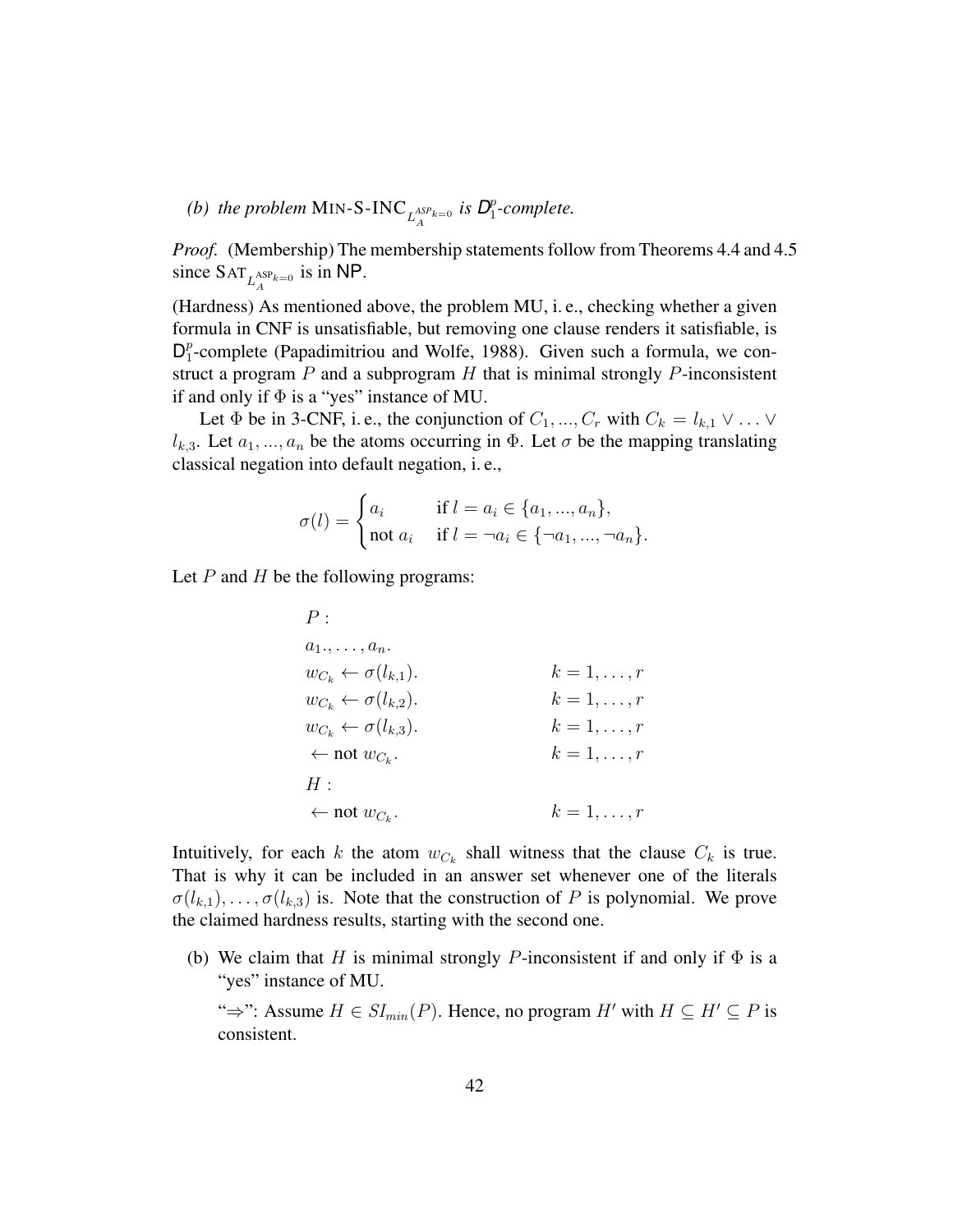We argue that  $\Phi$  must be unsatisfiable: For the sake of contradiction, assume there is a satisfying assignment  $\omega$  to the variables  $a_1, \ldots, a_n$ . Augment H with the fact "a<sub>i</sub>" for the i such that  $\omega(a_i) = 1$ . Moreover, add all rules of the form " $w_{C_k} \leftarrow \sigma(l_{k,i})$ ". Since  $\omega$  renders  $\Phi$  true, all constraints in H are satisfied. Thus,  $H'$  is consistent—a contradiction since H was assumed to be strongly inconsistent. Similarly, minimality of  $H$  in  $SI(P)$  ensures that removing any conjunct from  $\Phi$  renders it satisfiable.

" $\Leftarrow$ ": Now assume  $\Phi$  is a "yes" instance of MU. Then, the construction as described above does not work; no super-program of  $H$  is consistent. Hence, *H* is strongly inconsistent. Minimality is similar, again.

As we already mentioned, MU is  $D_1^p$  $_1^p$ -hard. Hence, we obtain hardness of MIN-S-INC  $_{L_A^{\text{ASP}_{k=0}}}$  in  $\mathsf{D}_1^p$  $_1^p$  as well.

(a)  $\Phi$  is an arbitrary formula, i.e., deciding whether it is unsatisfiable is  $\Pi_1^p =$  $coNP$ -complete. As argued above,  $H$  is strongly  $P$ -inconsistent if and only if  $\Phi$  is unsatisfiable. Hardness in **coNP** follows.

Consider again the program  $P$  from the previous proof. Except the constraints " $\leftarrow$  not  $w_{C_k}$ ." the program is even stratified (Apt et al., 1988). This is particularly interesting since deciding consistency of stratified programs is in P. However, as seen in the proof, the construction suffices to show hardness of  $S\text{-INC}_{L_A^{ASP_{k=0}}}$ and MIN-S-INC  $_{L_A^{ASP_{k=0}}}$  in  $\Pi_1^p$  and  $D_1^p$ , respectively. Thus, we see that  $T_A^p$  $_1^p$  and  $\mathsf{D}_1^p$  $_1^p$ , respectively. Thus, we see that Theorems 4.4 and 4.5 are not applicable for  $m = 0$ , as we already mentioned earlier. For that, we recall the notion of stratification (Apt et al., 1988).

Definition 4.10. A logic program P over a set A of atoms is called *stratified* if there is a mapping  $\|\cdot\| : A \to \mathbb{N}$  such that for any rule

 $r: \quad l_0 \leftarrow l_1, \ldots, l_m, \text{not } l_{m+1}, \ldots, \text{not } l_n.$ 

from P it holds that

- $k(l_0) \geq k(l_i)$  for  $i = 1, ..., m$ ,
- $k(l_0) > k(l_i)$  for  $j = m+1, ..., n$ .

 $\Box$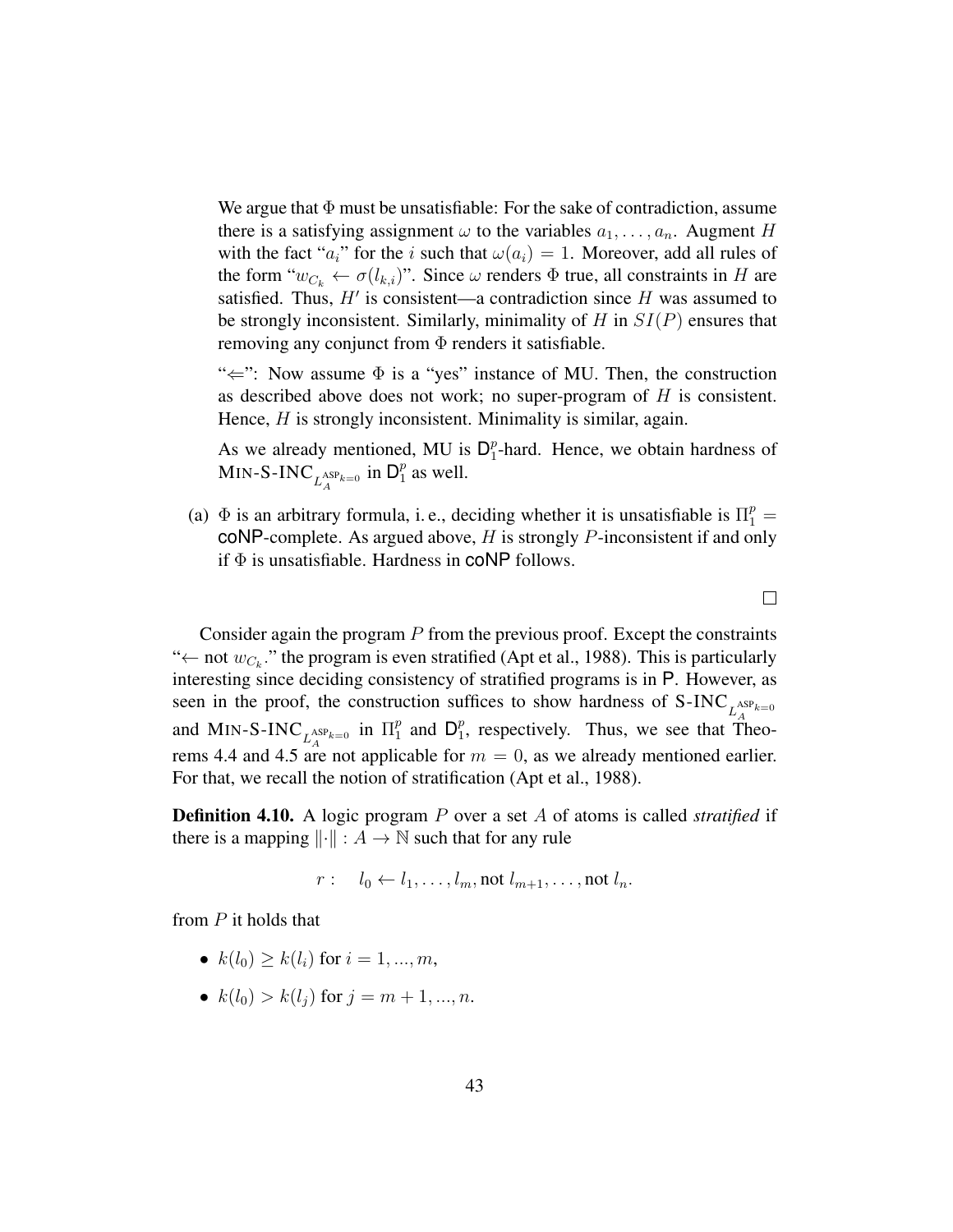Now, we construct a simple logic that rejects any program which is not stratified. A knowledge base is going to consist of rules and integers corresponding to strata for the atoms. It is thus quite easy to see that the satisfiability check of this logic is in P. We utilize the same construction as in the proof of Theorem 4.9 for the hardness results.

**Theorem 4.11.** *There is a logic*  $L_A^{P_{Strat}} = (\textit{WF}_A^{P_{Strat}}, \textit{BS}_A^{P_{Strat}}, \textit{INC}_A^{P_{Strat}}, \textit{ACC}_A^{P_{Strat}})$ *such that*  $SAT_{L_A^{P_{Strat}}}$  *is in*  $P = \sum_{0}^{p}$  *and* 

- (a)  $S\text{-INC}_{L_A^{P_{Strat}}}$  is  $\text{coNP-complete}$  and
- *(b)* MIN-S-INC<sub>L</sub><sup>P</sup>Strat</sub> is  $D_1^p$ 1 *-complete.*

*Proof.* Our logic

$$
L_A^{P_{Strat}} = (\mathsf{WF}_A^{P_{Strat}}, \mathsf{BS}_A^{P_{Strat}}, \mathsf{INC}_A^{P_{Strat}}, \mathsf{ACC}_A^{P_{Strat}})
$$

is similar to

$$
L_A^{\text{ASP}_{k=0}} = (\textsf{WF}_A^{\text{ASP}_{k=0}}, \textsf{BS}_A^{\text{ASP}}, \textsf{INC}_A^{\text{ASP}}, \textsf{ACC}_A^{\text{ASP}})
$$

with some minor modifications: in addition to rules r,  $WF_A^{P_{Strat}}$  contains tuples  $(l, k(l))$  where l is a literal and  $k(l)$  a nonnegative integer. The integer  $k(l)$  is the stratum corresponding to l. Hence, formally a knowledge base  $K$  is of the form  $\mathcal{K} = P \cup S$  where P is a set of rules of the form

$$
r: l_0 \leftarrow l_1, \ldots, l_m, \text{not } l_{m+1}, \ldots, \text{not } l_n.
$$

and S (S for *strata*) is a set of tuples of the form  $(l, k(l))$  with  $l \in A$ . Now given a knowledge base  $K = P \cup S$  we check in polynomial time that for every literal l occurring in P, exactly one tuple  $(l, k(l))$  is contained in S. Then, for every rule (except for the constraints occurring in  $P$ )

$$
r: l_0 \leftarrow l_1, \ldots, l_m, \text{not } l_{m+1}, \ldots, \text{not } l_n.
$$

we check in polynomial time that

- $||l_0|| \ge ||l_i||$  for  $i = 1, ..., m$ ,
- $||l_0|| > ||l_i||$  for  $j = m + 1, ..., n$ ,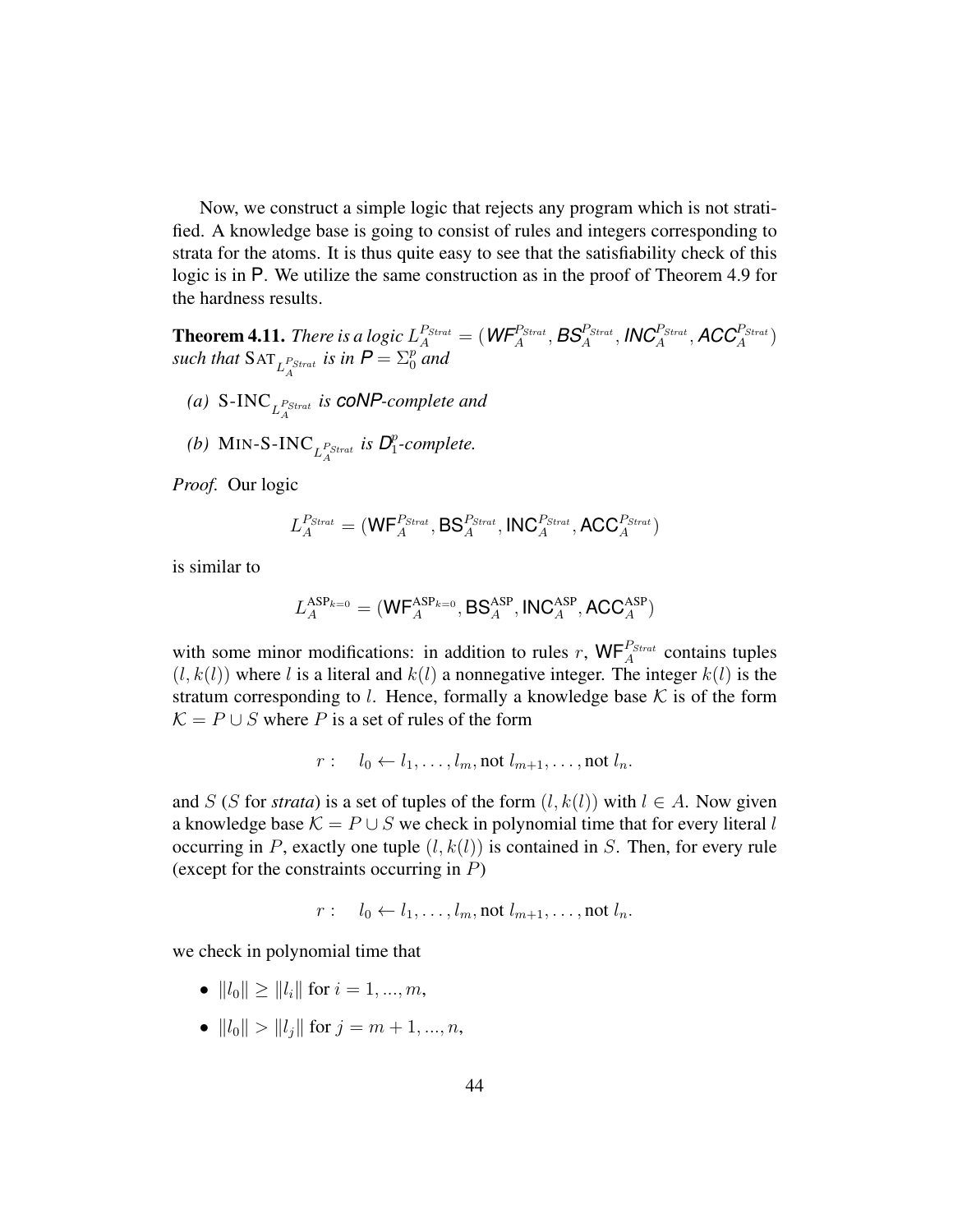i. e., that the program is stratified and the integers  $k(l)$  correspond to appropriate strata for the atoms. If there is a literal l occurring in the program such that  $(l, k(l))$ is not contained or occurring twice for two different integers  $k_1(l)$  and  $k_2(l)$  in S, then K is considered inconsistent. Otherwise, K is consistent if and only if the (stratified) program  $P$  has an answer set, i.e., all constraints are satisfied by the unique answer set of P. This check is done in polynomial time as well (Apt et al., 1988) and hence  $\text{SAT}_{L_A^{P_{Strat}}}$  is in  $P = \sum_{0}^{p}$ .

Now we utilize the construction given in the proof of Theorem 4.9 to see the hardness results.  $\Box$ 

As a second example, we consider disjunctive logic programs i. e., the logic  $L_A$ ASP as introduced in Section 2.3. Due to (Eiter and Gottlob, 1995), deciding whether a given disjunctive program is consistent is  $\Sigma_2^p$  $_2^p$ -complete.

Theorem 4.12. *It holds that*

- *(a) the problem* S-INC<sub>LASP</sub> is  $\Pi_2^p$ 2 *-complete,*
- *(b)* the problem MIN-S-INC<sub>LASP</sub> is  $D_2^p$ 2 *-complete.*

*Proof.* (Membership) The membership statements follow from Theorems 4.4 and 4.5 since  $\text{SAT}_{L_A^{\text{ASP}}}$  is in  $\Sigma_2^p$  $\frac{p}{2}$ .

(Hardness) In (Eiter and Gottlob, 1995), it has been shown that deciding whether a disjunctive logic program is consistent is  $\Sigma_2^p$  $2^p$ -complete. We sketch the proof since we are going to make use of the construction.

Assume we are given a QBF

$$
\Phi = \exists X \forall Y \phi
$$

where  $\phi$  is in 3-DNF, i.e.,  $\phi = C_1 \vee \ldots \vee C_r$  with  $C_k = l_{k,1} \wedge \ldots \wedge l_{k,3}$ . Let  $X = \{x, \ldots, x_n\}$  and  $Y = \{y_1, \ldots, y_m\}$ . We introduce fresh atoms  $\{x'_1, \ldots, x'_n\}$ and  $\{y'_1, \ldots, y'_m\}$  corresponding to the classical negation of the atoms. We let  $\sigma$ be the appropriate mapping, i. e.,

$$
\sigma(l) = \begin{cases} l & \text{if } l \text{ is of the form } x_i \text{ or } y_j, \\ x'_i & \text{if } l \text{ is of the form } \neg x_i, \\ y'_j & \text{if } l \text{ is of the form } \neg y_j. \end{cases}
$$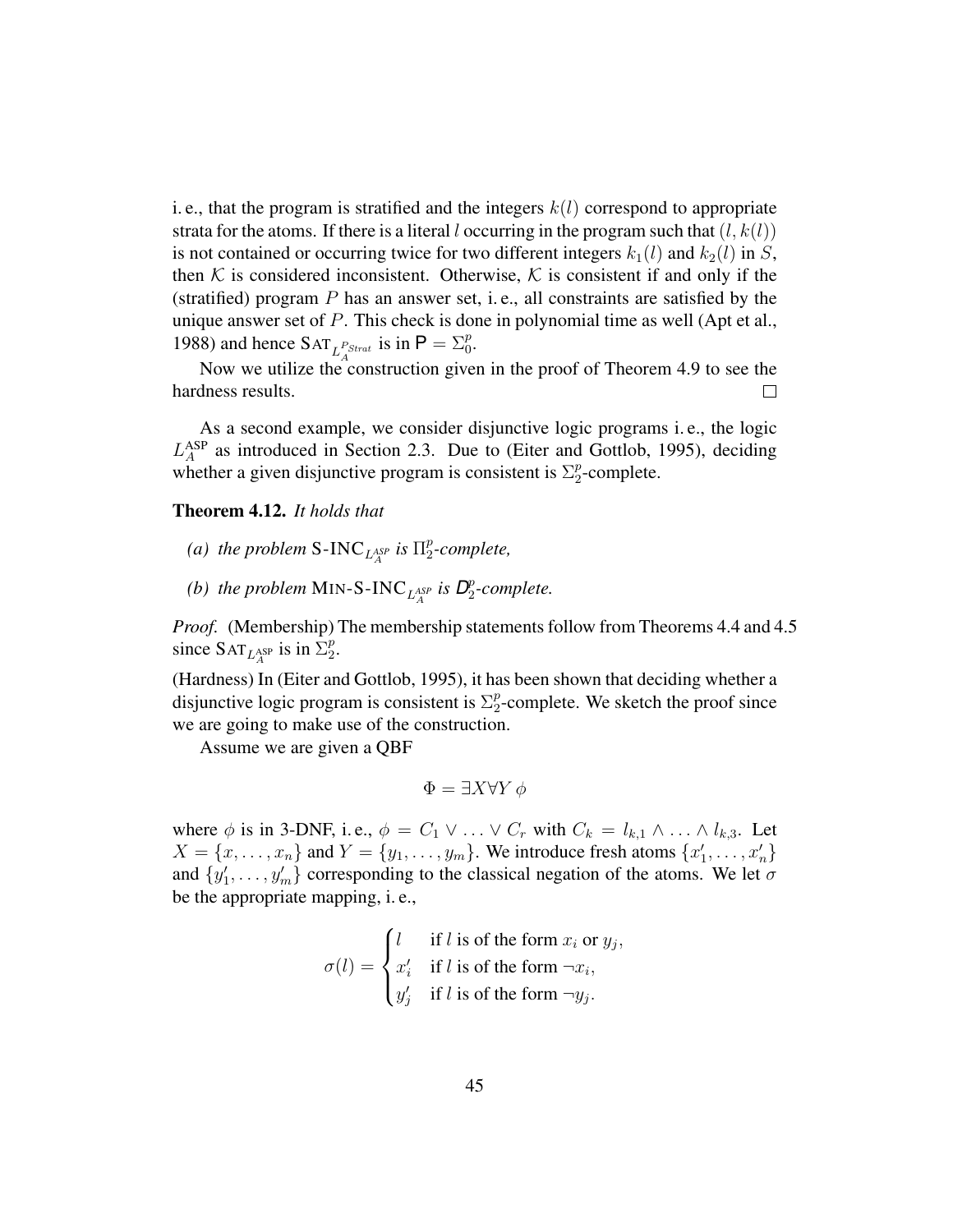We consider the following program  $P$ .

 $\overline{P}$ .

$$
x_{i} \vee x'_{i}.
$$
\n
$$
x_{j} \vee x'_{j}.
$$
\n
$$
y_{j} \vee y'_{j}.
$$
\n
$$
y_{j} \leftarrow w.
$$
\n
$$
y'_{j} \leftarrow w.
$$
\n
$$
y'_{j} \leftarrow w.
$$
\n
$$
y'_{j} \leftarrow w.
$$
\n
$$
y'_{j} \leftarrow w.
$$
\n
$$
j = 1, ..., m
$$
\n
$$
j = 1, ..., m
$$
\n
$$
k = 1, ..., r
$$
\n
$$
\leftarrow \text{not } w.
$$

Now, in order for a set M to be an answer set of  $P$ , w needs to be contained in M. Since  $w \in M$ , all y-variables have to be in M as well. Thus, in order for M to be a minimal model, it needs to be possible to entail w for *any* choice of the  $y$ -variables (that is the translation of the universal quantifier). We refer the reader to (Eiter and Gottlob, 1995) for more details.

Now, for (b), i.e., the hardness of MIN-S-INC<sub>LASP</sub> in  $D_2^p$  $_2^p$ , we proceed as in the proof of Theorem 4.1. We assume we are given an instance of the generic  $\mathsf{D}_2^p$  $_2^p$ -complete problem, i. e., two formulas

$$
\Phi_i = \exists X_i \forall Y_i \, \phi_i, \qquad i = 1, 2
$$

where we have to decide whether it holds that  $\Phi_1$  is false while  $\Phi_2$  is true. We construct programs  $(P_1, H_1)$  that are a "yes" instance of MIN-S-INC<sub>LASP</sub> if and only if  $\Phi_1$  is false, programs  $(P_2, H_2)$  that are a "yes" instance of MIN-S-INC<sub>LASP</sub> if and only if  $\Phi_2$  is true and then we show how to combine them to one instance  $(Q, G)$  of MIN-S-INC<sub>LASP</sub> which is a positive one if and only if both  $(P_1, H_1)$  and  $(P_2, H_2)$  are. Utilizing the construction of  $(P_1, H_1)$  yields (a).

As in the proof of Theorem 4.1, we omit the indices and denote the formula by  $\Phi$  for both constructions. We assume w. l. o. g. that both formulas are over disjoint sets of variables. So consider

$$
\Phi = \exists X \forall Y \phi
$$

as above. The reason why we have to adjust the construction given in (Eiter and Gottlob, 1995) is the translation of the universal quantifier. The rules " $y_i \leftarrow w$ ." and " $y'_j \leftarrow w$ ." make sure that the formula is true for any choice of the y-variables. However, given H, one might construct H' with  $H \subseteq H' \subseteq P$  such that H' does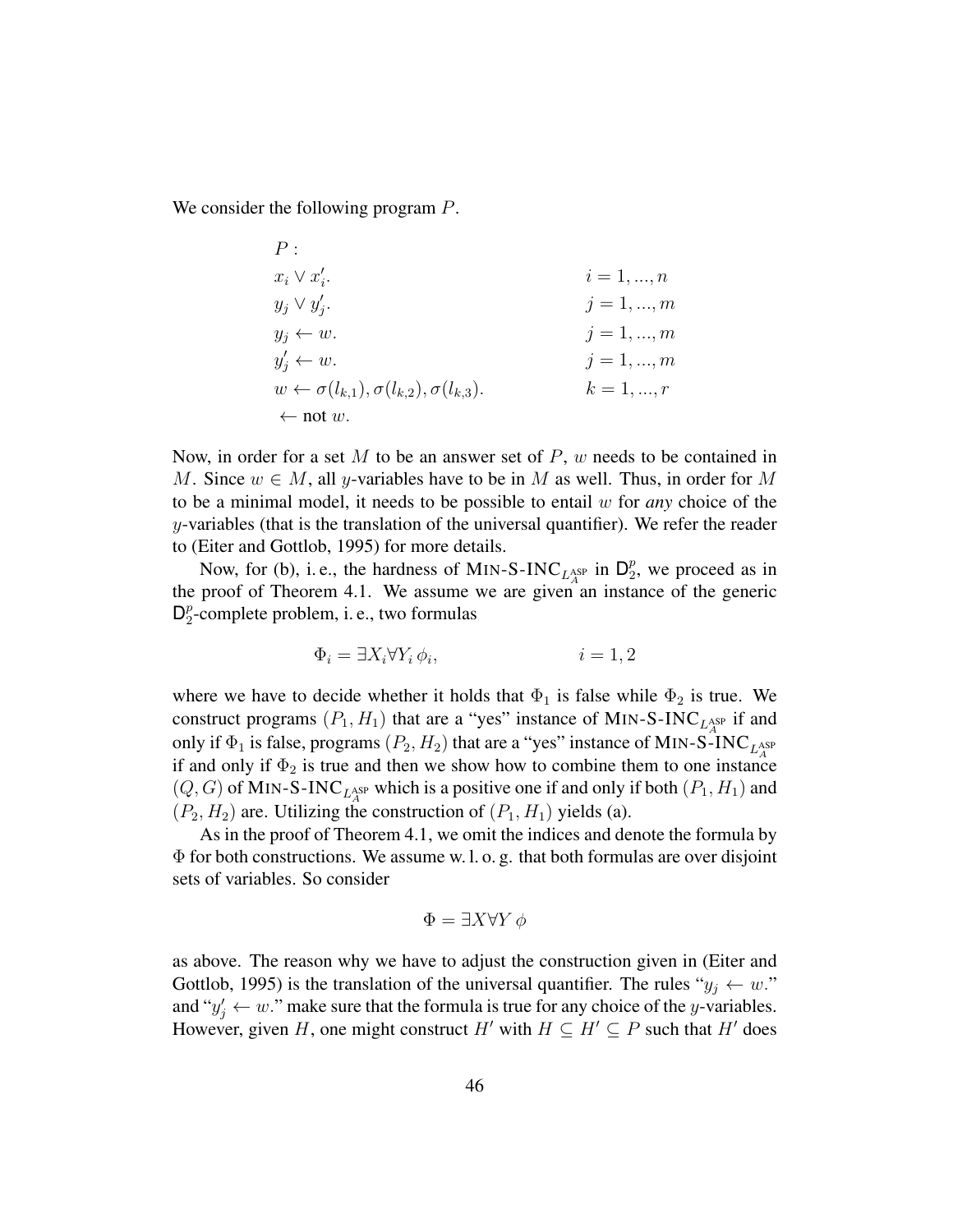not contain all rules of this form. Then, the universal quantifier is not translated correctly.

To solve this issue, we allow entailment of w only if all  $y_j$  and  $y'_j$  are true. Thus, we introduce the atom  $w^*$  as a tool to obtain the y-variables. They, in turn, allow entailment of w. So we construct  $P_1$  and  $H_1$  as follows.

> $P_1$ :  $x_i \vee x'_i$  $i = 1, ..., n$  $y_j \vee y'_j$  $j = 1, ..., m$  $y_j \leftarrow w^*$  $j = 1, ..., m$  $y'_j \leftarrow w^*$  $i = 1, ..., m$  $w^* \leftarrow \sigma(l_{k,1}), \sigma(l_{k,2}), \sigma(l_{k,3}).$   $k = 1, ..., r$  $w \leftarrow y_1, y'_1, \ldots, y_m, y'_m.$  $\leftarrow$  not w.  $H_1$ :  $\leftarrow$  not w.

We can already argue for hardness of S-INC  $_{L_A^{\text{ASP}}}$  in  $\Pi_2^p$  $\frac{p}{2}$ .

- (a) Deciding whether  $\Phi$  is true is  $\Sigma_2^p$  $_2^p$ -complete in general. Since  $P_1$  is strongly  $P_1$ -inconsistent if and only if it is inconsistent itself, we see (as in (Eiter and Gottlob, 1995)):  $\Phi$  is false if and only if  $(P_1, P_1)$  is a "yes" instance of S-INC<sub>LASP</sub>. Hence, the latter is  $\Pi_2^p$  $_2^p$ -hard in general.
- (b) We claim that  $\Phi$  is false if and only if  $H_1$  is minimal strongly  $P_1$ -inconsistent.

" $\Rightarrow$ ": Minimality is clear since  $H_1$  consists only of one rule. Now assume  $H_1$  is *not* strongly  $P_1$ -inconsistent. Then, there is a program  $H_1 \subseteq H_1' \subseteq P_1$ that is consistent. We argue that in this case,  $P_1$  itself is consistent. The program  $H'_1$  must contain " $w \leftarrow y_1, z_1, \ldots, y_m, z_m$ .". One can see that any answer set M of  $H'_1$  has to contain  $y_1, y'_1, \ldots, y_m, y'_m$ . Hence, the rules of the form " $y_j \leftarrow w$ ." and " $y'_j \leftarrow w$ ." can all assumed to be contained in  $H_1'$ . It is easy to see that the remaining rules do not introduce inconsistency. Hence,  $P_1$  is consistent. Thus,  $\Phi$  is true (cf. (Eiter and Gottlob, 1995)), a contradiction.

" $\Leftarrow$ ": Assume  $H_1$  is minimal strongly inconsistent. Then,  $P_1$  itself is inconsistent. Hence,  $\Phi$  is false.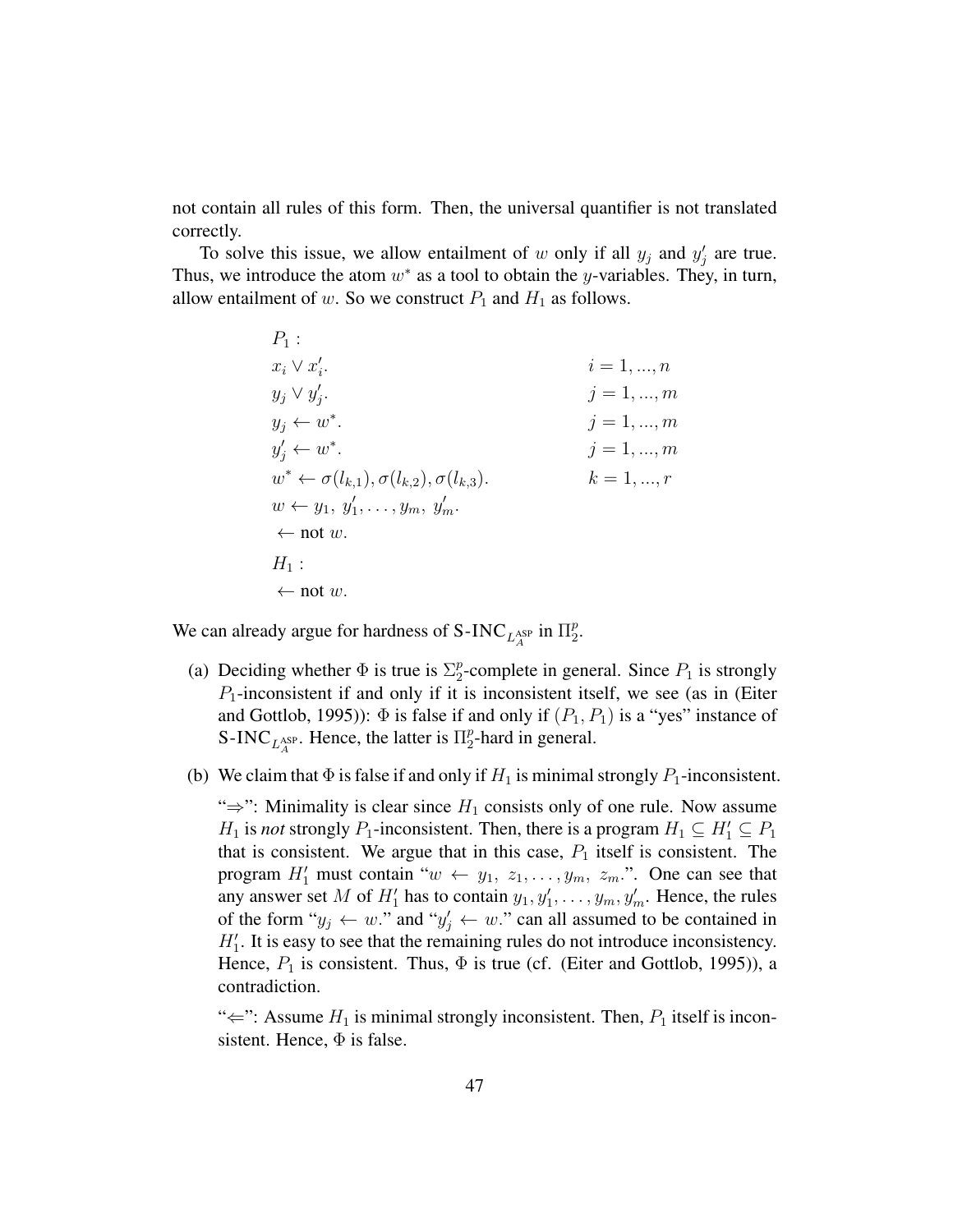As already mentioned, we need a second program. As stipulated above, we denote the given QBF by  $\Phi$  again. We make use of the same notations as above. Recall, however, that we assume the formulas to be over disjoint sets of variables. Also note that our goal is now to obtain programs  $(P_2, H_2)$  that are a positive instance of MIN-S-INC  $_{L_A^{\rm ASP}}$  if and only if  $\Phi$  is true. Consider:

$$
P_2:
$$
  
\n $x_i \vee x'_i$   
\n $y_j \vee y'_j$   
\n $y_j \leftarrow v^*$   
\n $y'_j \leftarrow v^*$   
\n $y'_j \leftarrow v^*$   
\n $j = 1, ..., m$   
\n $j = 1, ..., m$   
\n $j = 1, ..., m$   
\n $j = 1, ..., m$   
\n $j = 1, ..., m$   
\n $j = 1, ..., m$   
\n $k = 1, ..., r$   
\n $v \leftarrow y_1, y'_1, ..., y_m, y'_m$   
\n $\leftarrow$  not v.  
\n $\leftarrow v$ .  
\n $H_2:$   
\n $\leftarrow$  not v.  
\n $\leftarrow v$ .  
\n $\leftarrow$  v.  
\n $\leftarrow$  v.

The situation is similar except that now,  $H_2$  is strongly  $P_2$ -inconsistent in any case. Furthermore, the subprogram  $\{\leftarrow v.\}$  is consistent. So, we have:

$$
H_2
$$
 minimal strongly  $P_2$ -inconsistent  
\n $\Leftrightarrow$  { ← not v.} *not* strongly  $P_2$ -inconsistent  
\n $\Leftrightarrow$   $P_2 \setminus \{ \leftarrow v.\}$  consistent  
\n $\Leftrightarrow$   $\Phi$  true.

# Combining:

Now assume we are given two formulas  $\Phi_1$  and  $\Phi_2$  as above over disjoint sets of variables. Construct  $P_1$  and  $P_2$  as above, except the occurring constraints. Let  $P$  be the union of both programs, i.e.,

$$
P = (P_1 \cup P_2) \setminus \{\leftarrow \text{not } w., \leftarrow \text{not } v., \leftarrow v.\}
$$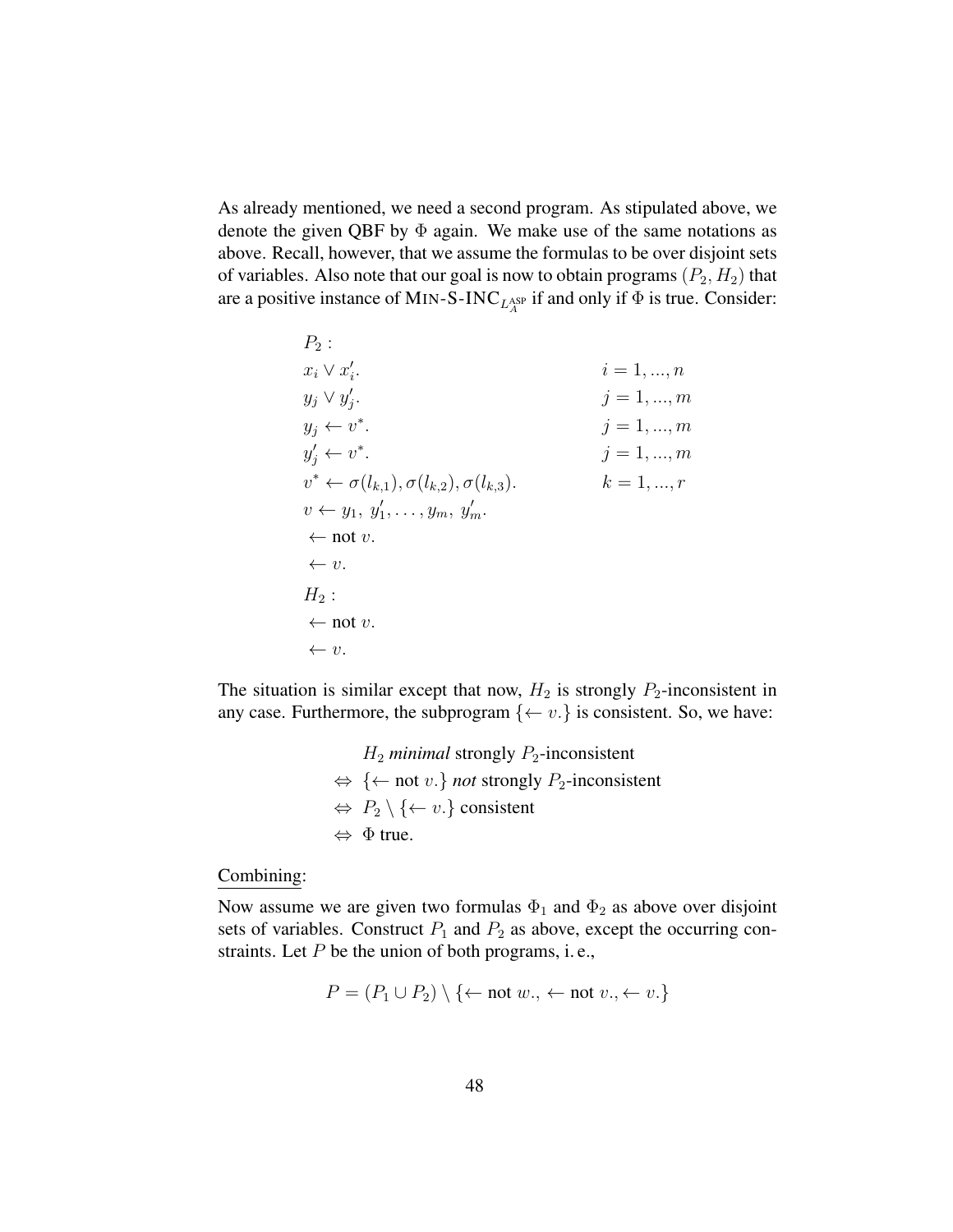Consider Q and G given as follows.

$$
Q: \\
P \leftarrow \text{not } v, \text{not } w. \\
G: \\
\leftarrow \text{not } v, \text{not } w. \\
\leftarrow v, \text{not } w.
$$
\n
$$
\leftarrow v, \text{not } w.
$$

Using the considerations above, we can easily verify that  $G$  is minimal strongly Q-inconsistent if and only if  $\Phi_1$  (responsible for entailment of w) is false while  $\Phi_2$  (responsible for entailment of v) is true.

To summarize,  $(Q, G)$  is a "yes" instance of MIN-S-INC<sub>LASP</sub> if and only if  $\Phi_1$  is false while  $\Phi_2$  is true. We thus obtain the desired hardness result.

 $\Box$ 

We turn to argumentation frameworks under stable model semantics, i. e., the logic  $L_A^{\text{AAF}}$  introduced in Section 2.4. It turns out that we obtain similar results. Recall that deciding whether a stable extension exists is NP-complete in general (Dunne and Wooldridge, 2009).

Theorem 4.13. *It holds that*

- *(a)* the problem S-INC  $_{L_A^{AAF}}$  is **coNP**-complete and
- *(b)* the problem MIN-S-INC<sub>LAAF</sub> is  $D_1^p$ 1 *-complete.*

*Proof.* Membership follows from Theorems 4.4 and 4.5, so we need to show hardness.

Assume we are given a formula  $\Phi$  in 3-CNF, i. e., the conjunction of  $C_1, ..., C_r$ with  $C_k = l_{k,1} \vee \ldots \vee l_{k,3}$ . Let  $a_1, \ldots, a_n$  be the atoms occurring in  $\Phi$ . We construct a framework  $AF = (A, R)$  as follows, cf. similar constructions in (Dimopoulos and Torres, 1996). A contains an element for each literal and each clause in  $\phi$ , i. e.,

 $A = \{a_1, \ldots, a_n, \neg a_1, \ldots, \neg a_n, C_1, \ldots, C_r\}.$ 

The relation  $R$  shall ensure that a stable extension corresponds to a satisfying assignment. Hence, we include

 $(a_1, \neg a_1), \ldots, (a_n, \neg a_n), (\neg a_1, a_1), \ldots, (\neg a_n, a_n)$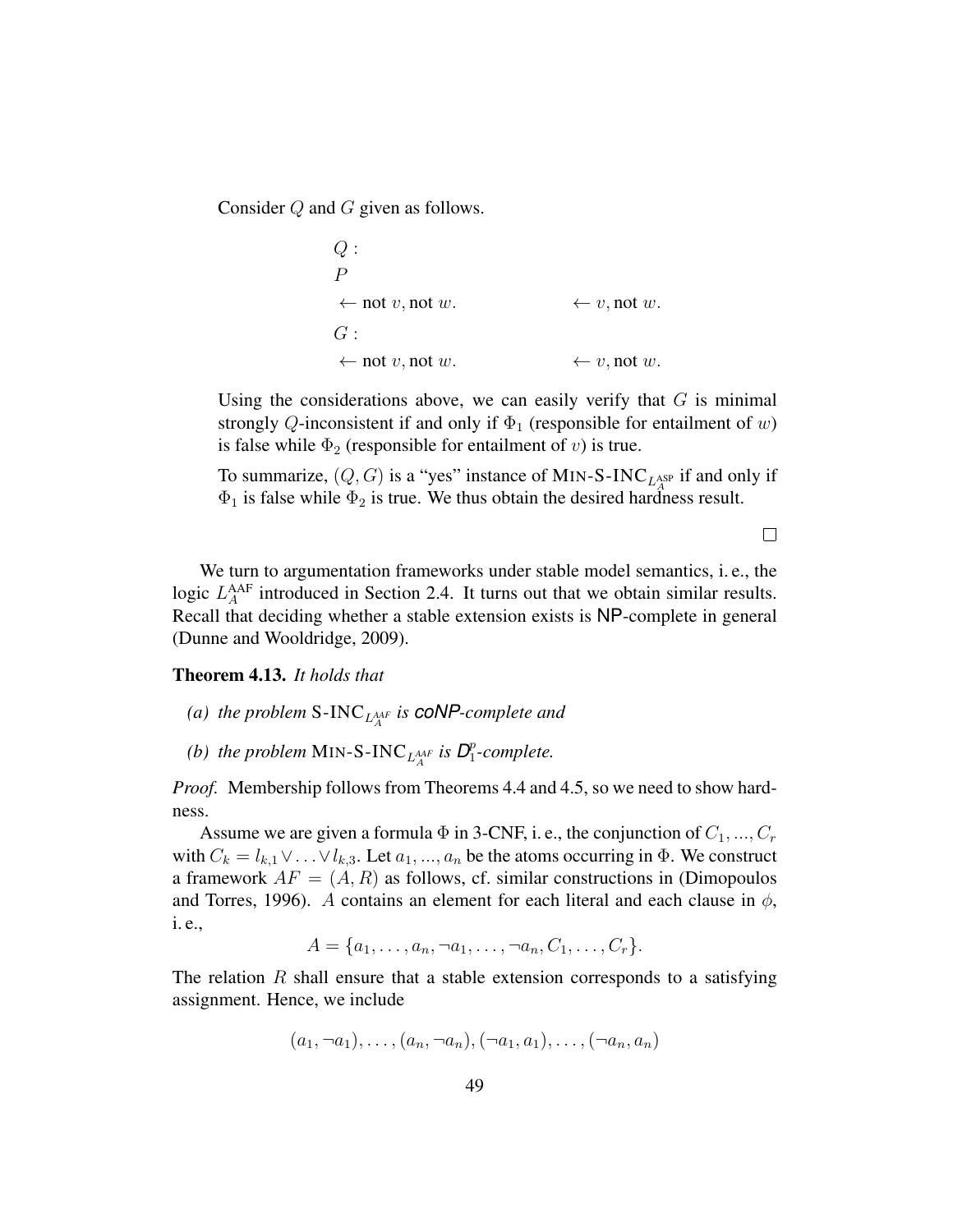

Figure 4: Construction for Arg

to make sure each stable model contains either  $a_i$  or  $\neg a_i$  for any stable model. Moreover, all clauses need to be satisfied which we translate as "need to be attacked", i. e., we include the attacks

$$
(C_1, C_1), \ldots, (C_r, C_r).
$$

Now, each  $C_k$  attacks itself  $(k = 1, \ldots, r)$ . Hence, in any stable model, every  $C_k$  is "attacked" from another argument. So, finally, we include that the literals  $l_{k,1}, \ldots, l_{k,3}$  are the ones rendering  $C_k$  true ("attacking  $C_k$ "):

$$
(l_{k,1}, C_k), \ldots, (l_{k,3}, C_k), \quad k = 1, \ldots, r.
$$

To summarize,  $R$  is given as follows.

$$
R = \{(a_1, \neg a_1), \dots, (a_n, \neg a_n), (\neg a_1, a_1), \dots, (\neg a_n, a_n)\} \qquad \text{(assignment)}
$$
\n
$$
\cup \{(C_1, C_1), \dots, (C_r, C_r)\} \qquad \text{(each } C_i \text{ has to beattached)}
$$

$$
\cup \{ (l_{1,1}, C_1), \ldots, (l_{1,3}, C_1), \ldots, (l_{r,1}, C_r), \ldots, (l_{r,3}, C_r) \}
$$
 (attached if true)

Observe that  $\Phi$  is satisfiable if and only if  $AF$  has a stable extension (Dimopoulos and Torres, 1996), i. e., if AF is consistent wrt. stable semantics. Consider  $AF_H = (A_H, R_H) \subseteq AF = (A, R)$  given as  $A_H = \{C_1, ..., C_r\}$  and  $R_H =$  $\{(C_1, C_1), \ldots, (C_r, C_r)\}\.$  Note that  $AF_H$  is inconsistent (wrt. stable semantics).

(a) It is easy to verify that  $AF_H$  is *not* strongly  $AF$ -inconsistent iff there is a satisfying assignment to  $\Phi$ . Hence, we obtain hardness for S-INC<sub>LAAF</sub> in coNP.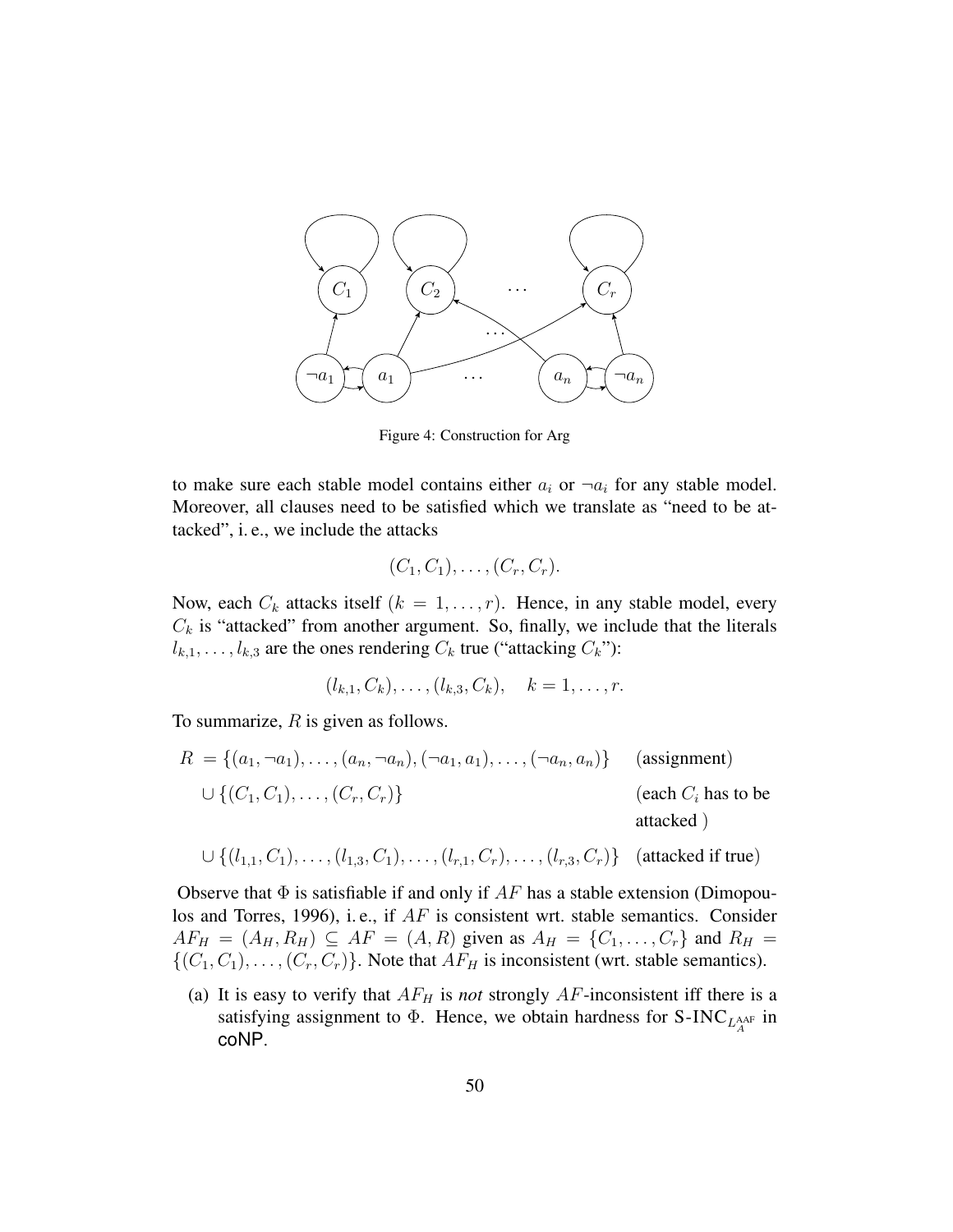**Input:** a knowledge base  $K$ **Result:**  $SI(K)$  $n := |\mathcal{K}|$ ;  $H := \emptyset$ ;  $H' := \emptyset$ ; if K inconsistent then  $H' := \{K\};$ while  $H \neq H'$  do  $n := n - 1; H := H'; New := \emptyset;$ **for** each  $S \in H$  with  $|S| = n + 1$  **do for** each  $S' \subseteq S$  with  $|S'| = n$  **do** if  $S'$  inconsistent and  $S' \cup \{\phi\} \in H$  for each  $\phi \in \mathcal{K} \setminus S'$ then  $New := New \cup \{S'\};$ end end  $H' := H' \cup New;$ end return H.



(b) It is also straightforward to see that  $(AF, AF_H)$  is a "yes" instance of MIN-S-INC  $_{L_A^{AAF}}$ iff  $\Phi$  is one for MU. We thus obtain  $\mathsf{D}_1^p$  $\Box$  $_1^p$ -hardness.

## *4.4. A Generic Algorithm*

To conclude this discussion on computational complexity, we present a generic algorithm for computing  $SI(K)$ . Algorithm 1 computes strongly K-inconsistent subsets in the order of decreasing cardinality, starting with  $K$ . It is based on the observation that a proper subset S of K can only be strongly K-inconsistent if all subsets of K which contain one additional element are also strongly  $K$ -inconsistent (this property is checked during the computation of  $New$ ). This additional check presumably reduces the search space in many cases, but a detailed evaluation of this algorithm is left for future work. The algorithm is somewhat reminiscent of the Apriori algorithm for computing frequent sets in data mining (Agrawal and Srikant, 1994), but rather than working bottom up from smaller to bigger sets, it works in the opposite direction. The algorithm can easily be turned into one for  $SI_{min}(\mathcal{K})$  by deleting non-minimal elements whenever  $New$  is added to  $H'$ .

**Proposition 4.14.** *Algorithm 1 is sound, complete, and has runtime*  $O(2^n * n *$  $f(n)$ ) where  $f(n)$  *is the runtime of an algorithm for checking consistency in the given logic.*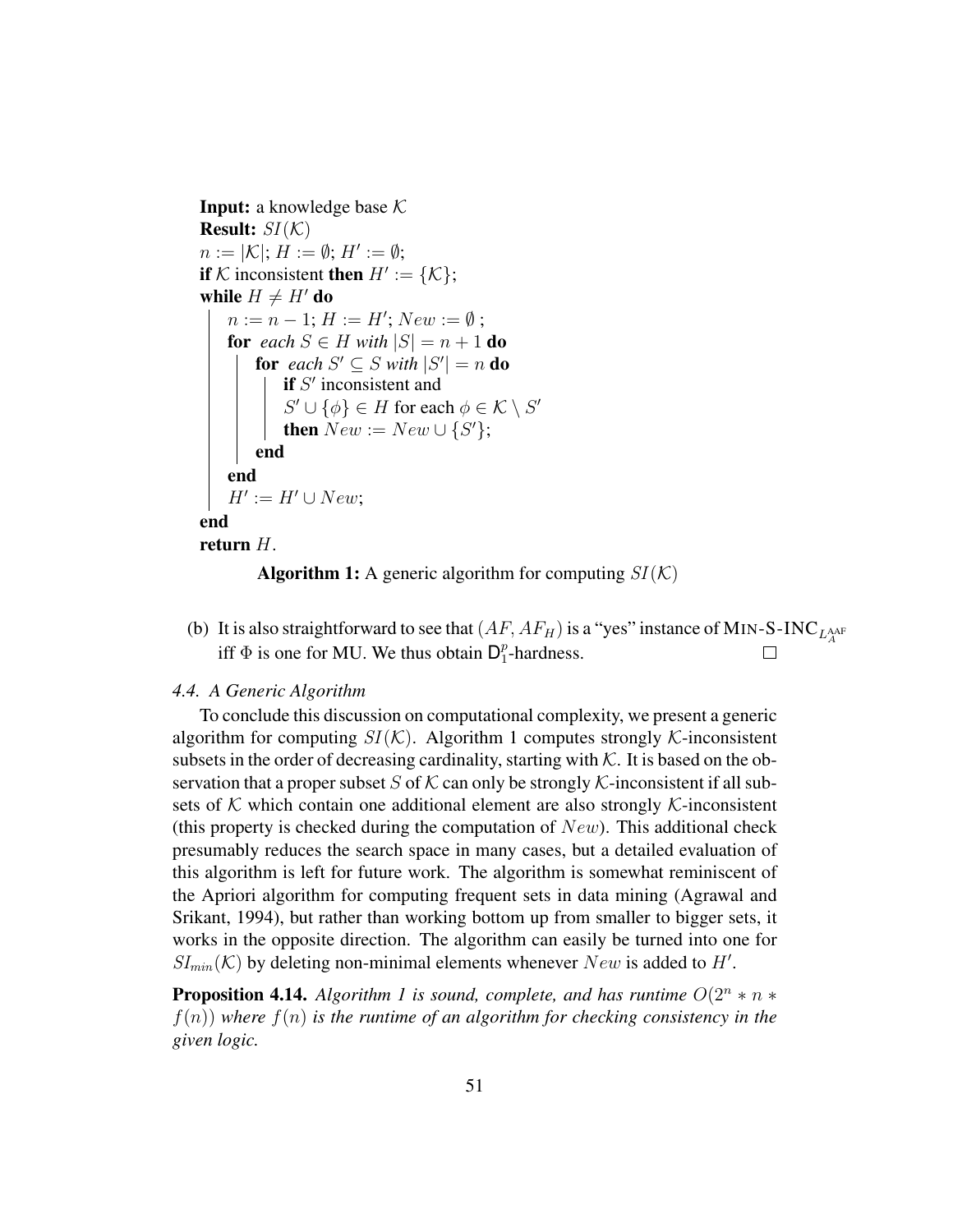*Proof.* In order to prove soundness let H be the result of applying Algorithm 1 on K and let  $S \in H$ . We have to show that  $S \in SI(K)$ . If  $S = K$  then S has been added to H before the while-loop because  $K$  is inconsistent. By definition it follows  $S \in SI(\mathcal{K})$ . If  $S \neq \mathcal{K}$  then S has been added to H at the end of the whileloop. This is due to the fact that  $S$  is inconsistent and, by induction, each union of S with another formula is strongly  $K$ -inconsistent (second if-statement). It follows that S is strongly K-inconsistent as well. For completeness, let  $T \in SI(\mathcal{K})$ . Then there is a chain  $T = T_0 \subsetneq T_1 \subsetneq \ldots \subsetneq T_{k-1} \subsetneq T_k = \mathcal{K}$  such that  $T_0, \ldots, T_k \in$  $SI(\mathcal{K})$  (note that this statement actually holds for all such chains). As  $T_k = \mathcal{K}$ is strongly K-inconsistent it is inconsistent as well and added to  $H$  before the while-loop. By induction, each  $T_i$  (in reverse order) is found in the following while-loops as all subsets of the given cardinality are tested for inconsistency.

Let now  $f(n)$  be the runtime of an algorithm for checking consistency. First, observe that the worst-case runtime of Algorithm 1 is attained when  $SI(\mathcal{K}) =$  $2^{\mathcal{K}} \setminus \{\emptyset\}$ , i. e., all subsets of  $\mathcal{K}$  (except the empty set) are strongly  $\mathcal{K}$ -inconsistent. Then the first **for**-loop is iterated exactly once for each  $S \in SI(\mathcal{K})$ —i. e.  $2^{|\mathcal{K}|}-1$  $2<sup>n</sup> - 1$  times— during the execution of the algorithm as it considers all sets with decreasing cardinality (note that the actual number of iterations of the outer whileloop is thus irrelevant for the runtime analysis). For each  $S \in SI(\mathcal{K})$  we then consider each subset of S with cardinality  $|S| - 1$  of which there are at most  $|K| = n$  many. For each of those one consistency check with runtime  $f(n)$  is executed and at most  $|\mathcal{K}| = n$  many member checks (of constant runtime) are performed. In total we have that Algorithm 1 has runtime  $O(2^n * n * f(n))$ .  $\Box$ 

We expect that for specific logics one can do better. For instance, for logic programs without classical negation it is well-known that inconsistency can only arise if there are certain negative loops in the dependency graph. The analysis of such loops may lead to more direct algorithms. This topic is currently under investigation.

#### 5. Applications

We will now discuss some of the potential applications of strong inconsistency in nonmonotonic reasoning, namely knowledge base diagnosis and inconsistency measurement.

#### *5.1. Diagnosis and Repair*

Theorem 3.6 already shows how consistency of a knowledge base  $K$  can be restored by deleting a minimal subset of formulas. As in the classical case, the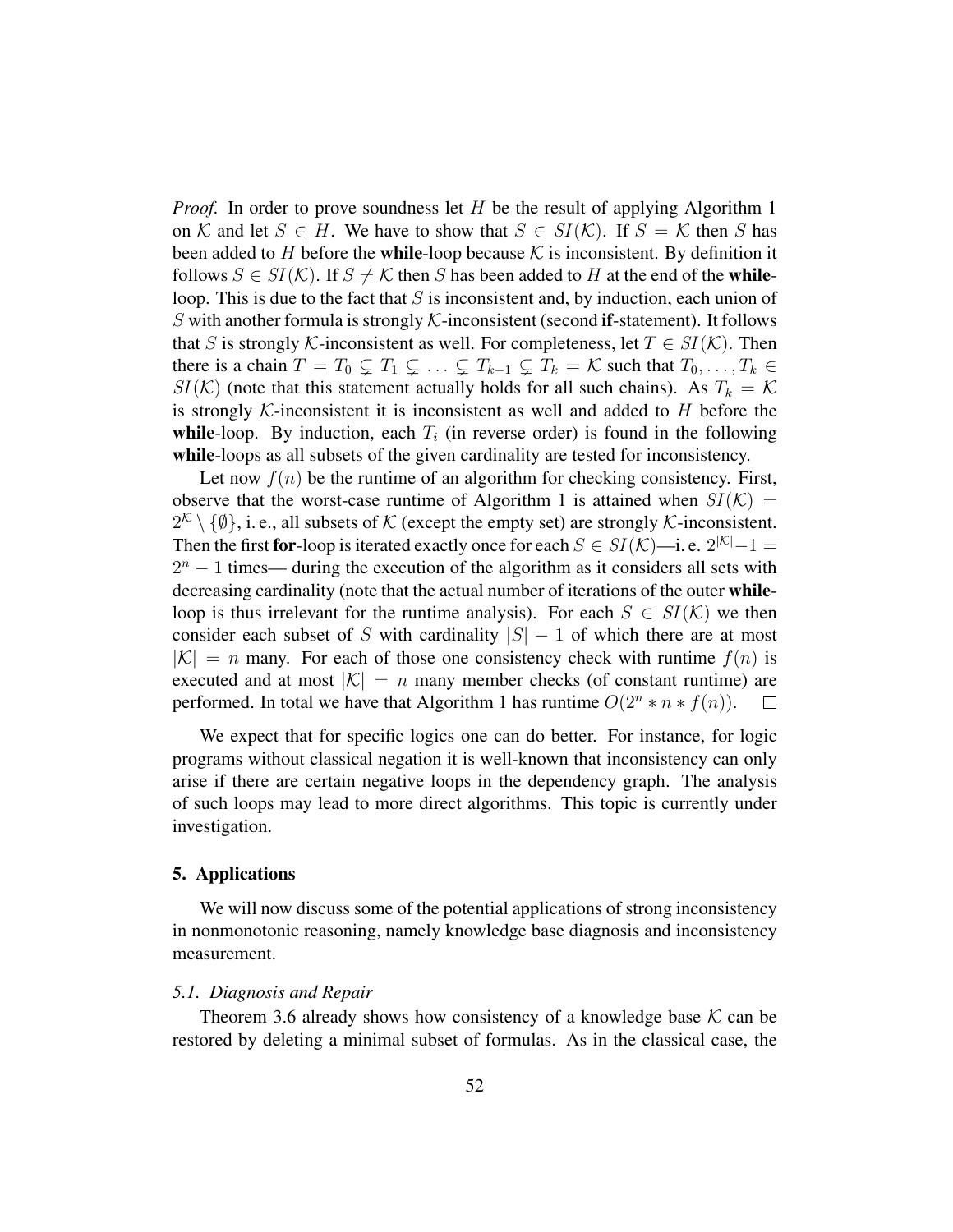key is to compute certain inconsistent subsets of the knowledge base. The hitting sets of these subsets then are the candidates for deletion. Unlike in monotonic logics, in the general case one has to compute hitting sets of minimal strongly inconsistent subsets. Our theorem shows that this guarantees minimality of the modification performed on  $K$ .

**Example 5.1.** Consider the following logic program  $P_{13}$ :

$$
P_{13}: a \leftarrow \text{not } b. \qquad b \leftarrow \text{not } c. \qquad a \leftarrow \text{not } d. \qquad e.
$$
  

$$
c \leftarrow \text{not } a. \qquad d. \qquad -e.
$$

Minimal inconsistent subsets of  $P_{13}$  are  $M_1 = \{a \leftarrow \text{not } b, b \leftarrow \text{not } c, c \leftarrow \}$ not a.} and  $M_2 = \{e, \neg e.\}$ . Whereas  $M_2$  is also minimal strongly inconsistent,  $M_1$  is not as adding the rule " $a \leftarrow$  not d." resolves inconsistency. The second minimal strongly inconsistent subset is  $M_3 = M_1 \cup \{d\}$ . Hitting sets consist of one element of  $M_3$  and one of  $M_2$ . The program  $P_{13}$  can be repaired by deleting the rules in any of these hitting sets.

It is worth mentioning that in the nonmonotonic case, this is not the only way of repairing a knowledge base, as adding formulas may also restore consistency (as long as the knowledge base does not contain a general strongly inconsistent subset). However, deletion-based repair is also important for nonmonotonic knowledge bases for various reasons. First of all, in many cases it is far from clear how to select and justify the added formulas. Secondly, there are situations where modelling errors are more probable than modelling gaps, and where identifying such errors simply is the better option. And finally, there are cases where there is simply no choice as some inconsistencies cannot be repaired by additions alone.

The results of this paper are not only relevant for knowledge base repair, but also for model-based diagnosis of technical systems along the lines of (Reiter, 1987; de Kleer et al., 1992). In this approach a system description SD is given in terms of first-order logic. SD describes the correct behaviour of a set of components *Comp* and uses ab predicates for this purpose. The idea is then to identify minimal sets of components C such that  $SD \cup Obs \cup \{ab(c) | c \in C\}$  is inconsistent. The results of this paper allow us to capture system descriptions expressed in more general logics. All we have to do is replace the inconsistency check with a strong inconsistency check.

#### *5.2. Measuring Inconsistency*

An inconsistency measure  $Inc$  is a function that maps knowledge bases to nonnegative real numbers. The intuition behind such functions is that larger values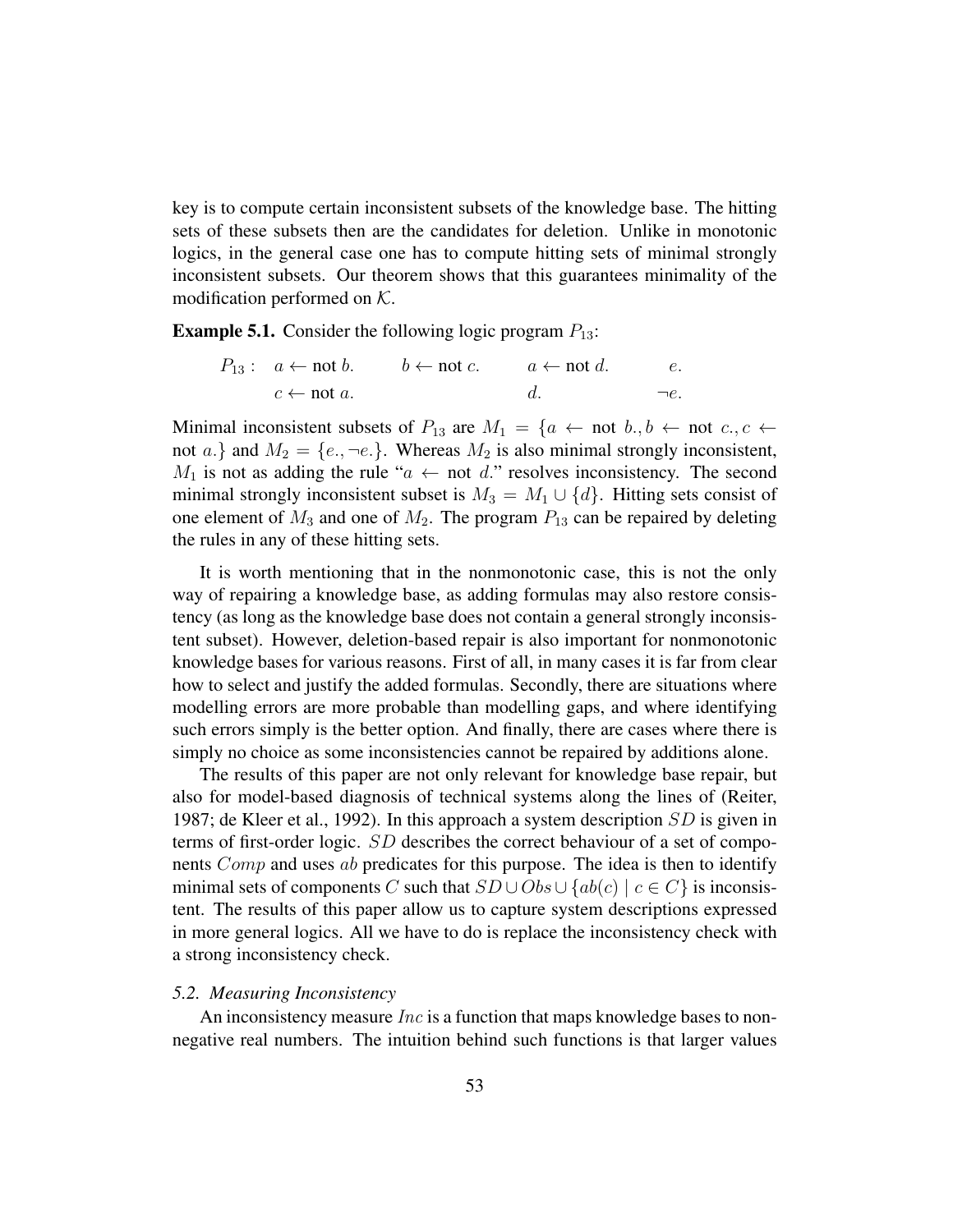indicate severe inconsistencies in the knowledge base and the value 0 indicates minimal inconsistency, i. e., consistency. Different approaches to measuring inconsistency have been proposed in the literature, mostly for classical propositional logic, see (Thimm, 2016) for a recent survey. In this context, a simple but popular approach to measure inconsistency is to take the number of minimal inconsistent subsets (Hunter and Konieczny, 2008), i.e., to define  $Inc_{\text{MI}}(\mathcal{K}) = |I_{min}(\mathcal{K})|$  for a classical knowledge base  $K$ . This measure already complies with some basic ideas of inconsistency measurement, in particular  $Inc_{\text{MI}}(\mathcal{K}) = 0$  iff K is consistent. By also taking the size and the relationships of minimal inconsistent subsets into account, a wide variety of different inconsistency measures can be defined on top of that idea, see e. g. (Hunter and Konieczny, 2008; Jabbour et al., 2016; Jabbour and Sais, 2016).

Measuring inconsistency in nonmonotonic logics has only recently gained some attention (Ulbricht et al., 2016) and a thorough study is still needed. In this setting, a measure such as  $Inc_{M1}$  is not applicable as a consistent nonmonotonic knowledge base  $K$  may contain minimal inconsistent subsets, recall the logic program  $P_4 = \{a \leftarrow not \ a, not \ b., b.\}$  from the introduction. However, using our notion of strong inconsistency the wide spectrum of measures based on minimal inconsistent subsets can be lifted to the general case. Here, we only consider the measure  $Inc_{ML}$ .

**Definition 5.2.** Define  $Inc_{MSI}$  via  $Inc_{MSI}(\mathcal{K}) = |SI_{min}(\mathcal{K})|$  for every knowledge base  $K$ .

If K is weakly monotonic then  $Inc_{MS}(\mathcal{K}) = Inc_{MI}(\mathcal{K})$  due to Proposition 3.5, item 2. So the measure  $Inc_{MSI}$  faithfully generalises  $Inc_{MI}$  to all kinds of logics.

**Example 5.3.** For the logic program  $P_4 = \{a \leftarrow \text{not } a, \text{not } b, b\}$  we obtain  $Inc_{MSI}(P_4) = 0$ , despite the fact that  $P_4$  contains a (classical) minimal inconsistent subset. For  $P_{14} = \{a., \neg a., b \leftarrow \text{not } b.\}$  we have  $Inc_{MSI}(P_{14}) = 2$ .

The field of inconsistency measurement is driven by rationality postulates, i. e., the development of general properties that should hold for an inconsistency measure, cf. (Thimm, 2016). Many of them specify desirable behaviour in terms of minimal inconsistent subsets and can thus easily be lifted to the general case. The following result shows the compliance of our generalised measure with some important properties.

Theorem 5.4. *Let* K *be a (monotonic or nonmonotonic) knowledge base.*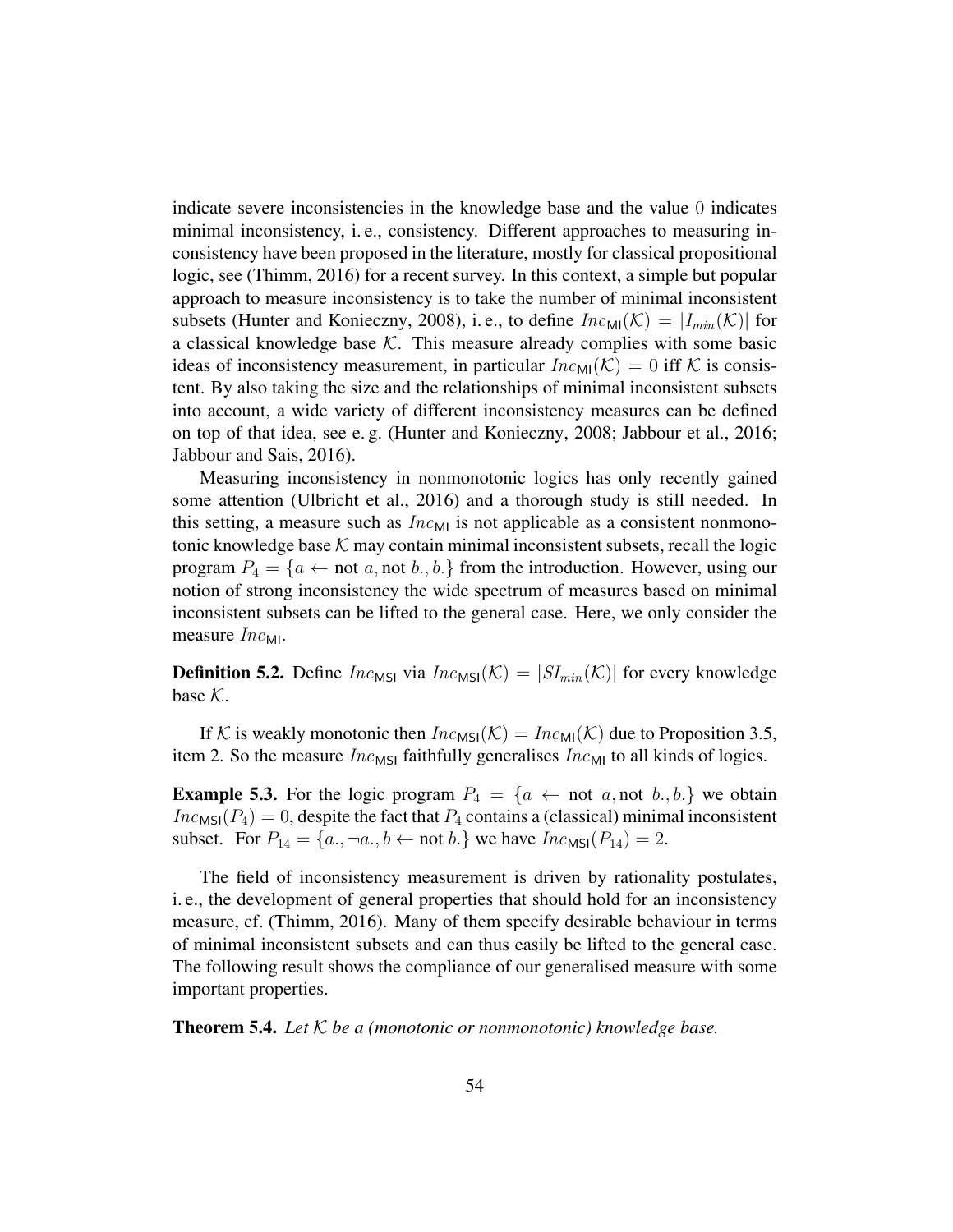**Consistency**  $Inc_{MSI}(\mathcal{K}) = 0$  *if and only if*  $\mathcal{K}$  *is consistent.* 

**Independence** *If*  $\alpha \in Ntr(\mathcal{K})$  *then*  $Inc_{MS}(\mathcal{K}) = Inc_{MS}(\mathcal{K} \setminus {\{\alpha\}})$ *.* 

**Separability** *If*  $SI_{min}(\mathcal{K}_1 \cup \mathcal{K}_2) = SI_{min}(\mathcal{K}_1) \cup SI_{min}(\mathcal{K}_2)$  *and*  $SI_{min}(\mathcal{K}_1) \cap$  $SI_{min}(\mathcal{K}_2) = \emptyset$  *then*  $Inc_{MSI}(\mathcal{K}_1 \cup \mathcal{K}_2) = Inc_{MSI}(\mathcal{K}_1) + Inc_{MSI}(\mathcal{K}_2)$ .

*Proof. Consistency* follows directly from Proposition 3.5, item 3. *Independence* holds since for any  $H \subset \mathcal{K}$ , H is minimal strongly K-inconsistent if and only if  $H \setminus \{\alpha\}$  is (because  $\alpha$  cannot introduce or resolve inconsistency). *Separability* follows from the definition of  $Inc_{MSI}$ .  $\Box$ 

The measure  $Inc_{MS}$  violates one important property though, which is usually demanded for classical measures: the *monotonicity postulate*. This postulate requires  $Inc(K) \leq Inc(K')$  whenever  $K \subseteq K'$  and formalises the intuition that inconsistency can only increase when adding new information. However, this intuition is inadequate for nonmonotonic logics as the addition of new information may resolve inconsistencies. Therefore, satisfaction of the *monotonicity postulate* is indeed *not* desirable in general, see (Ulbricht et al., 2016) for a discussion on this topic.

In the same vein, other approaches that utilise minimal inconsistent sets for inconsistency measurement (Hunter and Konieczny, 2008; Jabbour et al., 2016; Jabbour and Sais, 2016) can also be lifted to the general case.

# 6. Conclusions

In this paper we studied inconsistency in an abstract setting covering arbitrary logics, including nonmonotonic ones. We showed that in the general case the standard notion of inconsistency is unable to play the same role it does in monotonic reasoning. Our main contribution is the identification of an adequate strengthening of inconsistency. One of our main results shows that the duality between minimal inconsistent subsets and maximal consistent subsets of a knowledge base, which does not hold for nonmonotonic logics, can be restored when minimal strongly inconsistent subsets are used. We established rather encouraging complexity results for problems related to strong inconsistency, presented a generic algorithm for computing (minimal) strongly inconsistent subsets of a knowledge base, and demonstrated possible applications of our new notion in diagnosis/repair and inconsistency measurement.

Although there is a rich literature on inconsistency handling (see (Bertossi et al., 2005) for an introduction and (Bienvenu et al., 2016) for a recent approach),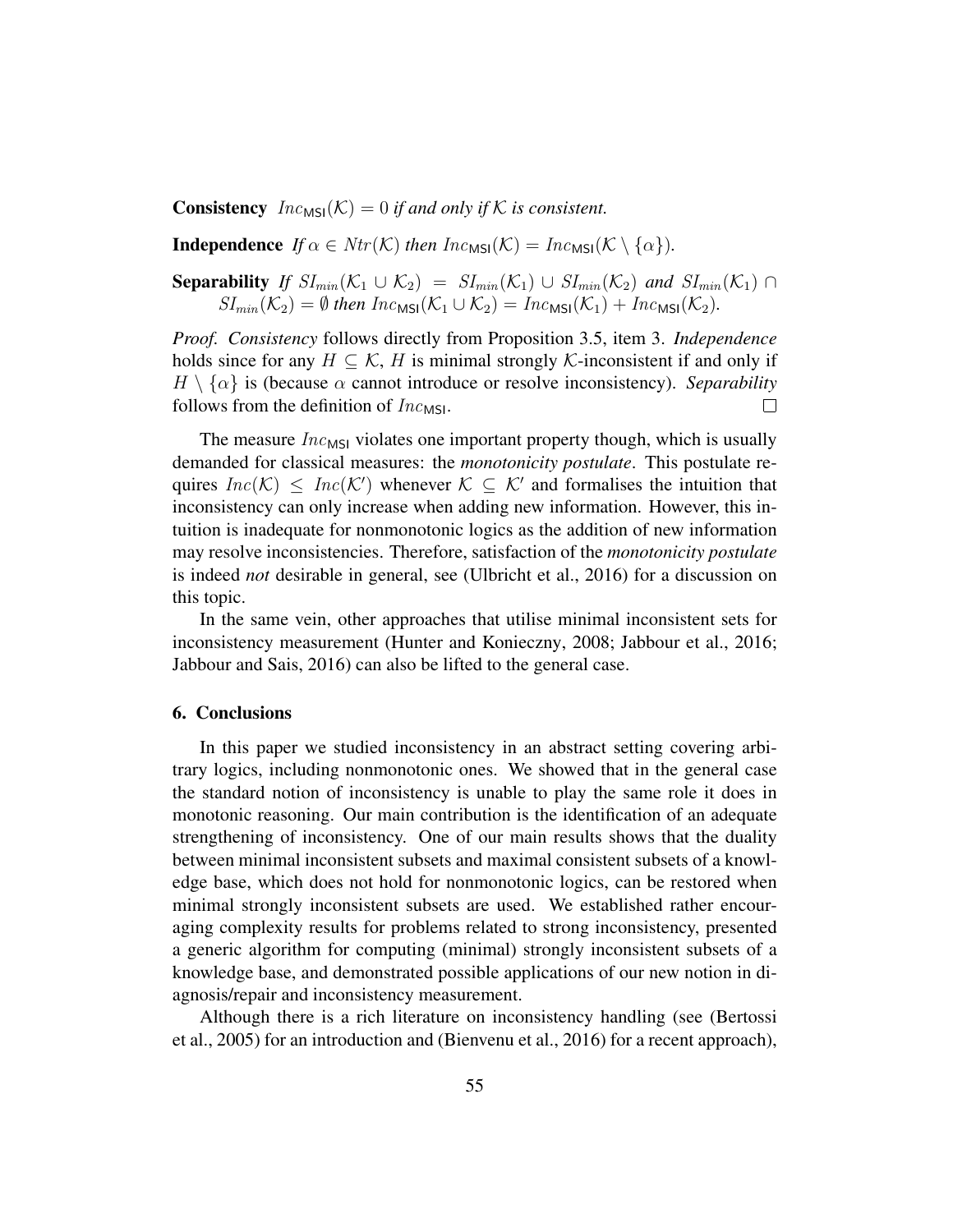we are not aware of any work addressing the issues we studied in this paper – with one notable exception: in (Eiter et al., 2014) Thomas Eiter and colleagues have studied ways of restoring consistency in multi-context systems (Brewka and Eiter, 2007). They focus on the case where the source of inconsistency can be attributed to the bridge rules of a multi-context system. These nonmonotonic rules are similar to rules in normal logic programs, but may refer to beliefs held in other contexts. They are thus able to facilitate the information exchange between different contexts. Inconsistencies originating from bridge rules are repaired in two different ways: by rule deletions and by eliminations of rule bodies, which amounts to treating rule heads as unconditional facts. Since we are not dealing with modifications of formulas in knowledge bases nor with inconsistency handling via new formulas outside the knowledge base, the notion most relevant to our work is *deletion-explanation* (Eiter et al., 2014, Def. 7). A subset E of the bridge rules is a deletion-explanation if the multi-context system at hand is inconsistent for each subset of its bridge rules containing  $E$ . This is obviously strong inconsistency in a restricted setting. In a nutshell, our work generalizes what Eiter and colleagues have done for bridge rules in multi-context systems to arbitrary logics, albeit neglecting the possibility of modifying rather than deleting formulas in the knowledge base.

In future work we will investigate algorithms for specific nonmonotonic logics, elaborate the use of strong inconsistency in model-based diagnosis and continue the study of inconsistency measures based on strong inconsistency.

#### Acknowledgements

This work was partially funded by DFG (Research Training Group 1763; project BR 1817/7-2).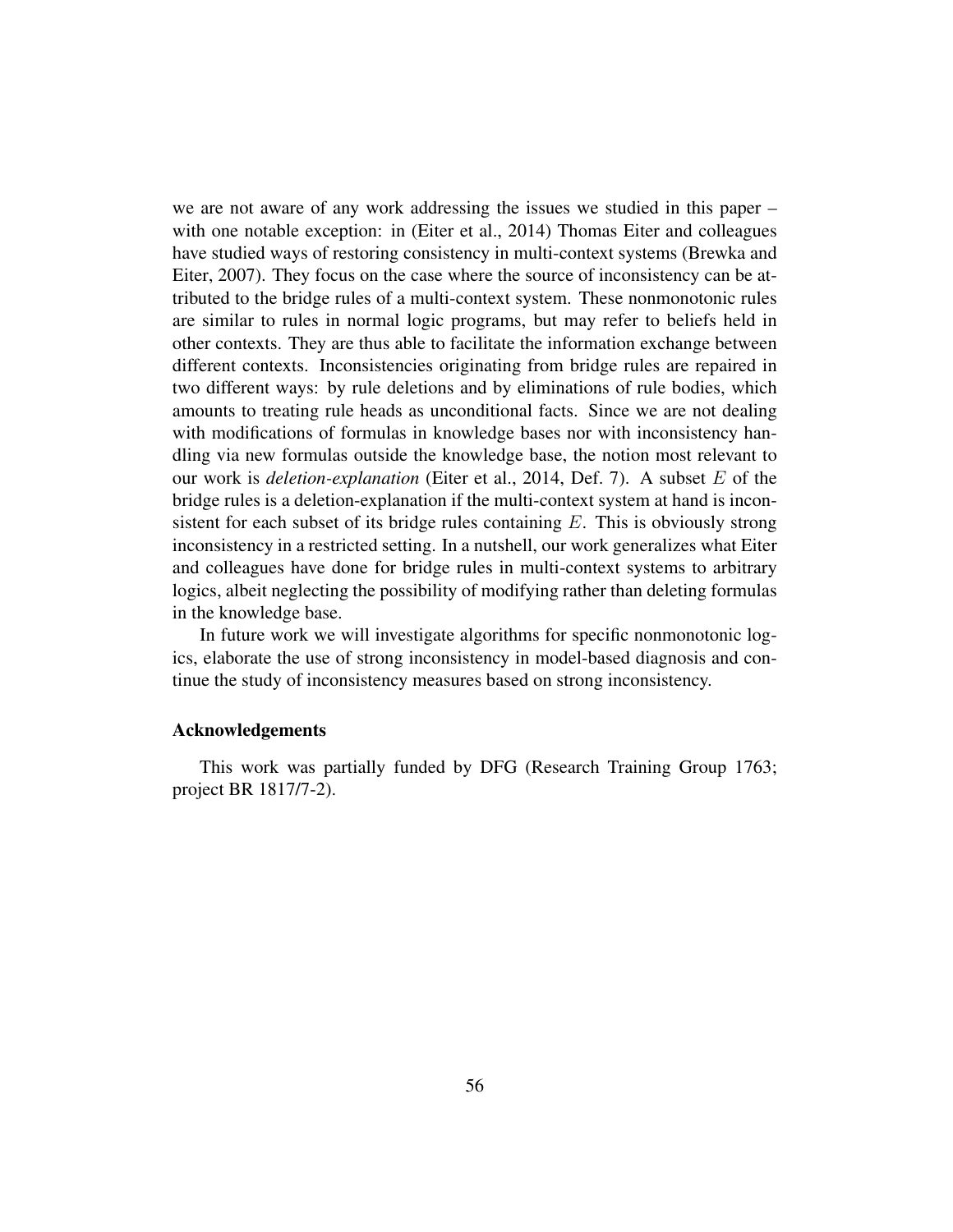#### References

- Agrawal, R., Srikant, R., 1994. Fast algorithms for mining association rules in large databases. In: VLDB'94, Proceedings of 20th International Conference on Very Large Data Bases. pp. 487–499. URL http://www.vldb.org/conf/1994/P487.PDF
- Apt, K. R., Blair, H. A., Walker, A., 1988. Towards a theory of declarative knowledge. In: Foundations of Deductive Databases and Logic Programming. Morgan Kaufmann, pp. 89–148.
- Bertossi, L. E., Hunter, A., Schaub, T. (Eds.), 2005. Inconsistency Tolerance. Vol. 3300 of Lecture Notes in Computer Science. Springer.
- Bienvenu, M., Bourgaux, C., Goasdoué, F., 2016. Query-driven repairing of inconsistent dl-lite knowledge bases. In: Proceedings of the Twenty-Fifth International Joint Conference on Artificial Intelligence, IJCAI 2016, New York, NY, USA, 9-15 July 2016. pp. 957–964. URL http://www.ijcai.org/Abstract/16/140
- Birnbaum, E., Lozinskii, E. L., 2003. Consistent subsets of inconsistent systems: structure and behaviour. Journal of Experimental & Theoretical Artificial Intelligence 15 (1), 25–46.
- Brewka, G., Eiter, T., 2007. Equilibria in heterogeneous nonmonotonic multicontext systems. In: Proceedings of the Twenty-Second AAAI Conference on Artificial Intelligence, July 22-26, 2007, Vancouver, British Columbia, Canada. pp. 385–390.
- Brewka, G., Eiter, T., Truszczynski, M., 2011. Answer set programming at a glance. Commun. ACM 54 (12), 92–103. URL http://doi.acm.org/10.1145/2043174.2043195
- de Kleer, J., Mackworth, A. K., Reiter, R., 1992. Characterizing diagnoses and systems. Artif. Intell. 56 (2-3), 197–222. URL http://dx.doi.org/10.1016/0004-3702(92)90027-U
- Dimopoulos, Y., Torres, A., 1996. Graph theoretical structures in logic programs and default theories. Theoretical Computer Science 170 (1–2), 209–244.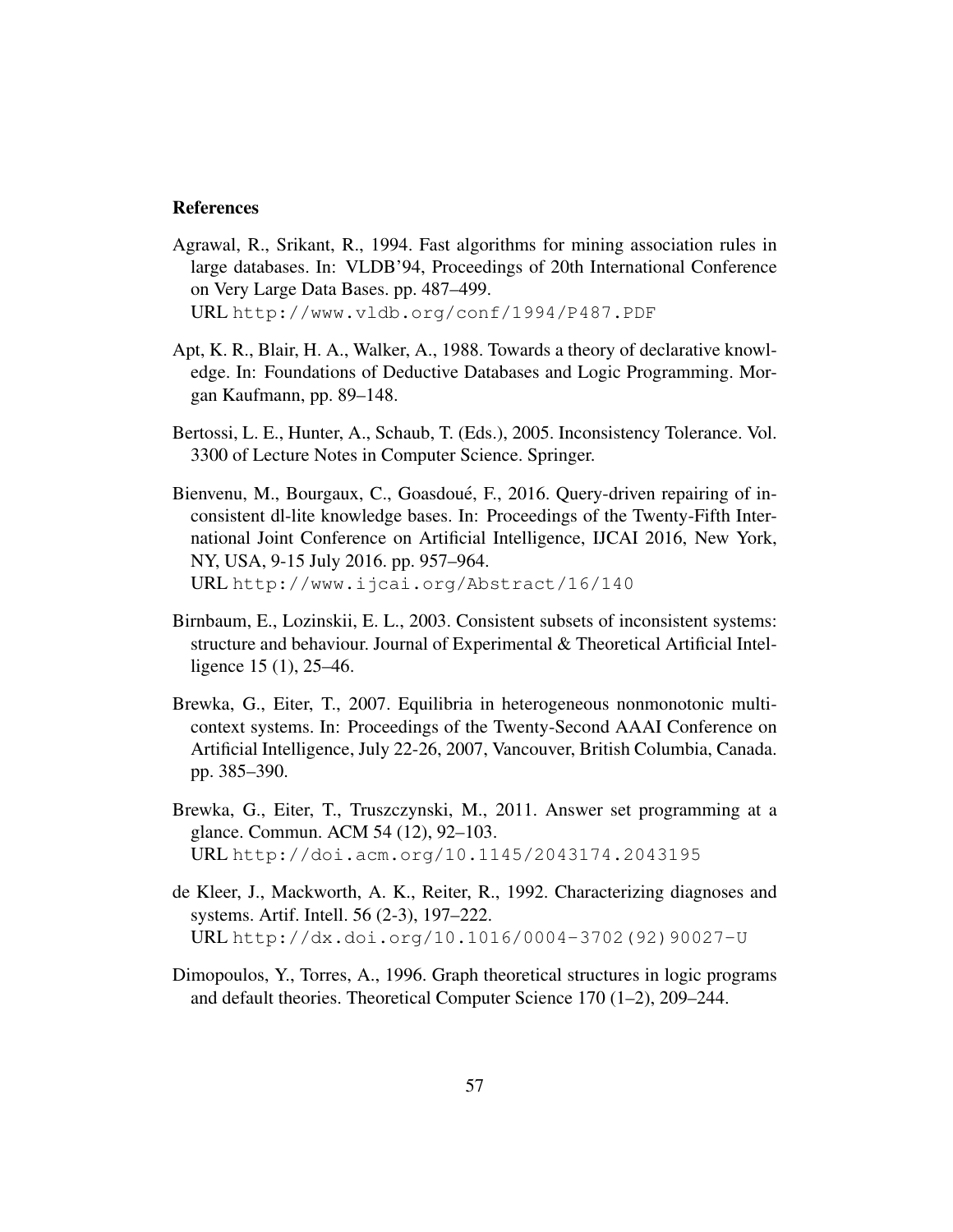Dung, P. M., 1995. On the acceptability of arguments and its fundamental role in nonmonotonic reasoning, logic programming and n-person games. Artif. Intell. 77 (2), 321–358.

URL http://dx.doi.org/10.1016/0004-3702(94)00041-X

- Dunne, P. E., Wooldridge, M., 2009. Complexity of Abstract Argumentation. Springer US, Boston, MA, Ch. 5, pp. 85–104.
- Eiter, T., Fink, M., Schüller, P., Weinzierl, A., 2014. Finding explanations of inconsistency in multi-context systems. Artif. Intell. 216, 233–274. URL https://doi.org/10.1016/j.artint.2014.07.008
- Eiter, T., Fink, M., Tompits, H., Woltran, S., 2005. Strong and uniform equivalence in answer-set programming: Characterizations and complexity results for the non-ground case. In: Proceedings, The Twentieth National Conference on Artificial Intelligence and the Seventeenth Innovative Applications of Artificial Intelligence Conference, July 9-13, 2005, Pittsburgh, Pennsylvania, USA. pp. 695–700. URL http://www.aaai.org/Library/AAAI/2005/

```
aaai05-109.php
```
- Eiter, T., Gottlob, G., 1995. On the computational cost of disjunctive logic programming: Propositional case. Annals of Mathematics and Artificial Intelligence 15 (3-4), 289–323.
- Gelfond, M., Leone, N., 2002. Logic programming and knowledge representation – the A-Prolog perspective. Artificial Intelligence 138 (1–2), 3–38.
- Gelfond, M., Lifschitz, V., 1991. Classical negation in logic programs and disjunctive databases. New Generation Comput. 9 (3/4), 365–386. URL http://dx.doi.org/10.1007/BF03037169
- Hemaspaandra, L. A., Vollmer, H., 1995. The satanic notations: counting classes beyond# p and other definitional adventures. ACM SIGACT News 26 (1), 2–13.
- Hunter, A., Konieczny, S., 2008. Measuring inconsistency through minimal inconsistent sets. In: Principles of Knowledge Representation and Reasoning: Proceedings of the Eleventh International Conference, KR 2008, Sydney, Australia, September 16-19, 2008. pp. 358–366. URL http://www.aaai.org/Library/KR/2008/kr08-035.php